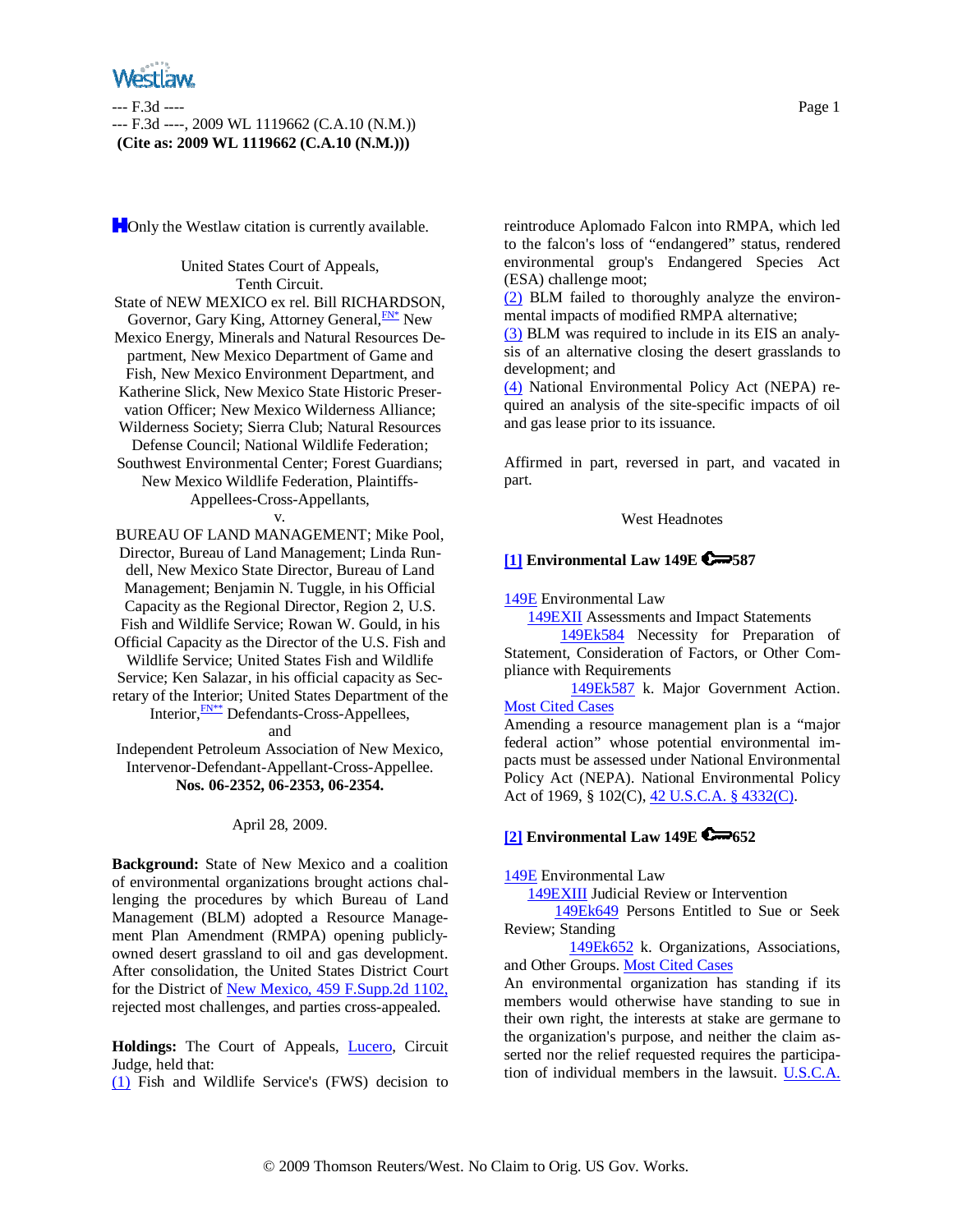# Const. Art. 3, § 2, cl. 1.

# **[3] Public Lands 317 2**109

#### 317 Public Lands

317II Survey and Disposal of Lands of United **States** 

317II(I) Proceedings in Land Office

 317k109 k. Actions and Proceedings to Set Aside Decisions. Most Cited Cases

New Mexico, which alleged harm to its lands as well as a financial burden through the costs of lost resources such as water from an aquifer, had standing to challenge the procedures by which Bureau of Land Management (BLM) opened publicly-owned desert grassland to development. U.S.C.A. Const. Art. 3, § 2, cl. 1.

### **[4] Administrative Law and Procedure 15A**   $\bigoplus 681.1$

15A Administrative Law and Procedure

 15AV Judicial Review of Administrative Decisions

> 15AV(A) In General 15Ak681 Further Review 15Ak681.1 k. In General. Most Cited

**Cases** 

Remand by a district court to an administrative agency for further proceedings is ordinarily not appealable because it is not a final decision. 28 U.S.C.A. § 1291.

# **[5] Environmental Law 149E C** $\rightarrow$  661

149E Environmental Law

149EXIII Judicial Review or Intervention

149Ek661 k. Finality. Most Cited Cases

District court's order, which determined that Bureau of Land Management (BLM) failed to conduct sufficient site-specific environmental analysis before auctioning leases for lands within the plan area and instructed the agency to conduct further assessment if it wished to execute a particular lease, was not an unreviewable administrative remand, but rather, a final order which was final and reviewable; BLM appeared in the district court as a traditional adversarial party, defending its own actions against challenges by the state and environmental organizations, rather than defending a ruling made by the agency in a contro-

versy between parties appearing before it. 28 U.S.C.A. § 1291; National Environmental Policy Act of 1969, § 2 et seq., 42 U.S.C.A. § 4321 et seq.

# **[6] Environmental Law 149E 663**

### 149E Environmental Law

149EXIII Judicial Review or Intervention

149Ek663 k. Mootness. Most Cited Cases

Fish and Wildlife Service's (FWS) decision to reintroduce Aplomado Falcon into Bureau of Land Management (BLM) Resource Management Plan area, which led to the falcon's loss of "endangered" status, rendered moot an environmental group's Endangered Species Act (ESA) challenge based on BLM's failure to consult with FWS; falcon's reclassification, and the resulting inapplicability of the formal consultation requirement did not amount to a voluntary cessation to evade judicial review, and the allegedly wrongful behavior could not reasonably be expected to recur so as to trigger exception to mootness doctrine. U.S.C.A. Const. Art. 3; Endangered Species Act of 1973, § 7(a)(2), 16 U.S.C.A. § 1536(a)(2); 50 C.F.R. § 402.01.

# **[7] Federal Courts 170B**  $\bullet$  12.1

### 170B Federal Courts

 170BI Jurisdiction and Powers in General 170BI(A) In General 170Bk12 Case or Controversy Requirement 170Bk12.1 k. In General. Most Cited

#### **Cases**

In order for the federal courts to exercise jurisdiction, Article III of the Constitution requires that the controversy between the parties remain live throughout all stages of litigation. U.S.C.A. Const. Art. 3.

# **[8] Federal Courts 170B 6 12.1**

#### 170B Federal Courts

 170BI Jurisdiction and Powers in General 170BI(A) In General 170Bk12 Case or Controversy Requirement 170Bk12.1 k. In General. Most Cited

### **Cases**

For a case to become "moot," it must be absolutely clear that the allegedly wrongful behavior could not reasonably be expected to recur. U.S.C.A. Const. Art. 3.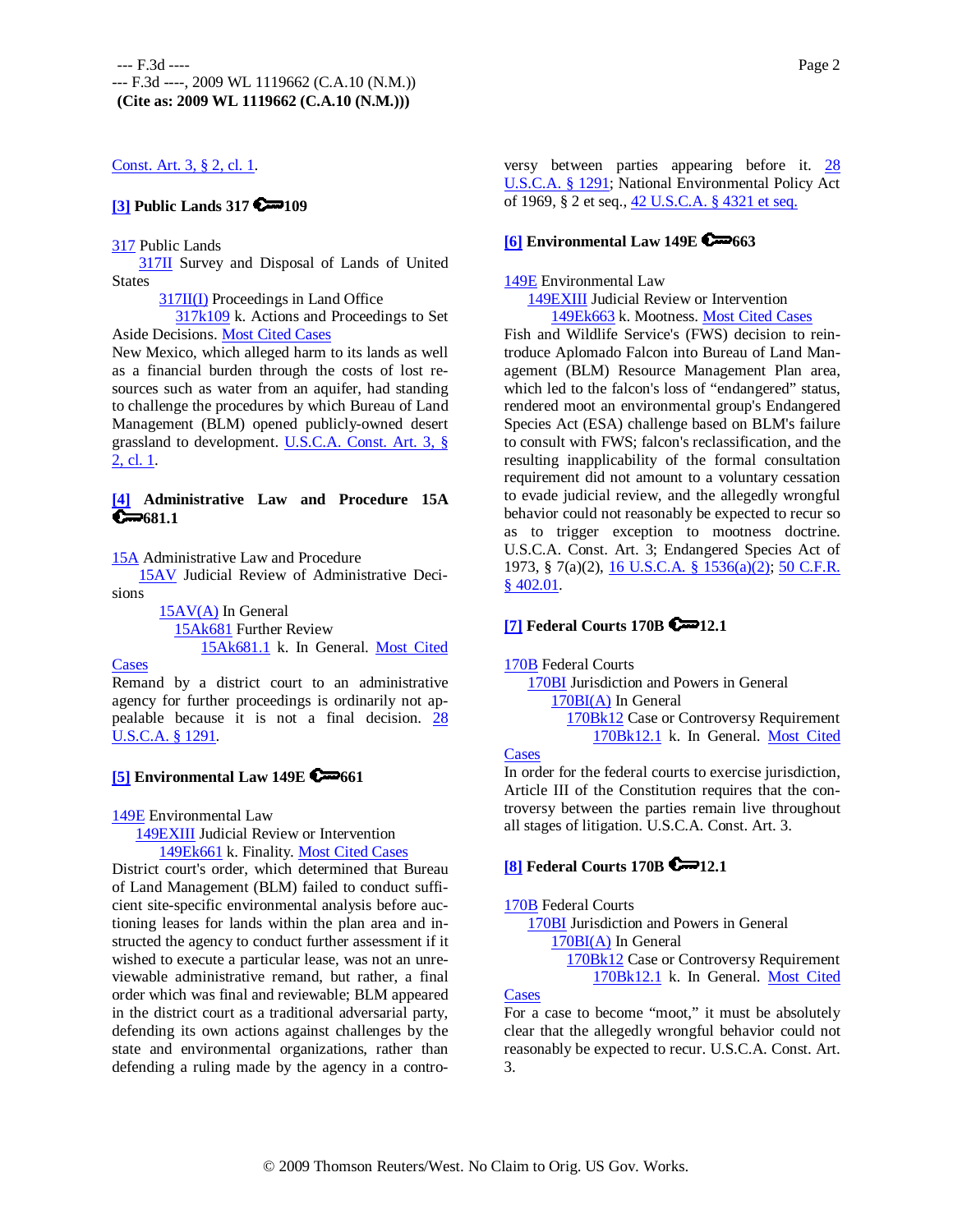# **[9] Federal Courts 170B**  $\bullet$ 932.1

170B Federal Courts

170BVIII Courts of Appeals

 170BVIII(L) Determination and Disposition of Cause

 170Bk932 Reversal or Vacation of Judgment in General

 170Bk932.1 k. In General. Most Cited **Cases** 

Vacatur is in order when mootness occurs through happenstance-circumstances not attributable to the parties-or the unilateral action of the party who prevailed in the lower court.

### **[10] Environmental Law 149E 582**

149E Environmental Law

 149EXII Assessments and Impact Statements 149Ek580 Preliminary Assessment or Report 149Ek582 k. Necessity. Most Cited Cases

Under National Environmental Policy Act (NEPA), if an agency prefers, it may issue an environmental impact statement (EIS) without initially completing an environmental assessment (EA). National Environmental Policy Act of 1969, § 102(C), 42 U.S.C.A. § 4332(C).

# **[11] Environmental Law 149E 577**

149E Environmental Law

149EXII Assessments and Impact Statements

 149Ek577 k. Duty of Government Bodies to Consider Environment in General. Most Cited Cases Even if scrupulously followed, National Environmental Policy Act (NEPA) merely prohibits uninformed, rather than unwise, agency action. National Environmental Policy Act of 1969, § 2 et seq., 42 U.S.C.A. § 4321 et seq.

# **[12] Environmental Law 149E 689**

### 149E Environmental Law

149EXIII Judicial Review or Intervention

 149Ek677 Scope of Inquiry on Review of Administrative Decision

 149Ek689 k. Assessments and Impact Statements. Most Cited Cases

Deficiencies in an environmental impact statement

(EIS) that are mere "flyspecks" and do not defeat National Environmental Policy Act's (NEPA) goals of informed decisionmaking and informed public comment will not lead to reversal. National Environmental Policy Act of 1969, § 102(C), 42 U.S.C.A.  $§$  4332(C).

### **[13] Environmental Law 149E 597**

### 149E Environmental Law

149EXII Assessments and Impact Statements

 149Ek597 k. Updated or Supplemental Statements; Recirculation. Most Cited Cases

Under National Environmental Policy Act (NEPA), an agency must prepare a supplemental assessment if the agency makes substantial changes in the proposed action that are relevant to environmental concerns; when the relevant environmental impacts have already been considered earlier in the NEPA process, no supplement is required. National Environmental Policy Act of 1969, § 102(C), 42 U.S.C.A. § 4332(C); 40 C.F.R. § 1502.9(c)(1)(i).

# **[14] Environmental Law 149E 597**

149E Environmental Law

 149EXII Assessments and Impact Statements 149Ek597 k. Updated or Supplemental Statements; Recirculation. Most Cited Cases

Change in Bureau of Land Management's (BLM) modified Resource Management Plan Amendment (RMPA) alternative, which placed different restrictions on surface disturbances, was not qualitatively within the spectrum of alternatives discussed in the draft environmental impact statement (EIS) and therefore BLM was required to issue a supplement analyzing the impacts of that alternative; because location, not merely total surface disturbance, affected habitat fragmentation, modified alternative was qualitatively different and well outside the spectrum of anything BLM considered in the draft EIS. National Environmental Policy Act of 1969, § 102(C), 42 U.S.C.A. § 4332(C); 40 C.F.R. §  $1502.9(c)(1)(i)$ .

# **[15] Environmental Law 149E 690**

149E Environmental Law 149EXIII Judicial Review or Intervention 149Ek690 k. Harmless Error. Most Cited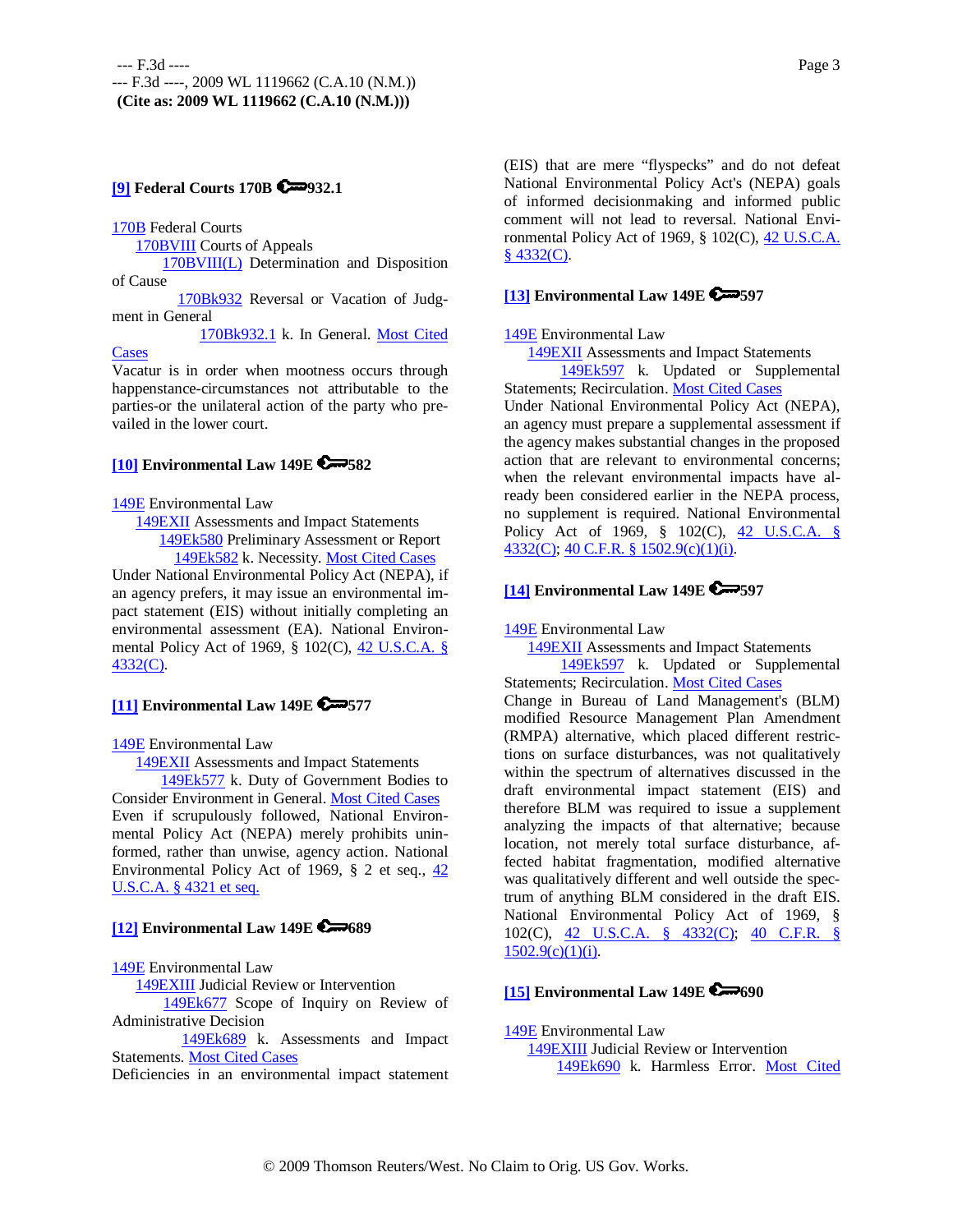### Cases

Bureau of Land Management's (BLM's) failure to thoroughly analyze the environmental impacts of modified Resource Management Plan Amendment (RMPA) alternative in a public National Environmental Policy Act (NEPA) document was not harmless since selection of modified alternative, which placed different restrictions on surface disturbances, was not a minor change or oversight. National Environmental Policy Act of 1969, § 102(C), 42 U.S.C.A. § 4332(C); 40 C.F.R. § 1502.9(c)(1)(i); 5 U.S.C.A. § 706.

# **[16] Environmental Law 149E 6 - 601**

#### 149E Environmental Law

149EXII Assessments and Impact Statements

 149Ek598 Adequacy of Statement, Consideration, or Compliance

 149Ek601 k. Consideration of Alternatives. **Most Cited Cases** 

While National Environmental Policy Act (NEPA) does not require agencies to analyze the environmental consequences of alternatives it has in good faith rejected as too remote, speculative, or impractical or ineffective, it does require the development of information sufficient to permit a reasoned choice of alternatives as far as environmental aspects are concerned; therefore, an agency need not consider an alternative unless it is significantly distinguishable from the alternatives already considered. National Environmental Policy Act of 1969, § 102(C), 42 U.S.C.A. § 4332(C); 40 C.F.R. § 1502.14.

# **[17] Environmental Law 149E 2**601

149E Environmental Law

149EXII Assessments and Impact Statements

 149Ek598 Adequacy of Statement, Consideration, or Compliance

 149Ek601 k. Consideration of Alternatives. Most Cited Cases

In context of determining whether, under National Environmental Policy Act (NEPA), an environmental impact statement (EIS) analyzed sufficient alternatives to allow agency to take a hard look at the available options, while agency may restrict its analysis to alternatives that suit the basic policy objectives of a planning action, it may do so only as long as the statements of purpose and need drafted to guide the environmental review process are not unreasonably

narrow. National Environmental Policy Act of 1969, § 102(C), 42 U.S.C.A. § 4332(C).

### **[18] Environmental Law 149E 601**

### 149E Environmental Law

 149EXII Assessments and Impact Statements 149Ek598 Adequacy of Statement, Consideration, or Compliance

 149Ek601 k. Consideration of Alternatives. Most Cited Cases

Under National Environmental Policy Act (NEPA), reasonableness of the alternatives considered in an environmental impact statement (EIS) is measured against two guideposts: first, when considering agency actions taken pursuant to a statute, an alternative is reasonable only if it falls within the agency's statutory mandate, and second, reasonableness is judged with reference to an agency's objectives for a particular project. National Environmental Policy Act of 1969, § 102(C), 42 U.S.C.A. § 4332(C); 40 C.F.R. § 1502.14.

# **[19] Environmental Law 149E 604(5)**

149E Environmental Law

 149EXII Assessments and Impact Statements 149Ek598 Adequacy of Statement, Consideration, or Compliance

149Ek604 Particular Projects

149Ek604(5) k. Mining; Oil and Gas.

# **Most Cited Cases**

Under National Environmental Policy Act (NEPA), Bureau of Land Management (BLM) was required to include in its environmental impact statement (EIS) an analysis of an alternative closing the desert grasslands to development since such an alternative fell within Federal Land Management Policy Act's (FLPMA) multiple use mandate and was fully consistent with the objectives of Resource Management Plan Amendment (RMPA) opening publicly-owned desert grassland to oil and gas development. National Environmental Policy Act of 1969,  $\S$  102(C),  $\frac{42}{3}$ U.S.C.A. § 4332(C); 43 U.S.C.A. § 1712(c)(1); 40 C.F.R. § 1502.14.

# **[20] Environmental Law 149E 604(5)**

#### 149E Environmental Law

149EXII Assessments and Impact Statements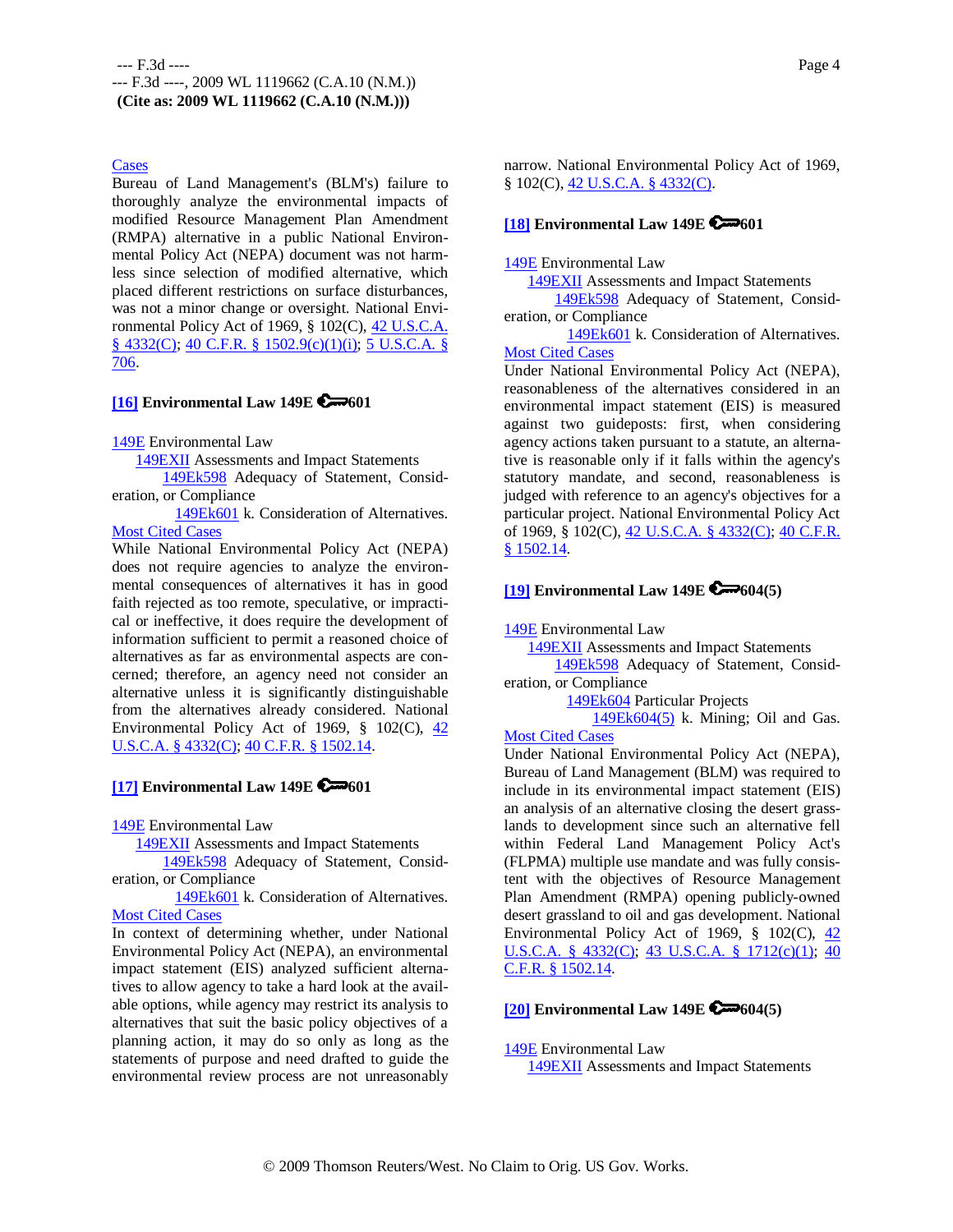149Ek598 Adequacy of Statement, Consideration, or Compliance

149Ek604 Particular Projects

149Ek604(5) k. Mining; Oil and Gas.

# **Most Cited Cases**

Because Bureau of Land Management's (BLM) Resource Management Plan Amendment (RMPA) opening publicly-owned desert grassland to oil and gas development did not govern all surface uses but only the development of subsurface fluid mineral resources, it was permissible for BLM to determine that a management option governing all surface uses was outside the scope of the plan's objectives; therefore, designation of wilderness study areas was reasonably excluded from BLM's environmental impact statement (EIS) analysis under National Environmental Policy Act (NEPA). National Environmental Policy Act of 1969, § 102(C), 42 U.S.C.A. § 4332(C); 43 U.S.C.A. § 1712(c)(1); 40 C.F.R. § 1502.14.

### **[21] Environmental Law 149E 604(5)**

149E Environmental Law

149EXII Assessments and Impact Statements

 149Ek598 Adequacy of Statement, Consideration, or Compliance

149Ek604 Particular Projects

 149Ek604(5) k. Mining; Oil and Gas. Most Cited Cases

In adopting a Resource Management Plan Amendment (RMPA) opening publicly-owned desert grassland to oil and gas development, Bureau of Land Management (BLM) acted arbitrarily under National Environmental Policy Act (NEPA) by concluding without apparent evidentiary support that impacts on aquifer would be minimal, and thus excluding from full analysis in an environmental impact statement (EIS). National Environmental Policy Act of 1969, § 102(C), 42 U.S.C.A. § 4332(C); 40 C.F.R. § 1508.13.

## **[22] Environmental Law 149E 6 600**

149E Environmental Law

149EXII Assessments and Impact Statements

 149Ek598 Adequacy of Statement, Consideration, or Compliance

 149Ek600 k. Consideration and Disclosure of Effects. Most Cited Cases

Under National Environmental Policy Act (NEPA), insignificant impacts may permissibly be excluded from full analysis in an environmental impact statement (EIS). National Environmental Policy Act of 1969, § 102(C), 42 U.S.C.A. § 4332(C); 40 C.F.R. § 1508.13.

# **[23] Environmental Law 149E 689**

### 149E Environmental Law

149EXIII Judicial Review or Intervention

 149Ek677 Scope of Inquiry on Review of Administrative Decision

149Ek689 k. Assessments and Impact Statements. Most Cited Cases

Court can overturn an agency's National Environmental Policy Act (NEPA) decisions on substantive grounds only if the appellants can demonstrate substantively that the agency's conclusion represents a clear error of judgment. National Environmental Policy Act of 1969, § 2 et seq., 42 U.S.C.A. § 4321 et seq.

# **[24] Environmental Law 149E 610**

### 149E Environmental Law

 149EXII Assessments and Impact Statements 149Ek610 k. Time Requirements. Most Cited

**Cases** National Environmental Policy Act (NEPA) required Bureau of Land Management (BLM) to produce an environmental impact statement (EIS) analyzing the site-specific impacts of oil and gas lease prior to lease's issuance; because BLM could not prevent the impacts resulting from surface use after a lease issued, it was required to analyze any foreseeable impacts of such use before committing the resources, and the impacts of the planned gas field were reasonably foreseeable before lease was issued. National Environmental Policy Act of 1969,  $\S$  102(C),  $\frac{42}{3}$ U.S.C.A. § 4332(C); 40 C.F.R. § 1502.22.

### **[25] Public Lands 317 67797**

### 317 Public Lands

 317II Survey and Disposal of Lands of United States

317II(I) Proceedings in Land Office

 317k97 k. Mode and Rules of Procedure in General. Most Cited Cases

Because Bureau of Land Management (BLM) circulated a supplemental environmental impact statement (SEIS) that discussed the Governor's consistency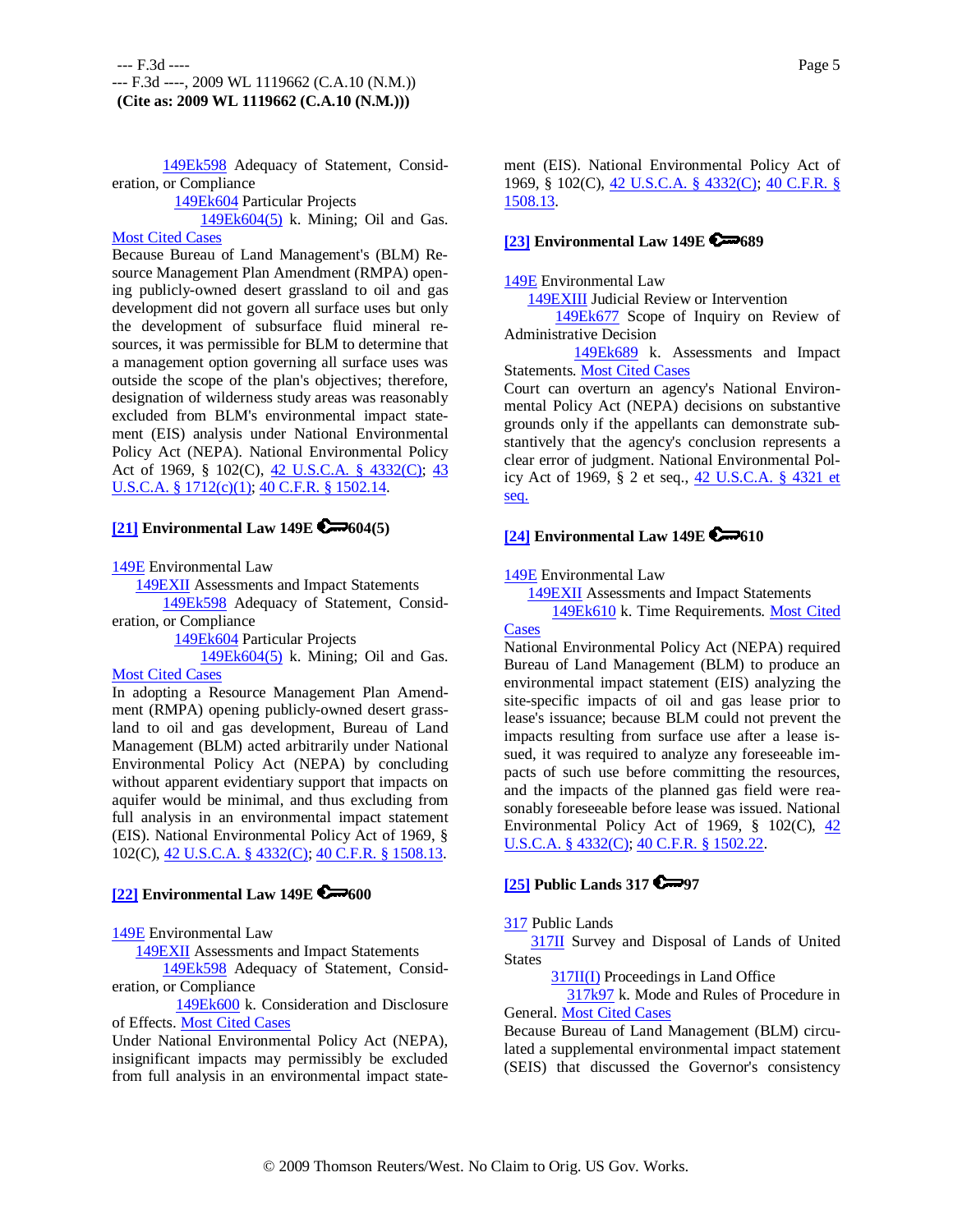review, published a notice in the Federal Register of the SEIS comment period mentioning the Governor's review, and both BLM and state posted the review on their websites, the public was apprised of the existence of the Governor's review and was afforded an "opportunity to comment" on his proposals as required by Federal Land Policy and Management Act (FLPMA) regulation. 43 U.S.C.A. § 1712(c)(9); 43 C.F.R. § 1610.3-2(e).

Appeal from the United States District Court for the District of New Mexico (D.C. No. CV-05-460 BB/RHS).Ronald Walter Opsahl (William Perry Pendley with him on the briefs), Mountain States Legal Foundation, Lakewood, CO, for the Intervenor-Defendant-Appellant-Cross-Appellee.

Alletta Belin, Belin & Sugarman, Santa Fe, New Mexico (Stephen F. Farris and Judith Ann Moore, Office of the Attorney General, State of New Mexico with them on the briefs) and James Angell (Andrea L. Zaccardi with him on the briefs), Earthjustice, Denver, CO, for Plaintiffs-Appellees-Cross-Appellants State of New Mexico, et al.

Elizabeth Peterson (Arthur Arguedas, Office of the Solicitor, U.S. Department of the Interior and Ronald J. Tenpas, Assistant Attorney General, Andrew A. Smith, Aaron P. Avila, and Andrew C. Mergen with her on the briefs), U.S. Department of Justice, Environment & Natural Resources Division, Washington, D.C., for Defendants-Cross-Appellees Bureau of Land Management, et al.

Before LUCERO, ANDERSON, and O'BRIEN, Circuit Judges.

LUCERO, Circuit Judge.

**\*1** This litigation concerns the environmental fate of New Mexico's Otero Mesa, the largest publiclyowned expanse of undisturbed Chihuahuan Desert grassland in the United States. From 1998 to 2004, the Bureau of Land Management ("BLM" or "the Agency") conducted a large-scale land management planning process for federal fluid minerals development in Sierra and Otero Counties, where the Mesa is located. Ultimately, the Agency opened the majority of the Mesa to development, subject to a stipulation that only 5% of the surface of the Mesa could be in use at any one time. Invoking the National Environmental Policy Act ("NEPA"), the Federal Land Management Policy Act ("FLPMA"), and the National Historic Preservation Act ("NHPA"), the State of New Mexico and a coalition of environmental organizations led by the New Mexico Wilderness Association ("NMWA") challenged in federal district court the procedures by which BLM reached this determination. NMWA also challenged BLM's decision not to consult with the Fish and Wildlife Service ("FWS") under the Endangered Species Act ("ESA") regarding possible impacts of the planned development on the Northern Aplomado Falcon.

The district court rejected these challenges, save for the plaintiffs' argument that BLM erred in beginning the leasing process on the Mesa before conducting additional analysis of site-specific environmental impacts flowing from the issuance of development leases. Discerning serious flaws in BLM's procedures, we affirm the district court's conclusion that NEPA requires BLM to conduct site-specific analysis before the leasing stage but reverse its determination that BLM's plan-level analysis complied with NEPA. Moreover, we affirm its conclusion that BLM complied with public comment provisions in FLPMA, and we vacate as moot the portion of the district court's order addressing NMWA's ESA claims.

**I**

Within Sierra and Otero counties in southern New Mexico lie the northern reaches of the richly biodiverse Chihuahuan Desert. Among the several habitats comprising this desert ecosystem is the Chihuahuan Desert grassland, much of which has depleted to scrubland over the past century and a half. A New Mexico State University biology professor identifies this grassland as the most endangered ecosystem type in the United States. The Otero Mesa, which BLM seeks to open to oil and gas development upon conclusion of the planning process that is the subject of this litigation, is home to the endangered Northern Aplomado Falcon, along with a host of other threatened, endangered, and rare species. Only a few, unpaved roads traverse the Mesa. Lying beneath it is the Salt Basin Aquifer, which contains an estimated 15 million acre-feet of untapped potable water. Recognizing the importance of this valuable resource, the state of New Mexico and many citizens and environmental groups have sought to prevent development.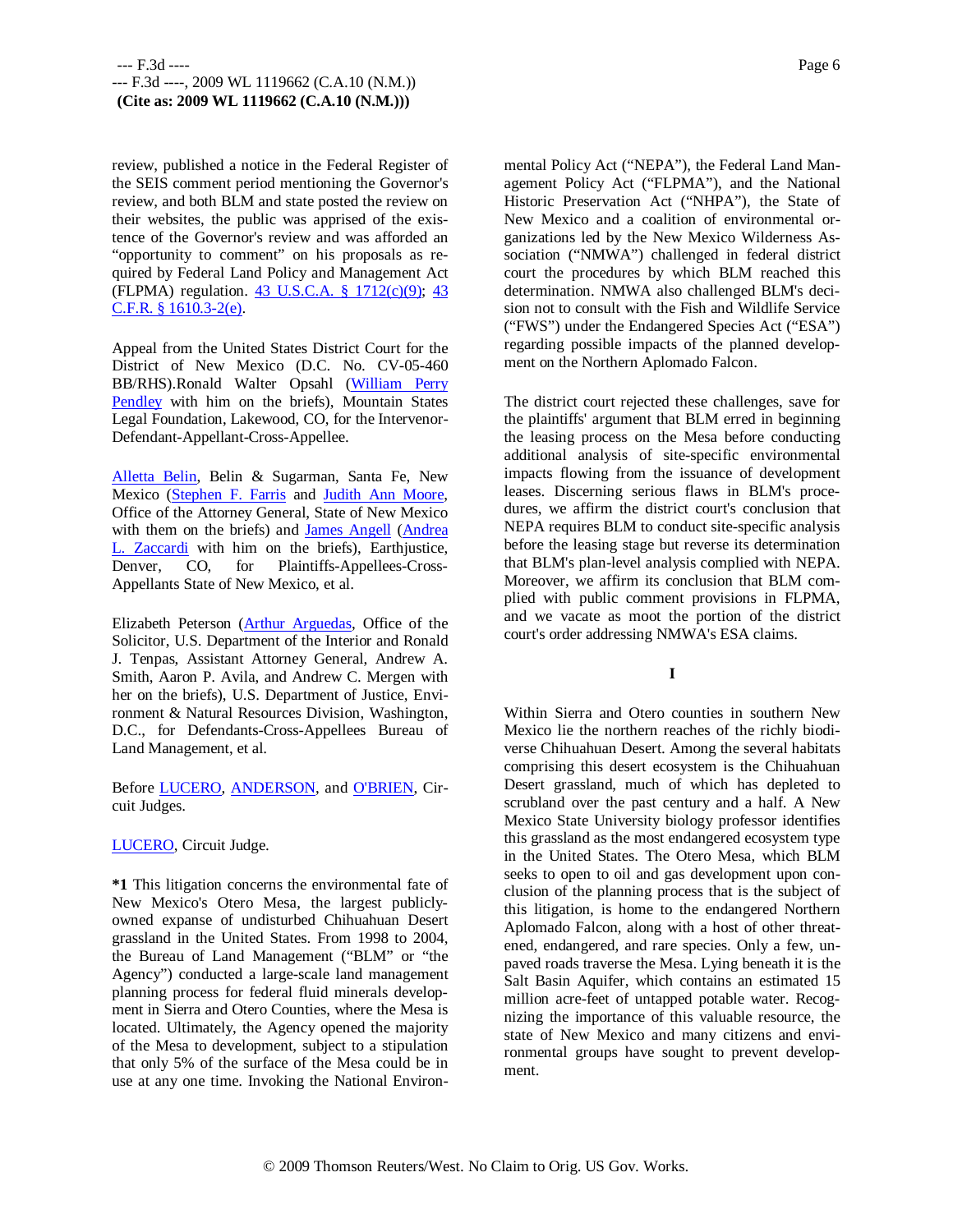### **A**

BLM manages some 1.8 million acres of surface land and 5 million acres of subsurface oil, gas, and geothermal resources in Sierra and Otero Counties. This includes the 427,275-acre Otero Mesa. Until recently, these resources were managed under the terms of a 1986 resource management plan (the "RMP"), *see*43  $C.F.R.$  § 1601.0-5(n), which contained no overall guidance on the management of fluid minerals development, leaving management decisions to be made on a case-by-case basis. $\frac{FN}{TN}$ Because the area saw relatively little oil and gas exploration, BLM relied on the plan without incident for a decade and issued few development leases during this time.

**\*2** This state of affairs was upended in 1997, when a Harvey E. Yates Company ("HEYCO") exploratory well struck natural gas on the Otero Mesa. The strike occurred on a parcel designated the Bennett Ranch Unit ("BRU"). Oil and gas companies quickly responded by nominating over 250,000 acres in the area for federal leases. *See* § 3120-3.1. BLM determined that under the terms of then-existing internal policy, the increased development interest required the Agency to issue a management plan specifically governing fluid mineral resources. *See* BLM Handbook H-1624-1 (1990); BLM Manual §§ 1620.06(A), 1620.2 (1986). Accordingly, BLM asked existing leaseholders to voluntarily suspend their leases and began the process of amending the RMP to address possible oil, gas, and geothermal development.<sup>FN2</sup>See Notice of Intent to Prepare a Resource Management Plan Amendment and Environmental Impact Statement, 63 Fed.Reg. 55404 (Oct. 15, 1998). The stated goals of the amendment process were to determine which public lands in Sierra and Otero Counties should be available for leasing and development and to direct how leased lands would be managed. *Id.* at 55405.

[1] Amending a resource management plan is a "major federal action" whose potential environmental impacts must be assessed under NEPA. 42 U.S.C. § 4332(C); *see also Utah Shared Access Alliance v. Carpenter,* 463 F.3d 1125, 1131 (10th Cir.2006). Consequently, in October 2000, BLM issued a "Draft Resource Management Plan Amendment and Environmental Impact Statement for Federal Fluid Minerals Leasing and Development in Sierra and Otero Counties" (the "Draft EIS"). As NEPA requires, the Draft EIS analyzed several possible alternative management schemes for oil and gas development in the area. *See*42 U.S.C. § 4332(C)(iii); 40 C.F.R. § 1502.14. Of the five alternatives identified, three were fully analyzed in the Draft EIS. The other two were eliminated without further analysis.

Both eliminated alternatives would have increased the level of environmental protection for the entire plan area beyond the level provided under existing management or any of the fully analyzed alternatives. One would have done so through a blanket ban on minerals development leasing; the other, through a "no surface occupancy" ("NSO") stipulation allowing minerals development only by slant drilling from non-BLM lands. These alternatives were "considered initially but eliminated prior to further analysis" based on the conclusion that adopting a plan which so limited development would be arbitrary and capricious under FLPMA's multiple-use mandate.FN3*See*43 U.S.C. § 1702(c). BLM also discounted one of the three alternatives analyzed in the Draft EIS: the "No-Action Alternative," or the option of taking no new planning action. After fully analyzing its likely impacts, BLM determined that the No-Action Alternative was not in compliance with its own policies.

Thus, BLM was left with two possible management schemes, "Alternative A" and "Alternative B." Of the two, Alternative A placed fewer restrictions on development, and BLM selected it as the preferred alternative. *See*40 C.F.R. § 1502.14(e). Alternative A opened 96.9% of the plan area but placed limitations on possible development, subjecting 58.9% of the area to a combination of NSO stipulations, controlled surface use stipulations, and timing stipulations. Of particular relevance to this litigation, Alternative A subjected 116,206 acres of the Otera Mesa and 16,256 acres of the adjoining Nutt Desert Grasslands to an NSO provision allowing surface disturbance only within 492 feet of existing roads. BLM crafted this NSO restriction "[t]o protect portions of the remaining desert grassland community by minimizing habitat fragmentation."<sup>FN4</sup>

**\*3** Also relevant to this litigation, the Draft EIS analyzed the potential impact on groundwater in the plan area only in general terms, without identifying or discussing specific aquifers such as the Salt Basin Aquifer. The Draft EIS concluded that in the con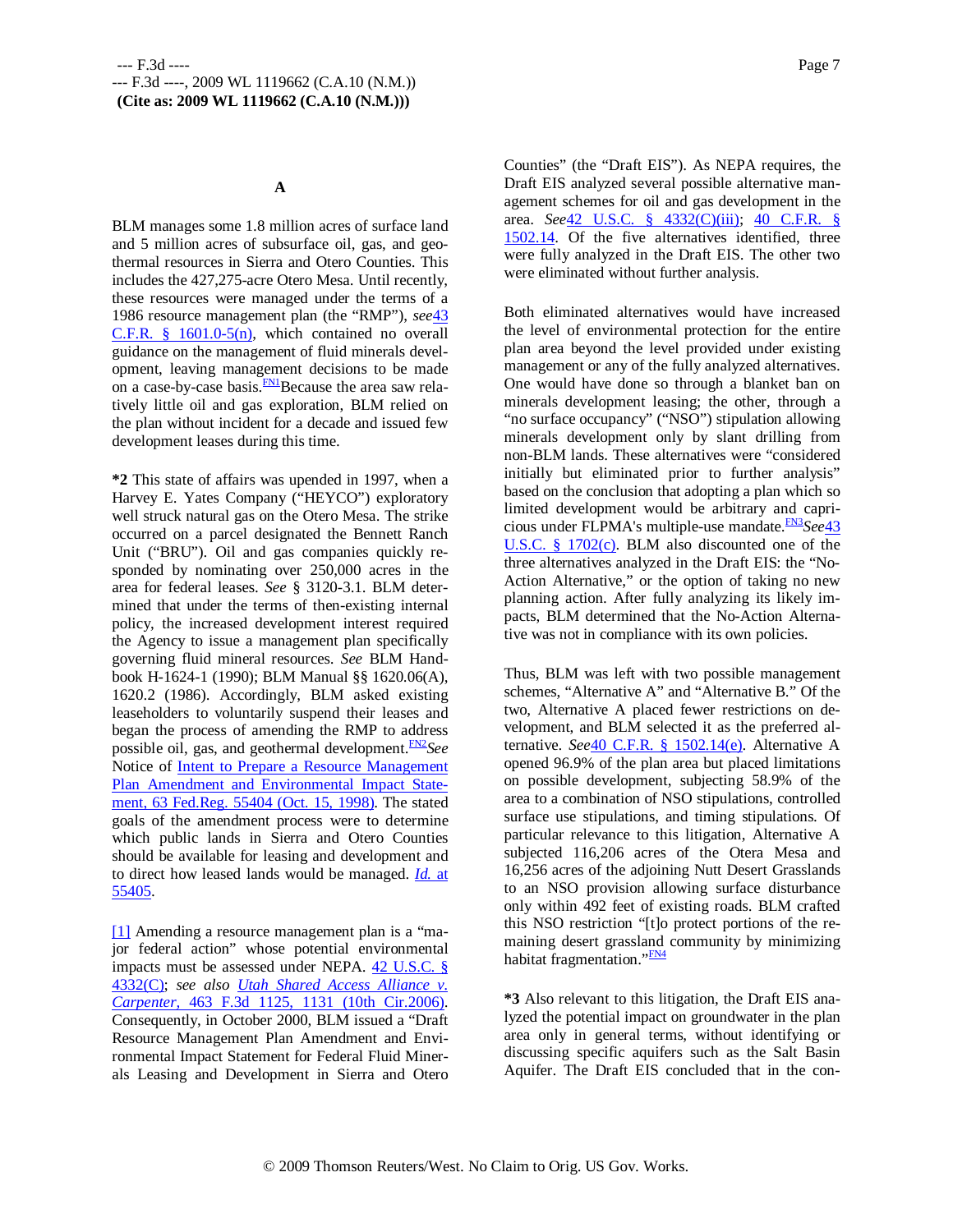struction phase of development:

The possibility for degradation of fresh water aquifers could result if leaks or spills occur from pits used for the storage of drilling fluids, or if cathodic protection wells associated with pipelines are installed in a manner that allows for the commingling of shallow surface aquifers. However, since impacts would occur only if the governing regulations fail to protect the resource, the impact is not quantifiable.

As for the production phase, the Draft EIS was equally cursory. It stated that "[p]roduction of an oil and gas well typically would not have a direct impact on groundwater resources" because regulations require that "[a]ll oil and gas wells must have a casing and cement program ... to prevent the migration of oil, gas, or water ... that may result in degradation of groundwater."*Id.; see*43 C.F.R. § 3162.5-2(d). Finally, the Draft EIS concluded that disposal wells, which are "used for the disposal of waste [by injection] into a subsurface stratum,"40 C.F .R. § 146.3, would not lead to significant impacts because applicable casing and cement construction requirements and aquifer criteria would be followed and would prevent contamination. § 146.22 (listing construction requirements for Class II wells, including casing and cementing); *see generally* § 144 ("Underground Injection Control Program").

After releasing the Draft EIS, BLM accepted public comments for a 195-day period and held six public meetings to discuss it. *See* Notice of Availability and Public Hearings, 65 Fed.Reg. 69329 (Nov. 16, 2000); *see also*40 C.F.R. § 1506.6(b) & (c) (requiring agencies to provide public notice of the availability of environmental documents and hold public meetings "whenever appropriate"). Nearly 300 oral and written comments were received, and BLM recognized that a majority of these addressed the need to protect the Otero Mesa grassland.<sup>FN5</sup>Numerous public comments expressed concern that the NSO stipulation, which exempted areas within 492 feet of existing roads, was insufficient to prevent fragmentation of the Otero Mesa grassland habitat. A Vice President of HEYCO commented that the resources underlying Otero Mesa would not likely be accessible via directional drilling, and thus, "Alternative A has the effect of closing 160,000+ acres to fluid mineral development."In response to all of these comments, BLM announced

that it would reevaluate Alternative A in the Final EIS.

### **B**

Among the species for which the Chihuahuan Desert grasslands provide habitat is the Northern Aplomado Falcon ("Aplomado Falcon" or "Falcon"), listed as an endangered species since 1986. *See*Determination of the Northern Aplomado Falcon to Be an Endangered Species, 51 Fed.Reg. 6686, 6686-88 (Feb. 25, 1986). Although Falcons have only "sporadically" been seen in the United States in recent decades, the presence of breeding Falcons just across the border in Mexico led biologists to believe that the Falcon might be poised to repopulate portions of the plan area. Repopulation by the Falcon would depend on the preservation of suitable grassland habitat.

**\*4** In June 2003, during the ongoing resource management plan amendment process, BLM concluded that revisions to the management plan were "likely to adversely affect" the Falcon. Accordingly, it requested in writing that FWS begin formal consultation, pursuant to § 7 of the ESA, regarding whether BLM's proposed action might jeopardize the Falcon's continued existence. 16 U.S.C. § 1536; *see also*50 C.F.R. § 402.14 (detailing formal consultation requirements). Three months later, the Agency reversed course, retracted its determination that the RMP revisions were "likely to adversely affect" the Falcon, and informed FWS of its conclusion that formal consultation was therefore unnecessary. FWS concurred in this revised determination, thus ending the formal consultation process and the agencies' study of likely effects on the Falcon.

# **C**

Three years after issuing the Draft EIS, in December 2003, BLM issued a Proposed Resource Management Plan Amendment ("RMPA") and Final EIS. Rather than selecting from among the alternatives analyzed in the Draft EIS, however, the abstract of the Final EIS explained that BLM had selected "a modified version (as a result of public input) of preferred Alternative A described and analyzed in the Draft RMPA/EIS."

This "modified version" of Alternative A ("Alternative A-modified") differed in a crucial respect from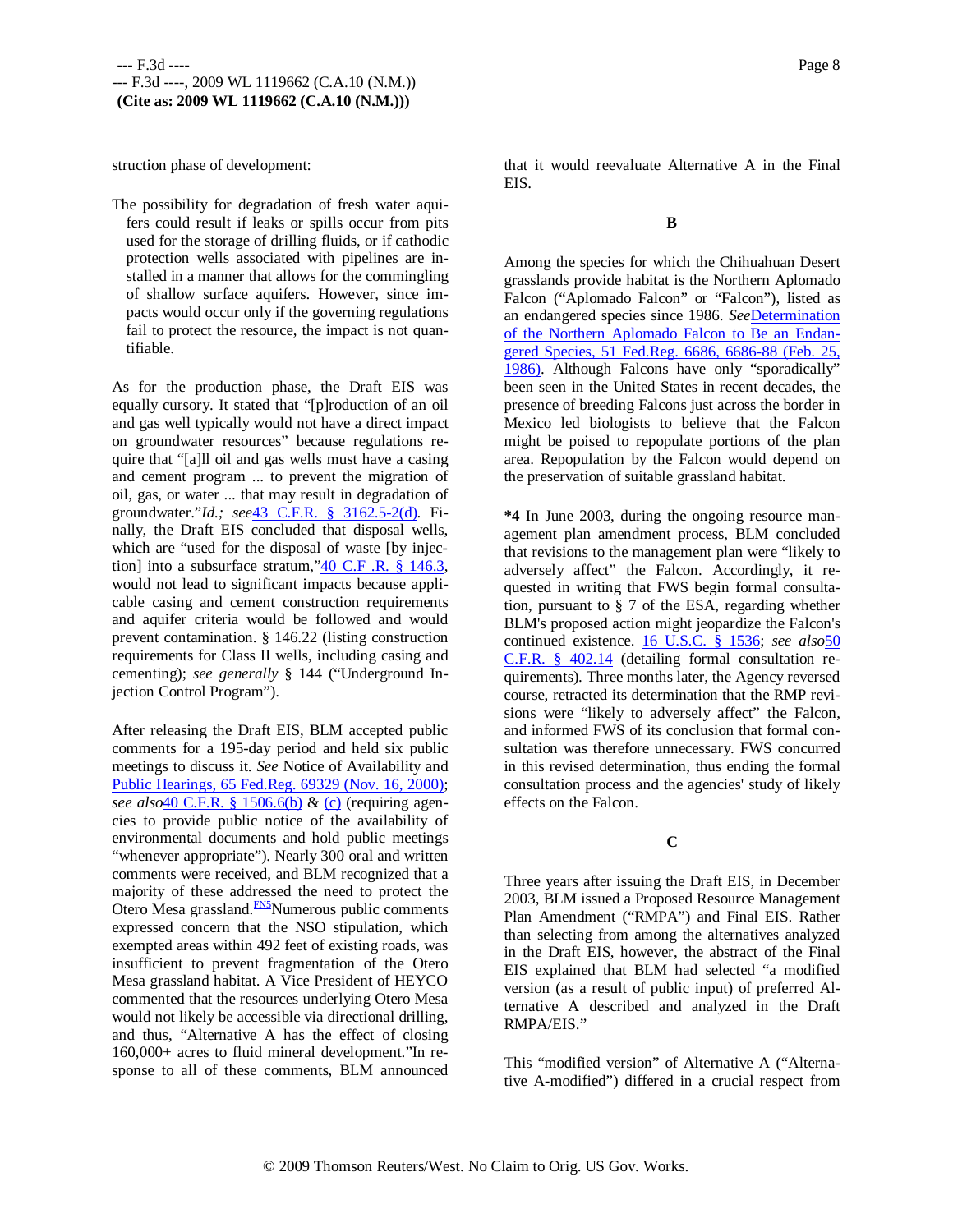Alternative A: Rather than limiting surface disturbances to areas within 492 feet of existing roadways, Alternative A-modified would instead limit disturbances to *any* 5% of the surface area of a leased parcel at a given time, regardless of location.<sup>FN6</sup>In addition to the 5% disturbance cap, Alternative Amodified required "unitization," a management scheme under which different operators cooperate in exploration and well development with the goal of minimizing surface impacts. "Unitization" was a new creation, never previously used by BLM in managing surface resources. **FN7** Although the sections of the Final EIS describing the management plan itself were modified to reflect these new requirements, the sections describing the plan's impacts on vegetation and wildlife were not substantially modified, because the EIS concluded that the changes "do not significantly alter ... the analysis of the environmental consequences."<sup>FN8</sup>

Alternative A-modified did offer greater protection of the Otero and Nutt grasslands in one respect: It prohibited development on 35,790 acres of "core habitat" for five years pending further study and development of an adaptive management strategy. Thus, BLM presented the new alternative as responsive to the concerns of both industry and the environmental community. The Agency reiterated in response to public questions that it was unnecessary to analyze the impacts of A-modified because the overall "impact assessment," judged based on the "anticipated level of surface disturbance," "remained essentially the same" as under Alternative A. Based on this conclusion that the same or less surface acreage would be disturbed under Alternative A-modified, BLM reasoned, there was no substantial change from an environmental standpoint. Regarding groundwater concerns, the Final EIS added a discussion of the effects of leasing on specific basins, including the Salt Basin Aquifer, but again concluded that "the impacts on groundwater resources are expected to be minimal," adding that "[t]ypically, natural gas wells make little water and the water produced can be disposed through the use of evaporation ponds."

# **D**

**\*5** In response to these changes, three New Mexico state agencies, a group of environmental organizations, and more than twenty-five members of the public filed formal protests with BLM. *See*43 C.F .R. § 1610.5-2 ("Any person who participated in the planning process and has an interest which is or may be adversely affected by the ... amendment of a resource management plan may protest such ... amendment."). Of those protests reflected in the record, nearly all expressed concern regarding the changes to the Otero and Nutt grassland NSO stipulation. The New Mexico Energy, Mineral and Natural Resources Department, Earthjustice, and several citizens also objected to the level of assessment of likely impacts on groundwater. All protests were reviewed by BLM and ultimately dismissed.

Not long after these protests were filed, New Mexico Governor Bill Richardson released a review of the consistency of the Final EIS with state law. *See*43 C.F.R. § 1610.3-2(e) (giving governors of affected states 60 days in which to "identify inconsistencies and provide recommendations in writing" to the BLM State Director); Governor Bill Richardson's Consistency Review of and Recommended Changes to the U.S. Dep't of the Interior, Bureau of Land Mgmt.'s Proposed Resource Mgmt. Plan Amend. and Final Envtl. Impact Statement for Fed. Fluid Minerals Leasing and Dev. in Sierra and Otero Counties, March 5, 2004, *available at* http://www.emnrd . state.nm.us/MAIN/Administration/News/GovsPlanfo rOteroMesa.pdf [hereinafter "Consistency Review"]. Governor Richardson concluded that the proposed management of the Otero Mesa was inconsistent with "numerous ... state laws, rules, policies, programs, and plans, particularly those that relate to protecting the Chihuahuan Desert and New Mexico's ground water."The Governor accordingly proposed an alternate management plan. His plan closed roughly the same areas to leasing and imposed roughly the same NSO, controlled surface use, and timing stipulations as those proposed in Alternative B, along with some increases in protection compared to that alternative. Most important to this appeal, the Governor proposed NSO stipulations that, unlike those proposed in Alternative B, would cover large portions of the Otero Mesa and Nutt grasslands. The governor also proposed the imposition throughout the entire plan area of various surface use limitations not considered by BLM.

BLM declined to adopt the majority of the Governor's suggested modifications to the Final EIS and concluded that the EIS was consistent with "officially approved and adopted resource-related [state] poli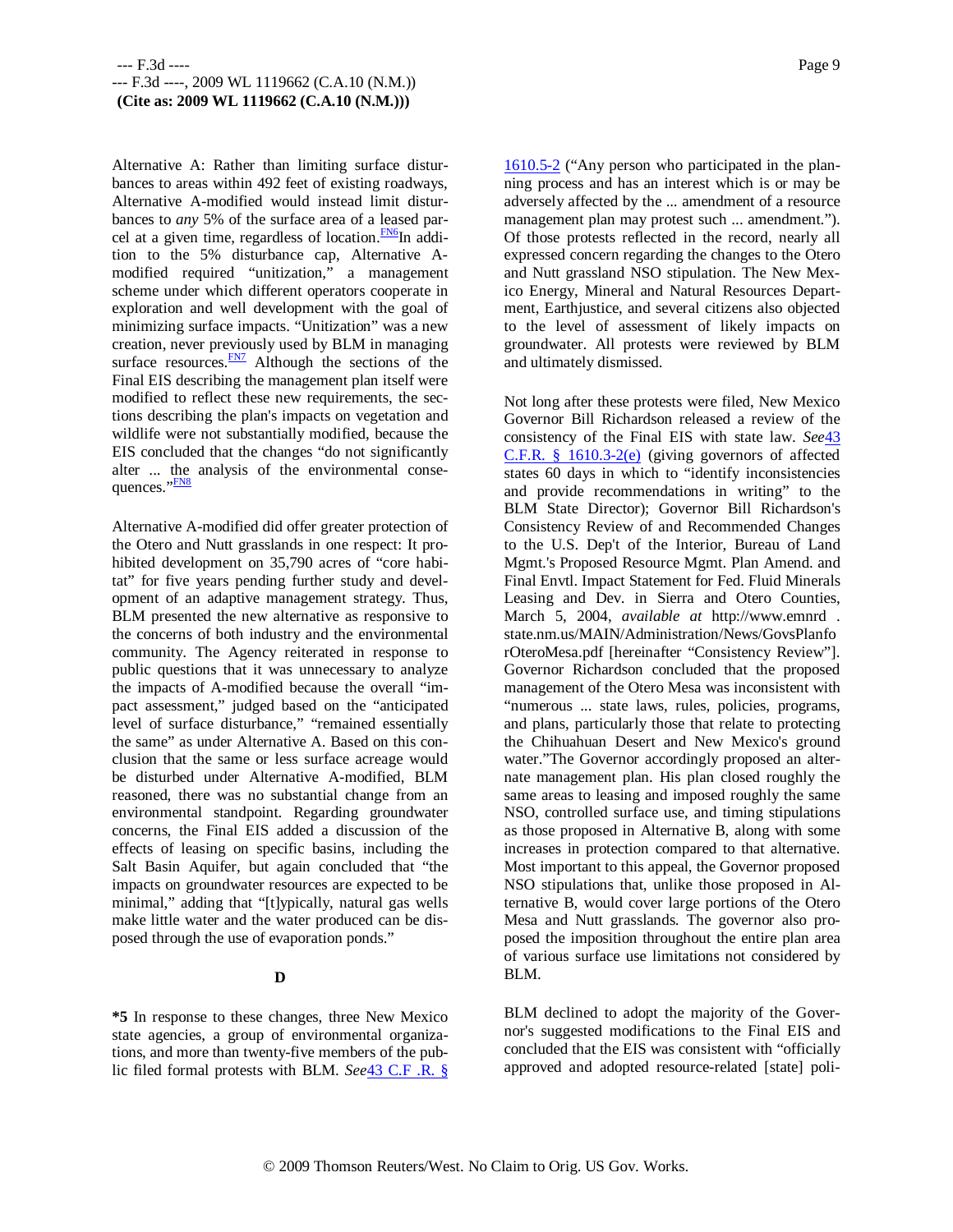cies and programs."However, the Agency did accept one major alteration proposed by the Governor, making the closure of 35,790 acres of core habitat on the Otero Mesa and Nutt grasslands permanent rather than temporary. The Agency announced this modification in a 23-page "supplement" to the Final EIS (the "SEIS"), issued on May 19, 2004. In response to the public outcry over the adoption of Alternative Amodified in the Final EIS, the SEIS provided a summary of changes between the Draft and Final EIS and some explanation of the reasons for the switch to Alternative A-modified. First, a segment addressing the Otero Mesa and Nutt grasslands explained that public comments led BLM to conclude that directional drilling-as required to access resources beneath the Mesa under either Alternative A or B-would not be feasible in the area, and accordingly, "there was a need to reevaluate the No Surface Occupancy stipulation, and consider a different approach that would similarly meet the resource objectives."Moreover, "BLM analysis indicates the grassland areas could be adequately protected utilizing a 5 percent maximum surface disturbance stipulation."Second, a subsection entitled "Further Analysis of Existing Data" concluded that because BLM predicted that the "reasonable foreseeable development" acreage would be 1,600 acres under any management scheme, the impacts of Alternatives A and A-modified on habitat would not appreciably differ. Notably, BLM based its prediction of likely development solely on the exploration history and current lease status of lands in the plan area, without accounting for the management scheme in effect. Because BLM anticipated the same habitat impacts under either alternative, the SEIS concluded that the adoption of A-modified was within "the scope and analysis of the Draft RMPA/EIS and d[id] not significantly alter the alternatives or analysis of the environmental consequences ."

**\*6** The SEIS did include a chart comparing the potential environmental impacts of Alternative B, Alternative A-modified, and the No-Action Alternative. However, the chart did not estimate likely surface impacts under the 5% and unitization requirements. Thus, the SEIS included no new environmental impacts analysis beyond that in the Final EIS-which itself simply adopted the analysis of the Draft EIS on relevant points. BLM published a notice of availability of the SEIS in the federal register and held a 30 day public comment period. Notice of Change to Proposed Resource Management Plan Amendment;

# Notice of Public Comment Period, 69 Fed.Reg. 30718 (May 28, 2004).

Governor Richardson appealed the rejection of the majority of his proposed modifications to BLM's National Director ("Director").*See*43 C.F.R. § 1610.3-2(e). In addition, several environmental groups sent a joint letter to the Director requesting that BLM allow public review and comment on the Governor's recommendations. *See id.*The Director declined to do so and issued a decision rejecting the Governor's appeal. Notice of BLM Director's Response to an Appeal From the Governor of New Mexico, 70 Fed.Reg. 3550 (Jan. 25, 2005). In the Record of Decision issued in January 2005 upon final adoption of the RMPA, BLM explained that there was no need for a separate comment period given the similarity between the Governor's proposal and Alternative B.

**E**

In April 2005, the State of New Mexico filed suit against BLM, $\frac{FN9}{}$  raising claims under NEPA, FLPMA, the NHPA, and the Administrative Procedure Act ("APA"), seeking declaratory and injunctive relief (the "New Mexico suit"). On May 20, BLM scheduled for July 20 a competitive oil and gas lease auction covering a 1600-acre parcel within the Bennett Ranch Unit (the "BRU Parcel"), adjacent to the parcel on which HEYCO found natural gas triggering the cascade of lease nominations that led to the RMPA process. Six days later, a coalition of environmental groups filed a second suit (the "NMWA suit"). $\frac{FN10}{FN}$  As amended, this suit raised claims under NEPA, the ESA and FLPMA.

BLM went ahead with the July 20 auction, and HEYCO, the sole bidder, purchased the lease. During the course of litigation, however, BLM agreed not to execute the lease until resolution of the case.<sup>FN11</sup>HEYCO has continued to prepare for the possibility of drilling, obtaining permits to build a pipeline to service wells on this lease and others it holds nearby.

The NMWA suit was later consolidated with New Mexico's suit. Before the two matters were consolidated, however, the Independent Petroleum Association of New Mexico ("IPANM"), an organization promoting the interests of independent oil and gas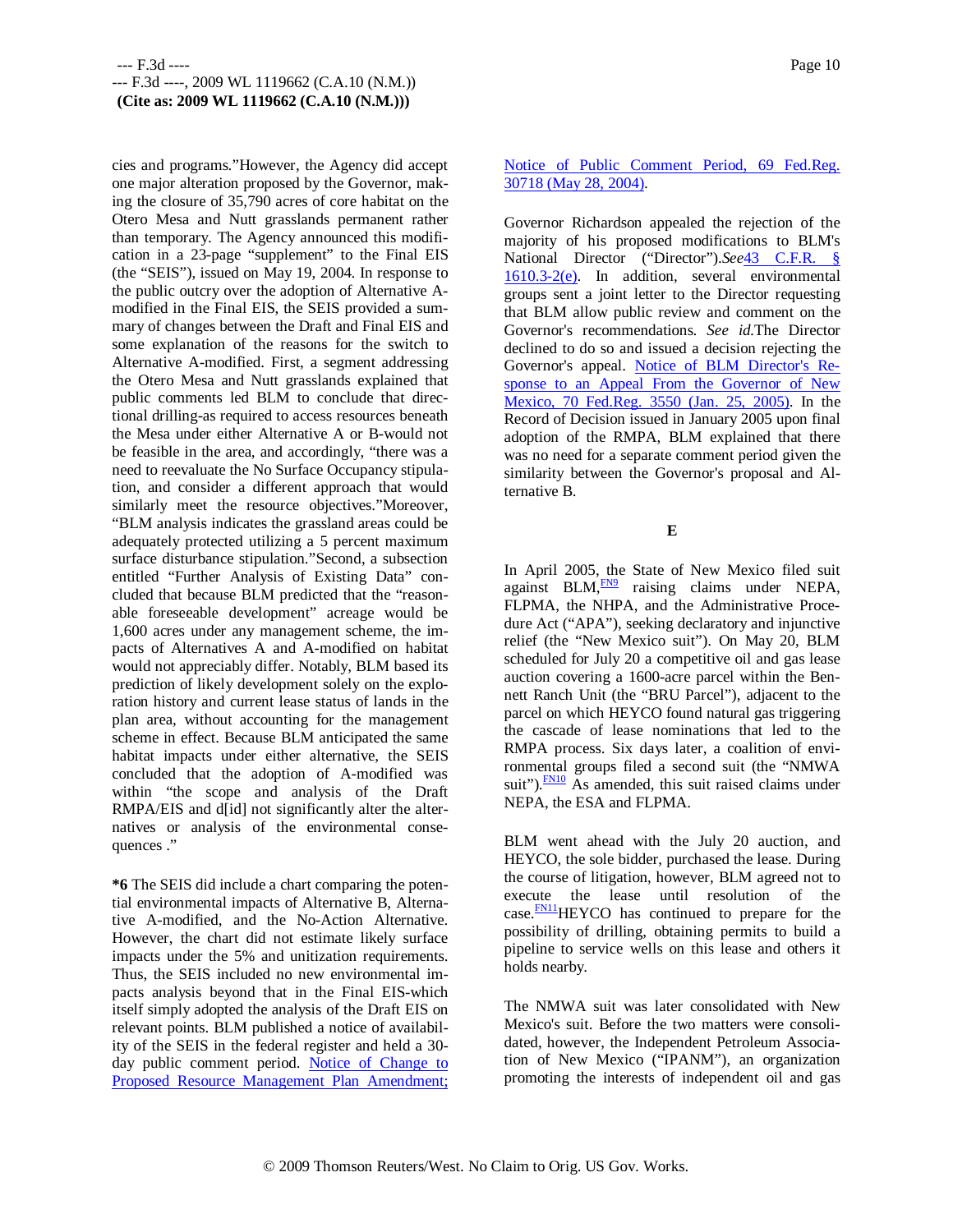producers in the state, moved to intervene in the New Mexico suit. After consolidation, IPANM moved to intervene in the NMWA suit as well. Both motions were unopposed. On August 8, 2005, the district court granted the motion to intervene in the State's suit. Although the court later denied as moot IPANM's intervention in the NMWA suit, we now grant its request to intervene in that case from this point forward.<sup>FN12</sup>

**\*7** After oral argument and an evidentiary hearing regarding Aplomado Falcon sightings in the plan area, the district court issued a September 27, 2006, opinion rejecting the plaintiffs' NEPA, ESA, FLPMA, and NHPA challenges to the RMPA process. However, the court also held that BLM violated NEPA when it failed to conduct a site-specific environmental analysis of the likely impacts of leasing the BRU Parcel and ordered BLM to prepare such an analysis. IPANM now appeals the district court's determination regarding the necessity of site-specific analysis. The State and NMWA cross-appeal all other matters save the NHPA claim.

### **F**

Since the issuance of the district court's opinion, the regulatory status of the Northern Aplomado Falcon has changed in a manner that affects this litigation. At the time of BLM's decisions to adopt the RMPA and to issue the July 20 lease, the Falcon was listed as an endangered species. Accordingly, in the district court, NMWA challenged BLM's ESA consultation process regarding effects of the RMPA on the Falcon. After the district court entered its order below, rejecting NMWA's argument on the merits, FWS reclassified the Falcon population in the area. In summer 2006, FWS issued a formal ruling in which it decided to reintroduce the Falcons into New Mexico and Arizona. *See*Establishment of a Nonessential Experimental Population of Northern Aplomado Falcons in New Mexico and Arizona, 71 Fed.Reg. 42298 (July 26, 2006). We must address whether these changes affect the liveness of NMWA's ESA challenge.

# **II**

[2][3] We begin, as we must, by considering jurisdictional issues.<sup>FN13</sup> Because no other statute confers jurisdiction, our jurisdiction must flow from 28 U.S.C. § 1291, which allows appeal from all "final

decisions" of the district courts. BLM argues that the district court's order was not a final decision, but rather, an unreviewable remand under the administrative remand doctrine. In addition, BLM and IPANM argue that the plaintiffs' ESA claim is moot.<sup>FN14</sup>

# **A**

[4]"[A] decision is ordinarily considered final and appealable under  $§$  1291 only if it ends the litigation on the merits and leaves nothing for the court to do but execute the judgment." *Quackenbush v. Allstate Ins. Co.,* 517 U.S. 706, 712, 116 S.Ct. 1712, 135 L.Ed.2d 1 (1996) (quotation omitted). The finality requirement is designed to avoid the waste and confusion engendered by piecemeal review of cases. *See Bender v. Clark,* 744 F.2d 1424, 1426 (10th Cir.1984). "[R]emand by a district court to an administrative agency for further proceedings is ordinarily not appealable because it is not a final decision." *Trout Unlimited v. U.S. Dep't of Agric.,* 441 F.3d 1214, 1219 (10th Cir.2006) (quoting *Bender,* 744 F.2d at 1426-27).

[5] In this case, the district court determined that BLM failed to conduct sufficient site-specific environmental analysis before auctioning leases for lands within the plan area and instructed the Agency to conduct further assessment if it wished to execute the lease in the Bennett Ranch Unit. All other challenges raised by the plaintiffs were resolved in BLM's favor. On its face, this order has all requisite components of a final order: It resolved all issues and granted the plaintiffs relief, enjoining issuance of the HEYCO lease until such analysis is complete. As the State points out, BLM is not bound to conduct a new EIS in response to the court's order; it could opt to refrain from granting any leases and thus obviate the need for an EIS. Even assuming that BLM completes a site-specific EIS, any challenge thereto must be brought in a new lawsuit.

**\*8** BLM argues, however, that despite the appearance of finality, the court's order amounts to a "remand" to BLM and is thus non-final under administrative law principles. *See, e. g., Bender,* 744 F.2d at 1426-27. In effect, BLM argues that whenever a court order requires further action by an agency, the order constitutes a "remand," and we cannot review the matter until the agency acts and the parties return to court.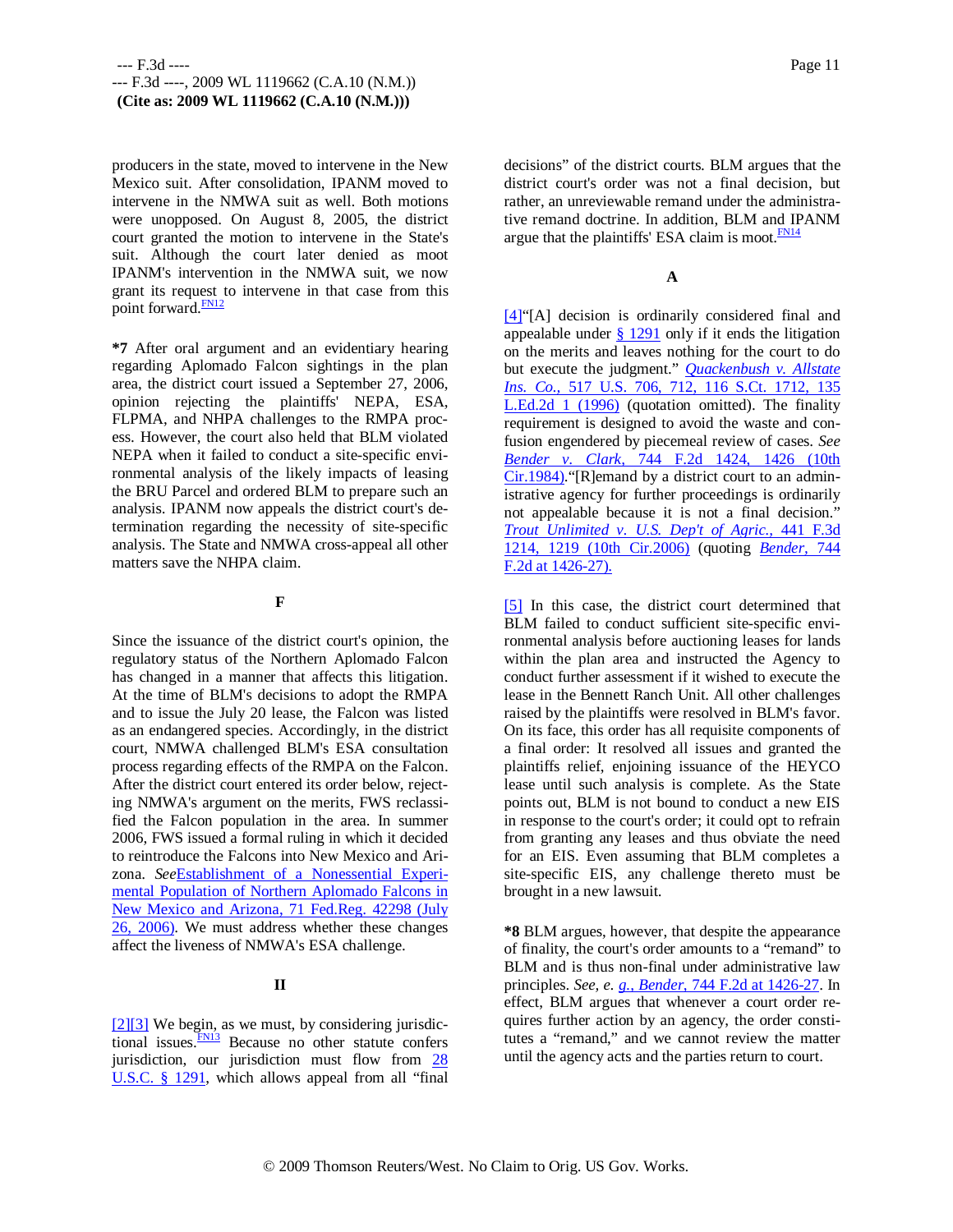This argument fundamentally misunderstands the nature of a "remand" in an administrative case. Typically, a "remand" from a district court to an agency occurs when an agency has acted in an adjudicative capacity: A party to the adjudication appeals the agency's determination to a district court, and the district court instructs the agency to conduct further proceedings. Accordingly, when considering whether a remand has occurred in a given case, appellate courts must consider the nature of the agency action as well as the nature of the district court's order:

[J]udicial review of administrative action comes in many forms. The administrative action may be essentially adjudicatory, essentially legislative, or some nonadversarial action such as grant of a license. The issue of finality is affected by the nature of the administrative proceeding and the framework of judicial review as well as the character of the remand order.

15B Charles Alan Wright et al., Federal Practice & Procedure: Jurisdiction and Related Matters § 3914.32, at 237 (2d ed.1992); *see also Caesar v. West,* 195 F.3d 1373, 1374 (Fed.Cir.1999) ("Remands to administrative agencies, *because they mark a continuation of the case,* are not generally considered final decisions for jurisdictional purposes."(emphasis added)); *Horizons Int'l, Inc. v. Baldrige,* 811 F.2d 154, 158-59 (3d. Cir.1987) ("The governing statute may authorize judicial review of agency action that is essentially adjudicatory[,] ... of legislative rulemaking which is neither adjudicatory nor adversarial[,] ... [or] of the non-adversarial grant of a license. Each of these different kinds of agency actions may present the issue of finality differently."(citations omitted)). Although our own circuit has not explicitly elucidated these criteria in the past, our precedent indicates that we view the remand rule as most appropriate in adjudicative contexts. *E.g., Rekstad v. First Bank Sys., Inc.,* 238 F.3d 1259, 1262 (10th Cir.2001) (discussing exceptions to the remand rule which exist because "if a district court remands an issue to an administrative agency and essentially instructs the agency to *rule in favor of the plaintiff,*" the agency may be precluded from appeal (emphasis added)); *Baca-Prieto v. Guigni,* 95 F.3d 1006, 1008 (10th Cir.1996) (remanding a case to an Immigration Judge for further adjudication and noting that "this circuit follows the prevailing view that a district court order remanding *an action* to an administrative

agency *for further proceedings* is generally considered a nonfinal decision" (emphases added)); *Bender,* 744 F.2d at 1426 (explaining that the district court, rather than making any final determination itself, had remanded for the agency to apply a different legal standard when adjudicating the determination at issue).

**\*9** Looking to the characteristics that influence finality, including the nature of the agency proceeding and the character of the dispositive district court order, Wright, *supra,* the order below does not share the features of a typical remand. Here, the agency proceeding underlying the RMPA was a policymaking process based on the exercise of BLM expertise, better described as quasi-legislative than adjudicative. In challenging that proceeding, the plaintiffs did not contend that BLM wrongfully adjudicated their rights, but rather that its policymaking process was contrary to law and injured their interests. For that reason, BLM appeared in the district court as a traditional adversarial party, defending its own actions against challenges by the State and NMWA, rather than defending a ruling made by the Agency in a controversy between parties appearing before it.

As for the nature of the district court's order, it simply does not square with the traditional notion of a "remand," wherein the reviewing court returns an action to a lower court for further proceedings. The court's order did not require BLM to recommence a proceeding, or indeed to take any action at all-it simply enjoined BLM from further NEPA violations.<sup>FN15</sup>If the Agency wishes to allow oil and gas leasing in the plan area it must undertake additional analysis based on the district court's memorandum opinion, but it retains the option of ceasing such proceedings entirely. Thus, the nature of the court's injunction is wholly unlike a traditional remand.

As NMWA points out, if we accepted BLM's argument that an order of this sort constitutes a "remand" simply because an agency is involved, the practical consequences would be drastic: "[E]very victory by a plaintiff in a case brought pursuant to the APA [would] necessarily [be] a non-final 'remand' order."<sup>FN16</sup>NMWA Reply Br. at 3. Had Congress wished to allow appeal under the APA only when an agency prevails on all claims in the district court, it could have done so explicitly. It is unsurprising, then, that we have often treated district court orders requir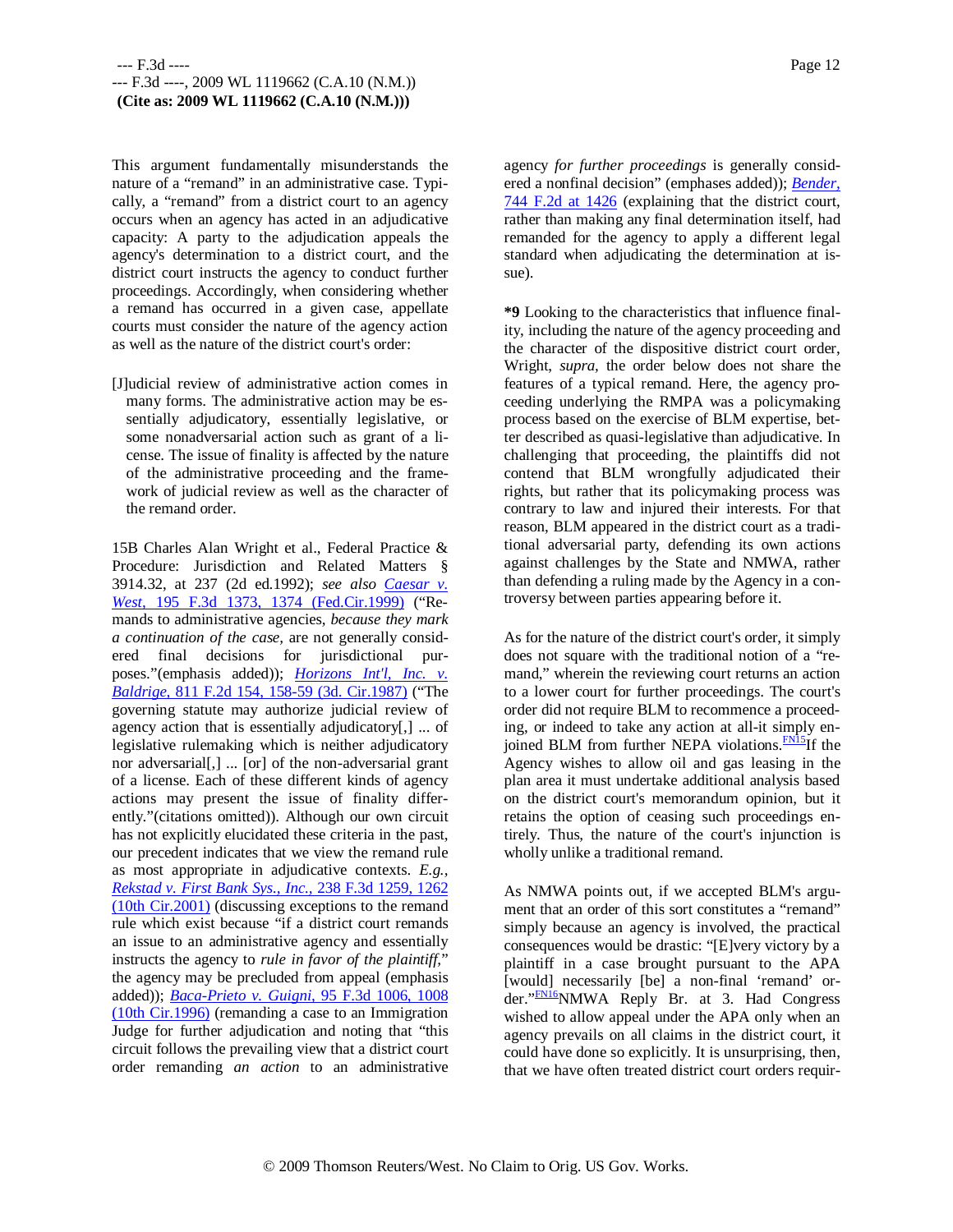ing further agency action under NEPA as final and reviewable in the past.FN17*See, e.g., Middle Rio Grande Conservancy Dist. v. Norton,* 294 F.3d 1220, 1225 (10th Cir.2002) (reviewing a district court decision requiring FWS to conduct an environmental impact study); *Sierra Club v. Hodel,* 848 F.2d 1068, 1074 (10th Cir.1988) (reviewing a district court decision requiring BLM to conduct environmental analysis), *overruled on other grounds by Vill. of Los Ranchos De Albuquerque v. Marsh,* 956 F.2d 970, 973 (10th Cir.1992) (en banc); *see also High Sierra Hikers Ass'n v. Blackwell,* 390 F.3d 630, 640 (9th Cir.2004) (reviewing a district court decision requiring the Forest Service to conduct environmental analysis); *Sierra Club v. Glickman,* 156 F.3d 606, 612 (5th Cir.1998) (reviewing a district court decision requiring the Department of Agriculture to consult under the ESA); *Nat'l Audubon Soc'y v. Hoffman,* 132 F.3d 7, 12, 19 (2d Cir.1997) (reviewing a district court decision requiring the Forest Service to conduct environmental analysis).

**\*10** Both the nature of BLM's proceeding and the character of the decision below indicate that viewing that decision as a "remand" would strain common sense. Our treatment of similar orders in past cases bolsters that conclusion. We hold that the district court's order was not an administrative remand, but rather a final order that we have jurisdiction to review under 28 U.S.C. § 1291.

# **B**

[6] BLM and IPANM argue that FWS's summer 2006 decision to reintroduce the Aplomado Falcon into the plan area moots NMWA's challenge under the ESA. We agree and vacate the portion of the district court's order addressing this issue.

# **1**

NWMA argues that BLM failed to comply with §  $7(a)(2)$  of the ESA, which requires all federal agencies to formally consult with the federal wildlife agencies to "insure that any [agency action] is not likely to jeopardize the continued existence of any endangered species or threatened species or result in the destruction or adverse modification of habitat of such species."FN1816 U.S.C. § 1536(a)(2); *see also*50  $C.F.R. \$ § 402.01(b) (providing for "all ... listed species" other than those overseen by the National Marine Fisheries Service, agencies "shall contact the FWS"). Despite the name, consultation is more than a mere procedural requirement, as it allows FWS to impose substantive constraints on the other agency's action if necessary to limit the impact upon an endangered species. *Natural Res. Defense Council v. Houston,* 146 F.3d 1118, 1125 (9th Cir.1998); *see*16 U.S.C. § 1536(b)(4), (d).

NMWA argues that BLM's September 2003 aboutface regarding the likelihood of the RMPA adversely affecting the Falcon was arbitrary and capricious. Because of the summer 2006 reintroduction decision, however, the Falcon's status under the ESA has changed. At the time of BLM's issuance of the Final EIS, the Falcon was listed as an endangered species, to which § 7(a)(2) applied. *See*Determination of Northern Aplomado Falcon to Be an Endangered Species, 51 Fed.Reg. at 6686-88;*see also*16 U.S.C. § 1532(6) (defining the term "endangered species"), § 1533(a) (empowering the Secretary of the Interior to "determine whether any species is an endangered species"). Since the promulgation of the reintroduction rule, the Falcon population in the plan area falls under  $\S$  10(j) of the ESA, applicable to populations which are artificially introduced into an area outside the naturally existing range of a species. These populations are classified as "experimental." 16 U.S.C. § 1539(j); Establishment of Nonessential Experimental Population of Northern Aplomado Falcons in New Mexico and Arizona, 71 Fed.Reg. at 42298. The ESA provides that nonessential experimental populations outside the National Park and National Wildlife Refuge system are treated as "proposed to be listed" rather than endangered or threatened. 1539(j)(2)(C); 50 C .F.R. § 17.83(a). As discussed, the  $\S$  7(a)(2) formal consultation process applies only to species listed as threatened or endangered and not to species that are merely proposed for listing. *Compare*§ 1536(a)(2) (requiring agencies to *consult* with the wildlife agencies regarding endangered and threatened species), with  $(a)(4)$  (requiring agencies to *confer* with the wildlife agencies regarding any species "proposed to be listed"); *see Enos v. Marsh,* 769 F.2d 1363, 1367-69 (9th Cir.1985) (interpreting the term "confer" as requiring only an informal discussion process rather than formal § 7 consultation). $\frac{FN19}{FN19}$ Accordingly, BLM and IPANM ask us to conclude that NMWA's ESA challenge is moot because the Falcon population at issue is no longer subject to consultation, a contention we review de novo. *See Chihuahuan Grasslands Alliance v. Kempthorne,* 545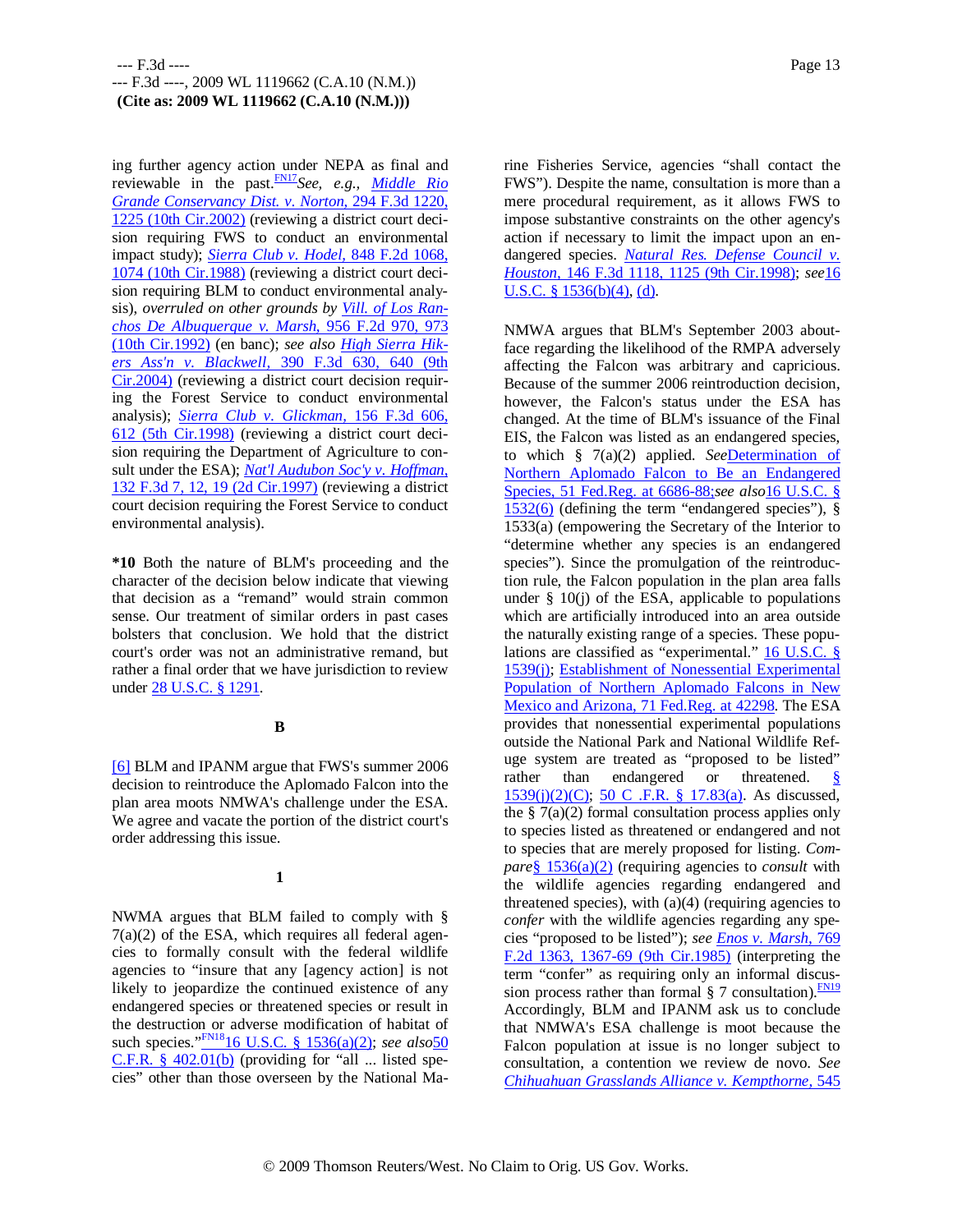# F.3d 884, 891 (10th Cir.2008). EN20

**\*11** [7] In order for the federal courts to exercise jurisdiction, Article III of the Constitution requires that the controversy between the parties remain live throughout all stages of litigation. *United States v. Seminole Nation of Okla.,* 321 F.3d 939, 943 (10th Cir.2002)."A federal court has no power to give opinions upon moot questions or declare principles of law which cannot affect the matter in issue in the case before it."*S. Utah Wilderness Alliance v. Smith,* 110 F.3d 724, 727 (10th Cir.1997). Attempting to persuade us that the controversy regarding the Falcon's ESA status remains live, NMWA directs us to a lawsuit currently pending before our court challenging the legality of FWS's decision to reclassify the Falcon on the basis that the "reintroduction" area is already within the existing range of the species. *Forest Guardians v. U.S. Fish & Wildlife Serv.,* No. 08-2226 (10th Cir. filed Sept. 24, 2008); *see*16 U.S.C. § 1539(j); 50 C.F.R. § 17.80(a) (defining the term "experimental population" to include an introduced population "only when, and at such times as the [introduced] population is wholly separate geographically from nonexperimental populations of the same species"). A favorable outcome for the appellant environmental group in that case would mean that the Falcon population at issue would once again be categorized as "endangered" and subject to the formal consultation requirement. But because mootness requires a live controversy at all stages, we must consider whether the controversy is live at the current phase of litigation under current law. Nor do we think it appropriate to prejudge the merits of another case before our court in order to determine whether the outcome the plaintiffs hope for can be considered "likely." Absent an applicable exception, the ESA challenge is moot, and we may proceed no further.

**2**

[8] Despite its jurisdictional nature, mootness does admit of certain exceptions. *See Seminole Nation of Okla.,* 321 F.3d 939, 944 (10th Cir.2002). NMWA argues that the Falcon's reclassification, and the resulting inapplicability of the formal consultation requirement, amounted to a voluntary cessation of illegal behavior on the part of BLM and FWS. When a party moots a case by voluntarily changing its own conduct, the Supreme Court instructs us to view mootness arguments with suspicion because the offending party might otherwise resume that conduct as soon as the case is dismissed. *Laidlaw,* 528 U.S. at 189. This voluntary cessation exception derives from "the principle that a party should not be able to evade judicial review ... by temporarily altering questionable behavior." *City News & Novelty, Inc. v. City of Waukesha,* 531 U.S. 278, 284 n. 1, 121 S.Ct. 743, 148 L.Ed.2d 757 (2001); *Chihuahan Grasslands Alliance,* 545 F.3d at 893. Thus, for a case to become moot, it must be "absolutely clear that the allegedly wrongful behavior could not reasonably be expected to recur."*Laidlaw,* 528 U.S. at 189.

**\*12** This sensible rule does not apply to BLM, for a simple reason: FWS, not BLM, made the decision to alter the Falcon's status by reintroducing it to the plan area. Within the ESA context, BLM must engage in interagency consultation with FWS. 16 U.S.C. § 1536(a)(2); 50 C.F.R. § 402.01. Thus, for consultation purposes, BLM and FWS operate as different actors, each with its own goals and responsibilities, and it was FWS that decided to reintroduce and thus reclassify the Falcon. We see no attempt by BLM to alter its conduct and thereby evade judicial review.

As for FWS, we agree that it was that agency's voluntary decision to release Falcons into the plan area that led to the Falcon's change in regulatory status. Based on that decision, FWS granted \$295,793 to nonprofit organization the Peregrine Fund to begin releasing birds on BLM lands in New Mexico in 2007. *Forest Guardians,* J.A. at 461-72 (copy of grant agreement between FWS and the Peregrine Fund).<sup>FN21</sup> The Fund has released some 100 birds altogether, of which at least 50 have successfully reached independence in the wild and some have begun to reproduce. Bureau of Land Mgmt., U.S. Dep't of Interior, Rare Falcons Back in New Mexico, http://www.blm.gov/n m/st/en/fo/Socorro\_Field\_Office/features/rare\_ falcons\_back.html (last visited March 17, 2009) [hereinafter Rare Falcons Back]; Patricia Zenone, U.S. Fish & Wildlife Serv., Northern Aplomado Falcon Reintroductions in New Mexico in 2008, Fish & Wildlife Journal, Sep. 5, 2008, http: //www.fws.gov/arsnew/regmap.cfm? arskey=24842 [hereinafter Falcon Reintroductions]. The presence of these birds makes it a practical impossibility for FWS to reverse reintroduction because an actual experimental population of Falcons now exists in the area at issue. $F_{N22}$  Thus, FWS cannot voluntarily reclassify the Falcon population in the area as "endangered"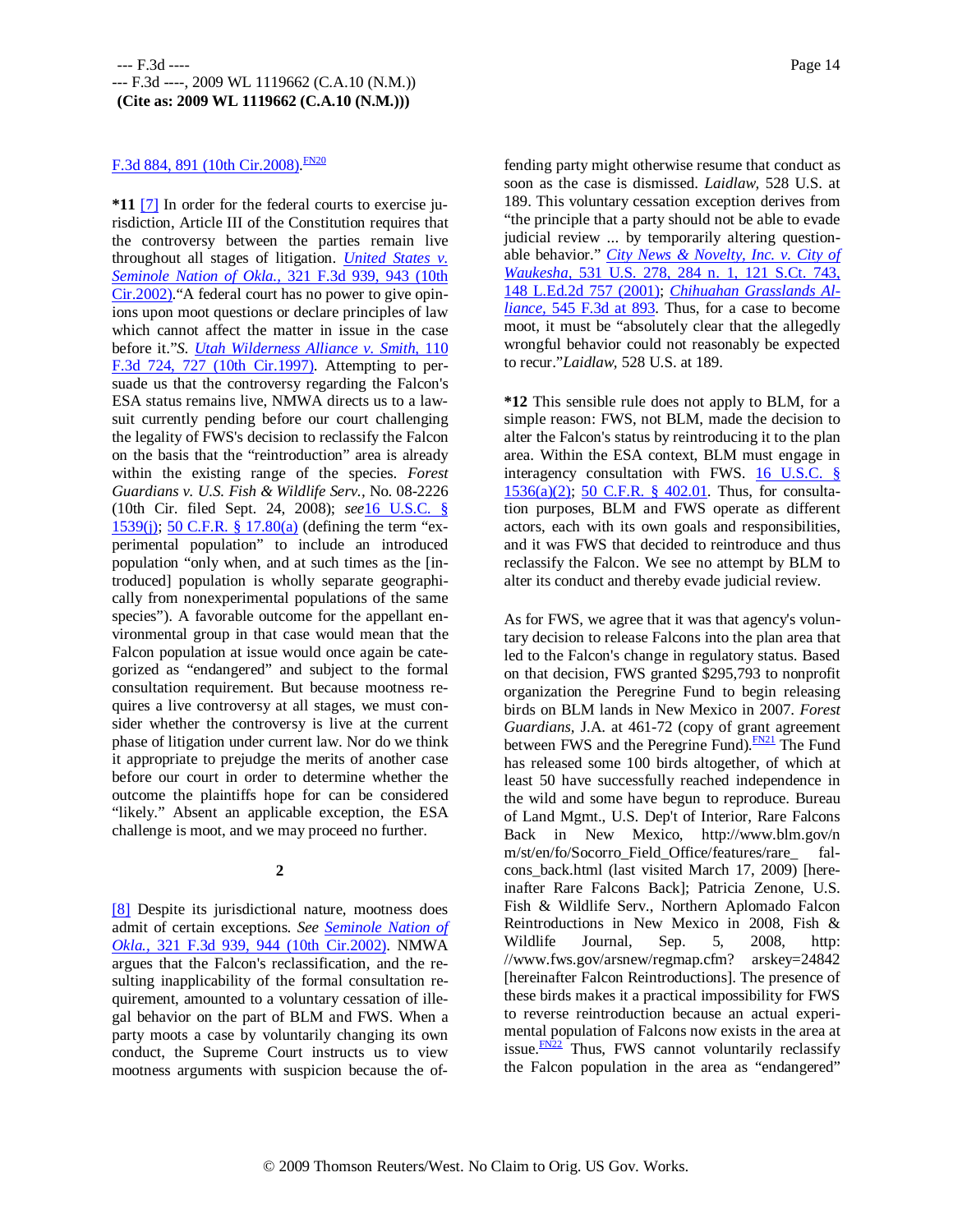and thus revive plaintiffs' ESA challenge. We have before us an example of the rare case where it is "absolutely clear that the allegedly wrongful behavior could not reasonably be expected to recur."*Laidlaw,* 528 U.S. at 189.

Accordingly, NMWA's ESA challenge to the consultation process between BLM and FWS regarding the Northern Aplomado Falcon is moot.

**3**

[9] Given that NMWA has lost the opportunity to appeal from the district court's order rejecting its challenge to BLM's ESA consultation process, NMWA requests that we vacate the portion of that order on point. "Vacatur is in order when mootness occurs through happenstance-circumstances not attributable to the parties-or ... the unilateral action of the party who prevailed in the lower court." *Chihuahuan Grasslands Alliance,* 545 F.3d at 891 (quoting *Arizonans for Official English v. Arizona,* 520 U.S. 43, 71-72, 117 S.Ct. 1055, 137 L.Ed.2d 170 (1997) (omission in original)). Thus, we vacate that portion of the district court's decision.

### **III**

Turning to the merits of those issues over which we have jurisdiction, we first consider the plaintiffs' NEPA claims. The centerpiece of environmental regulation in the United States, NEPA requires federal agencies to pause before committing resources to a project and consider the likely environmental impacts of the preferred course of action as well as reasonable alternatives. *See*42 U.S.C. § 4331(b) (congressional declaration of national environmental policy); *U.S. Dep't of Transp. v. Public Citizen,* 541 U.S. 752, 756-57, 124 S.Ct. 2204, 159 L.Ed.2d 60 (2004); *Marsh v. Or. Natural Res. Council,* 490 U.S. 360, 371, 109 S.Ct. 1851, 104 L.Ed.2d 377 (1989); *Forest Guardians v. U.S. Forest Serv.,* 495 F.3d 1162, 1172 (10th Cir.2007). By focusing both agency and public attention on the environmental effects of proposed actions, NEPA facilitates informed decisionmaking by agencies and allows the political process to check those decisions. *Marsh,* 490 U.S. at 371;*Balt. Gas & Elec. Co. v. Natural Res. Defense Council,* 462 U.S. 87, 97, 103 S.Ct. 2246, 76 L.Ed.2d 437 (1983) (identifying the facilitation of informed agency decisionmaking and public involvement as the "twin aims" of NEPA). The requirements of the statute have been augmented by longstanding regulations issued by the Council on Environmental Quality ("CEQ"), to which we owe substantial deference. *Marsh,* 490 U.S. at 372.

**\*13** [10] Before embarking upon any "major federal action," an agency must conduct an environmental assessment ("EA") to determine whether the action is likely to "significantly affect<sup>[]</sup> the quality of the human environment."42 U.S.C. § 4332(2)(C); *Carpenter,* 463 F.3d at 1136 n. 4;40 C.F.R. § 1508.9. If not, the agency may issue a "finding of no significant impact" ("FONSI") stating as much. 40 C.F.R. § 1508.13. But if so, the agency must prepare a thoroughgoing EIS, as BLM did here, assessing the predicted impacts of the proposed action on all aspects of the environment, including indirect and cumulative impacts.<sup>FN23</sup>42 U.S .C. § 4332(2)(C); 40 C.F.R. pt. 1502 & §§ 1508.11, 1508.25(c). In addition, an EIS must "rigorously explore and objectively evaluate" all reasonable alternatives to a proposed action, in order to compare the environmental impacts of all available courses of action. 40 C.F.R. § 1502.14. For those alternatives eliminated from detailed study, the EIS must briefly discuss the reasons for their elimination. *Id.* At all stages throughout the process, the public must be informed and its comments considered. § 1503.1(a)(4) (public comment must be requested after publication of a draft EIS); § 1503.1(b) (public comment may be requested after publication of a final EIS but before a decision is made); § 1506.10 (requiring notice of draft and final EISs to be published in the federal register and setting time periods for public comment); § 1505.2 (requiring publication of a record of decision after the decision is made).

[11] NEPA is silent, however, regarding the *substantive* action an agency may take-the Act simply imposes *procedural* requirements intended to improve environmental impact information available to agencies and the public. *Marsh,* 490 U.S. at 371. Even if scrupulously followed, the statute "merely prohibits uninformed-rather than unwise-agency action." *Robertson v. Methow Valley Citizens Council,* 490 U.S. 332, 351, 109 S.Ct. 1835, 104 L.Ed.2d 351 (1989).

[12] As with other challenges arising under the APA, we review an agency's NEPA compliance to see whether it is "arbitrary, capricious, an abuse of dis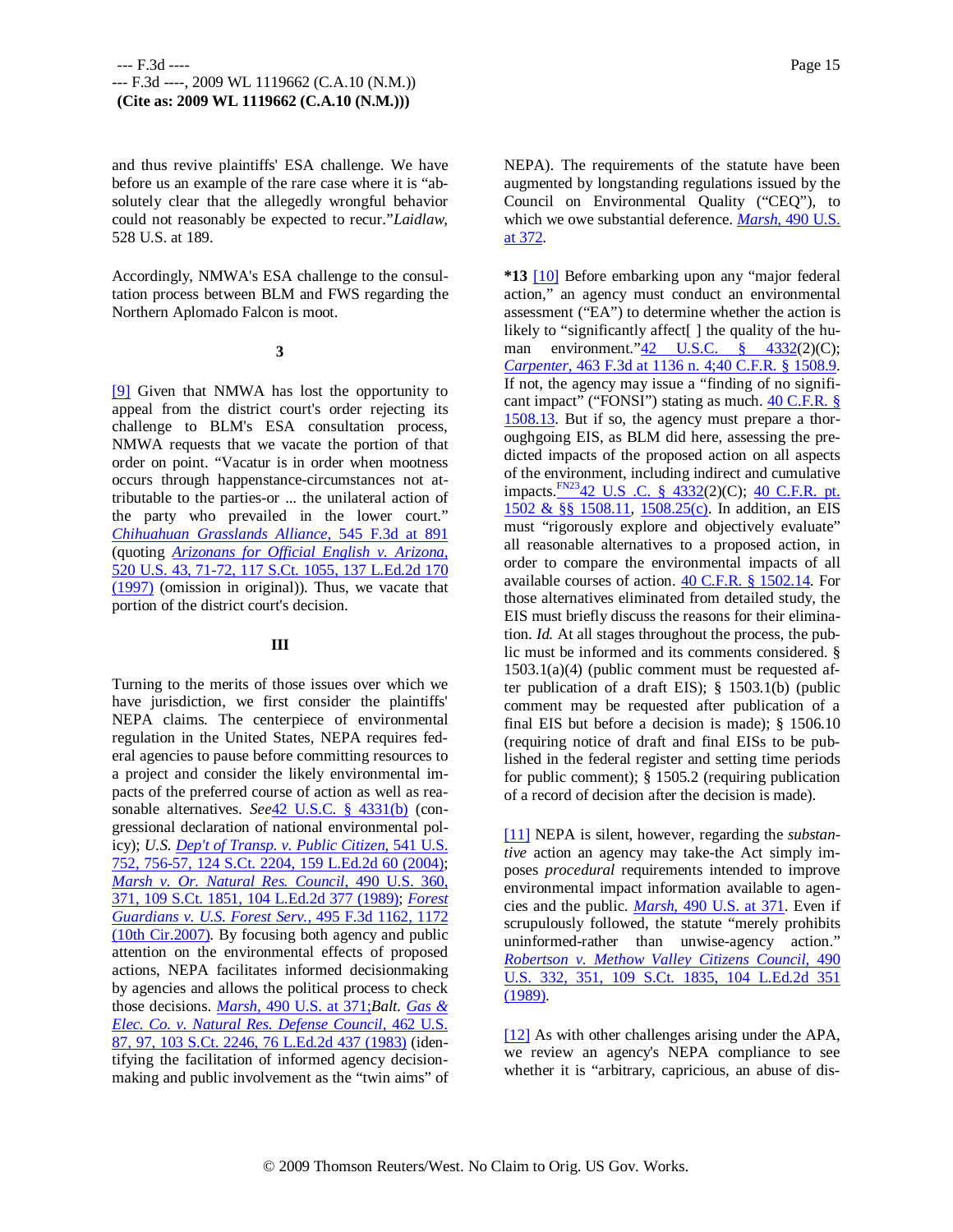cretion, or otherwise not in accordance with law."5 U.S.C. § 706(2)(a); *accord Utah Shared Access Alliance v. United States Forest Serv.,* 288 F.3d 1205, 1208 (10th Cir.2002); *see also Russell,* 518 F.3d at 823 (NEPA challenges must be brought under the APA because NEPA provides no private cause of action). An agency's decision is arbitrary and capricious if the agency (1) "entirely failed to consider an important aspect of the problem," (2) "offered an explanation for its decision that runs counter to the evidence before the agency, or is so implausible that it could not be ascribed to a difference in view or the product of agency expertise," (3) "failed to base its decision on consideration of the relevant factors," or (4) made "a clear error of judgment." *Utah Envtl. Cong. v. Troyer,* 479 F.3d 1269, 1280 (10th Cir.2007) (quotations omitted). Deficiencies in an EIS that are mere "flyspecks" and do not defeat NEPA's goals of informed decisionmaking and informed public comment will not lead to reversal. *E.g., Citizens for Alternatives to Radioactive Dumping v. U.S. Dep't of Energy,* 485 F.3d 1091, 1098 (10th Cir.2007); *Ecology Ctr., Inc. v. U.S. Forest Serv.,* 451 F.3d 1183, 1189-90 (10th Cir.2006).

**\*14** When called upon to review factual determinations made by an agency as part of its NEPA process, short of a "clear error of judgment" we ask only whether the agency took a "hard look" at information relevant to the decision. *See Citizens' Comm. to Save Our Canyons v. Krueger,* 513 F.3d 1169, 1178 (10th Cir.2008) (quotation omitted); *see also* 33 Charles Alan Wright & Charles H. Koch, Jr., Federal Practice & Procedure § 8335, at 176 (2006) ("Without engaging in review of the actual resolution of factual questions of this variety, courts, by using the hard look standard, assure that the agency did a careful job at fact gathering and otherwise supporting its position."). In considering whether the agency took a "hard look," we consider only the agency's reasoning at the time of decisionmaking, excluding post-hoc rationalization concocted by counsel in briefs or argument. *Utahns for Better Transp. v. U.S. Dep't of Transp.,* 305 F.3d 1152, 1165 (10th Cir.2002) (citing *Olenhouse v. Commodity Credit Corp.,* 42 F.3d 1560, 1565 (10th Cir.1994))."A presumption of validity attaches to the agency action and the burden of proof rests with the appellants who challenge such action." *Citizens' Comm.,* 513 F.3d at 1176. We review the district court de novo, applying the APA standard of review to the agency's actions without deferring to the district court's application of that standard. *Id.*

**A**

[13] According to the State and NMWA, NEPA requires BLM to complete a supplemental EIS specifically analyzing the likely environmental effects of Alternative A-modified before adopting that alternative as the new management plan for the area, and its failure to do so was arbitrary and capricious. An agency must prepare a supplemental assessment if "[t]he agency makes substantial changes in the proposed action that are relevant to environmental concerns." $\frac{N_{\text{FN24}}}{N_{\text{FN24}}+40}$  C.F.R. § 1502.9(c)(1)(i) (emphases added). When "the relevant environmental impacts have already been considered" earlier in the NEPA process, no supplement is required. *Friends of Marolt Park v. U.S. Dep't of Transp.,* 382 F.3d 1088, 1096- 97 (10th Cir.2004). In a guide to NEPA published in the Federal Register, the CEQ states that a supplement is unnecessary when the new alternative is "qualitatively within the spectrum of alternatives that were discussed in the draft" and is only a "minor variation" from those alternatives. Forty Most Asked Questions Concerning CEQ's National Environmental Policy Act Regulations, 46 Fed.Reg. 18026, 18035 (Mar. 17, 1981) [hereinafter "Forty Questions"]. $\frac{FN25}{FN25}$ 

Rather than offer additional environmental analysis of Alternative A-modified, BLM concluded in the SEIS that no further analysis was necessary because the same or less surface area would ultimately be developed under Alternative A or A-modified. For this reason, BLM determined that the change from Alternative A to Alternative A-modified was within the scope and analysis of the Draft EIS and did not substantially alter the environmental consequences as required to trigger the  $§ 1502.9$  supplementation requirement. BLM and IPANM continue to argue that Alternative A-modified was within the scope of the previous analysis, although for different reasons than a similarity in the final number of acres likely to be developed.FN26

**\*15** In its ruling, the district court found that the question of whether Alternative A-modified would lead to greater habitat fragmentation than Alternative A was a factual dispute.  $FN27$ It then found that there was sufficient evidence in the record to support BLM's prediction; thus, the failure to conduct additional analysis in the SEIS was not arbitrary and ca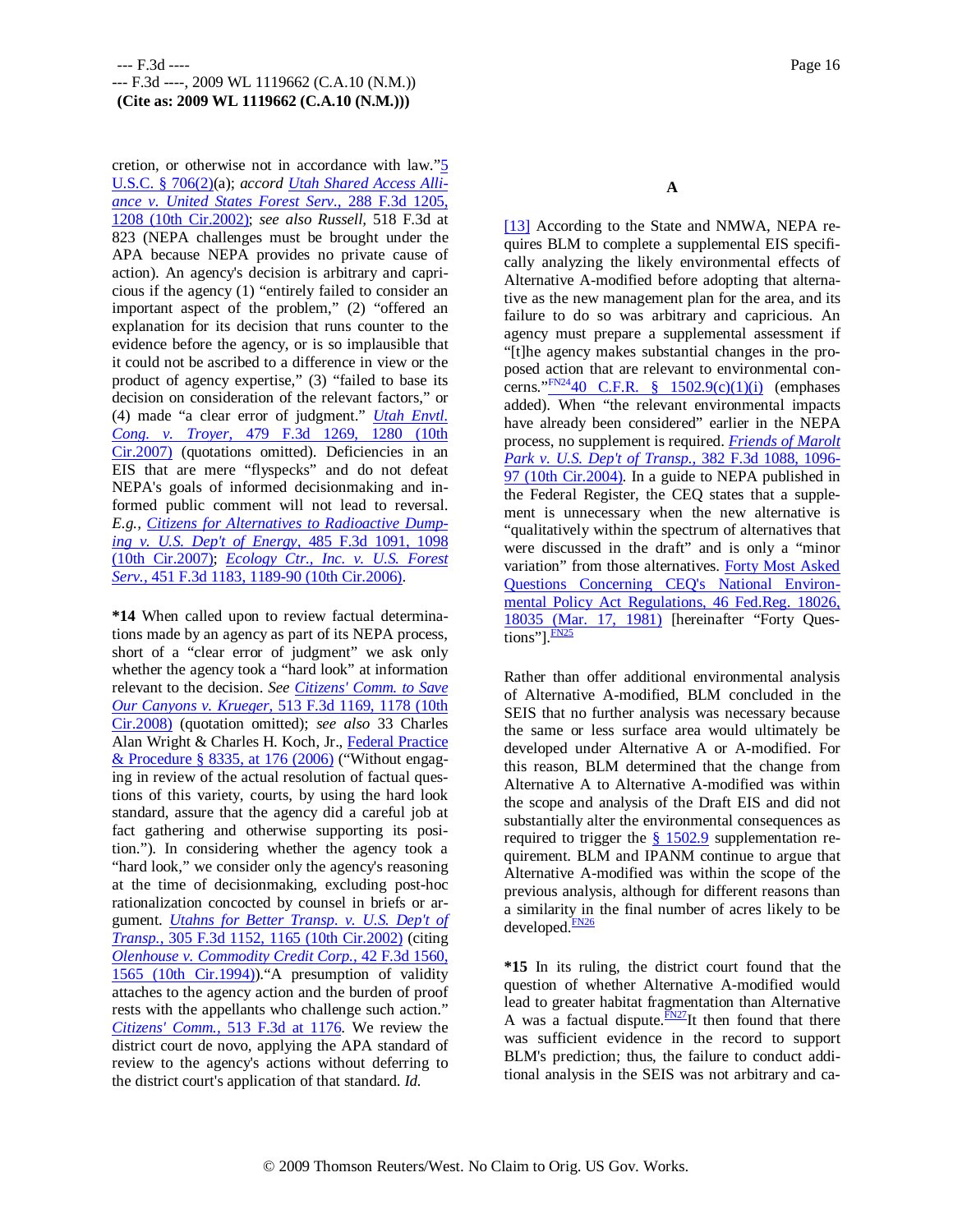pricious. The court also found that actual habitat fragmentation under Alternative A-modified was dependent on factors that could not be analyzed at the planning stage.

On appeal, BLM and IPANM argue that BLM was not required to conduct further analysis in the SEIS because surface impacts were analyzed in the Draft EIS, and those impacts would differ only in degree, not in kind, under Alternative A-modified. Should we disagree, they urge us to adopt the district court's latter rationale, that such impacts cannot practicably be analyzed until the leasing stage when those effects become more definitive.<sup>FN28</sup>They further urge that, even if we reject these arguments, any error was harmless. BLM and IPANM no longer advance the position that analysis is excused because either the amount of surface development or the ultimate amount of habitat fragmentation is similar under Alternatives A and A-modified. This removes from the scope of our review one of the two rationales relied upon by the district court. *DeJulius v. New Eng. Health Care Employees Pension Fund,* 429 F.3d 935, 943 (10th Cir.2005) ("[T]he other ground asserted below ... has not been raised on appeal and is thus waived.").

### **1**

[14] As described above, Alternative A and Alternative A-modified differ primarily in the restrictions they place on surface disturbances on the Otero Mesa. Alternative A proposed a qualitative restriction on development: Disturbances would only be allowed near existing roads. Thus, they would remain contiguous rather than scattering across the landscape. By contrast, A-modified imposes a quantitative restriction: Disturbances may occupy only five percent of the Mesa at any one time.

By arguing that a difference in the degree of habitat fragmentation did not require a fresh impacts analysis, BLM neglects the fundamental nature of the environmental problem at issue. As is well documented in the record before us, the location of development greatly influences the likelihood and extent of habitat preservation. Disturbances on the same total surface acreage may produce wildly different impacts on plants and wildlife depending on the amount of contiguous habitat between them. BLM's analysis of Alternative A assumed the protections of large contiguous pieces of habitat from development. Alternative A-modified muddied this picture, doing away with any requirement of continuity of undisturbed lands. Although A-modified also requires developers to work together to minimize impacts-potentially increasing the continuity of surface developments-BLM provided so little explanation of this "unitization" restriction that it is impossible to tell whether it would create the same clustering of impacts as would the proximity restriction in Alternative A.  $\frac{FN29}{5}$ 

**\*16** Moreover, this is not a case where components of fully-analyzed alternatives were recombined or modified to create a "new" alternative whose impacts could easily be predicted from the existing analysis. *Cf.*Forty Questions, 46 Fed.Reg. at 18035 (noting that a decision to build 5,000 housing units would be within the scope of an EIS analyzing the effects of 4,000 or 6,000 houses and would not require a supplement). Nothing in the Draft EIS so much as hinted at a percentage-based surface occupancy restriction for the Otero Mesa, and there is no direct or reliable way to compare the fragmentation effects of that restriction to the effects of the restrictions analyzed in the EIS. *See California v. Block,* 690 F.2d 753, 772 (9th Cir.1982) (concluding that supplemental analysis is required when the selected alternative "could not fairly be anticipated by reviewing the draft EIS alternatives").

More generally, we cannot accept that because the *category* of impacts anticipated from oil and gas development were well-known after circulation of the Final EIS, any change in the location or extent of impacts was immaterial. Unsurprisingly, BLM provides no statutory or case law support for this proposition. If a change to an agency's planned action affects environmental concerns in a different manner than previous analyses, the change is surely "relevant" to those same concerns. 40 C.F.R. §  $1502.9(c)(1)(i)$ . We would not say that analyzing the likely impacts of building a dirt road along the edge of an ecosystem excuses an agency from analyzing the impacts of building a four-lane highway straight down the middle, simply because the type of impacthabitat disturbance-is the same under either scenario. *See, e.g., Dubois v. U.S. Dep't of Agric.,* 102 F.3d 1273, 1291-92 (1st Cir.1996) (holding that a supplement was required where the adopted alternative "entail[ed] a different configuration of activities and locations, not merely a reduced version of a previously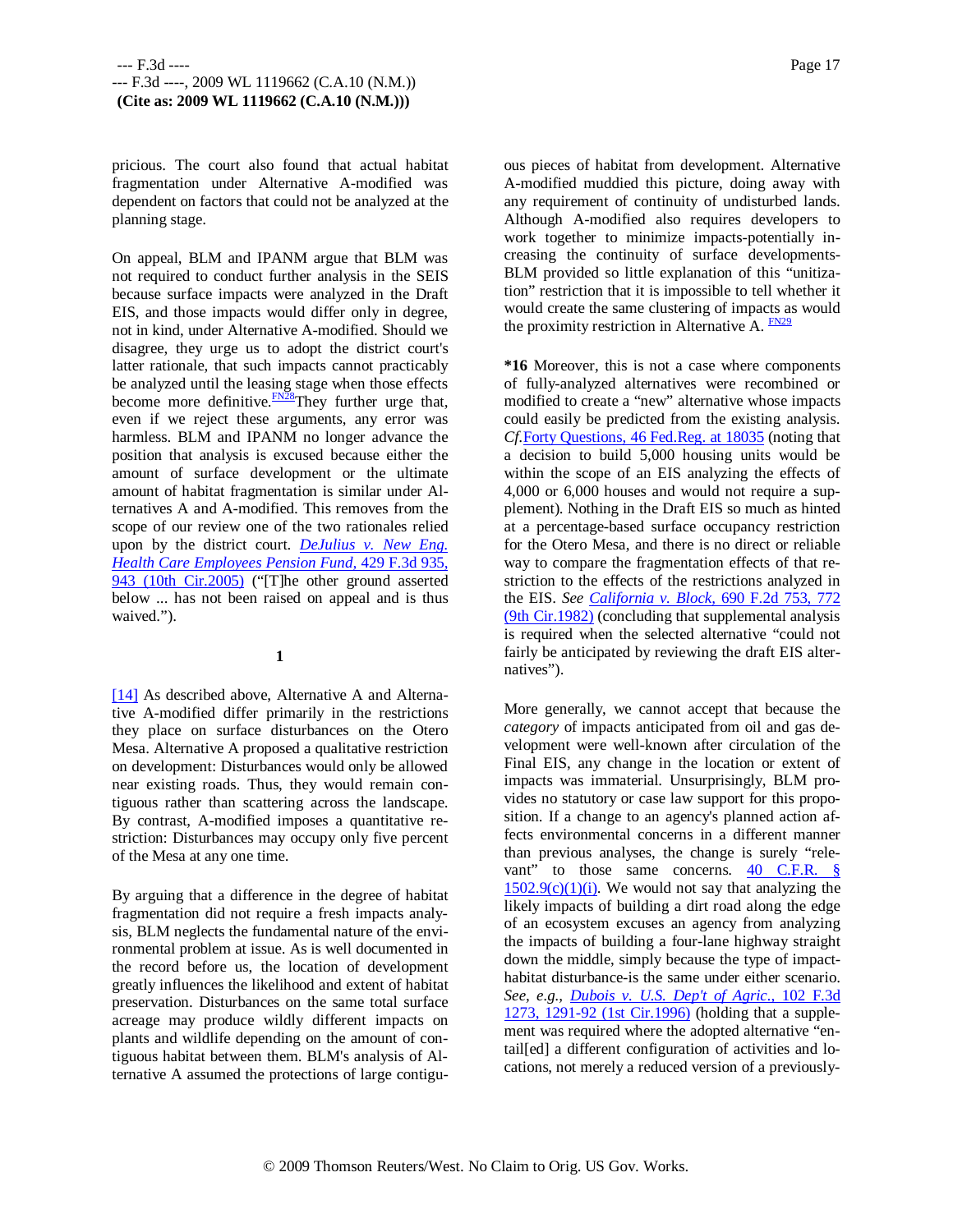considered alternative"). The situation at hand is no different. NEPA does not permit an agency to remain oblivious to differing environmental impacts, or hide these from the public, simply because it understands the general type of impact likely to occur. Such a state of affairs would be anathema to NEPA's "twin aims" of informed agency decisionmaking and public access to information. *See Marsh,* 490 U.S. at 371;*Balt. Gas & Elec. Co.,* 462 U.S. at 97; *Citizens Comm.,* 513 F.3d at 1177-78.

BLM's unanalyzed, conclusory assertion that its modified plan would have the same type of effects as previously analyzed alternatives does not allow us to endorse Alternative A-modified as "qualitatively within the spectrum of alternatives" discussed in the Draft EIS. Because location, not merely total surface disturbance, affects habitat fragmentation, Alternative A-modified was qualitatively different and well outside the spectrum of anything BLM considered in the Draft EIS, and BLM was required to issue a supplement analyzing the impacts of that alternative under 40 C.F.R. § 1502.9(c)(1)(i).

### **2**

**\*17** BLM and IPANM also argue that even if the changes in fragmentation impacts between Alternative A and A-modified require further environmental analysis, such analysis was impracticable until the leasing stage because the overall level of development could not be sufficiently predicted at the RMPA stage. All environmental analyses required by NEPA must be conducted at "the earliest possible time." 40 C.F.R. § 1501.2; *see also Kern v. BLM,* 284 F.3d 1062, 1072 (9th Cir.2002) ("NEPA is not designed to postpone analysis of an environmental consequence to the last possible moment. Rather, it is designed to require such analysis as soon as it can reasonably be done."). Because the record reveals that BLM conducted an internal analysis of the fragmentation impacts of Alternative A-modified in 2004, we are convinced that such analysis was possible. Accordingly, we hold that NEPA requires BLM to release a supplemental EIS thoroughly analyzing its newly minted alternative at the planning stage.

### **3**

[15] Finally, BLM asks that we hold any error in its analysis to be harmless. The Agency contends that

because members of the public had access to the SEIS and record of decision and were allowed to comment on each of these, the purposes of NEPA were fulfilled without further analysis. *See*5 U.S.C. § 706 (establishing harmless error review of APA cases); *Bar MK Ranches v. Yuetter,* 994 F.2d 735, 740 (10th Cir.1993) ("The harmless error rule applies to judicial review of administrative proceedings, and errors in such administrative proceedings will not require reversal unless Plaintiffs can show they were prejudiced."). While we agree that BLM's communication with the public, as far as it went, furthered NEPA's goals, it was no substitute for the substantive analysis required by section  $1502.9(c)(1)(i)$ . A public comment period is beneficial only to the extent the public has meaningful information on which to comment, and the public did not have meaningful information on the fragmentation impacts of Alternative A-modified. Informed public input can hardly be said to occur when major impacts of the adopted alternative were never disclosed. Thus, we cannot agree that the failure to thoroughly analyze the environmental impacts of Alternative A-modified in a public NEPA document was harmless.

Of course, every change however minor will not necessitate a new substantive analysis and repetition of the EIS process. To make such a requirement would lead agencies into Xeno's paradox, always being halfway to the end of the process but never quite there. The selection of Alternative A-modified was not a minor change or oversight presenting such a dilemma.

#### **B**

Aside from the need to analyze the specific land use plan BLM eventually selected, NMWA also charges that BLM analyzed an unduly narrow range of alternatives during the EIS process. The Agency disagrees, arguing that Alternatives A and B and the No-Action Alternative were representative of the full range of reasonable planning alternatives for the area.

**\*18** [16] The "heart" of an EIS is its exploration of possible alternatives to the action an agency wishes to pursue.  $40$  C.F.R.  $§$  1502.14. Every EIS must "[r]igorously explore and objectively evaluate all reasonable alternatives."40 C.F.R. § 1502.14(a). Without substantive, comparative environmental impact information regarding other possible courses of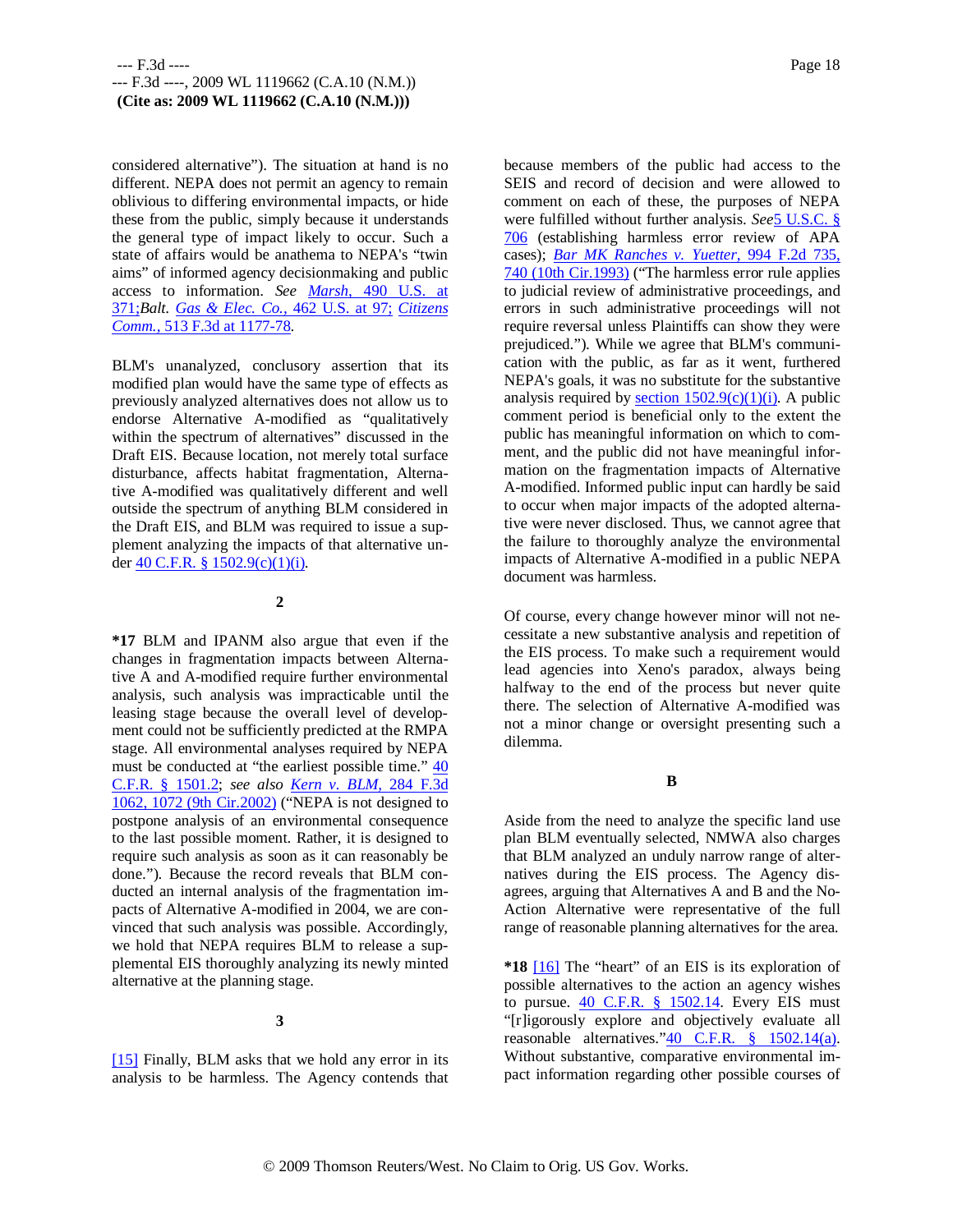action, the ability of an EIS to inform agency deliberation and facilitate public involvement would be greatly degraded. *See Baltimore Gas & Elec. Co.,* 462 U.S. at 97. While NEPA "does not require agencies to analyze the environmental consequences of alternatives it has in good faith rejected as too remote, speculative, or impractical or ineffective," it does require the development of "information sufficient to permit a reasoned choice of alternatives as far as environmental aspects are concerned."*Dombeck,* 185 F.3d at 1174 (quotations and alteration omitted). It follows that an agency need not consider an alternative unless it is significantly distinguishable from the alternatives already considered. *Westlands Water Dist. v. U.S. Dep't of the Interior,* 376 F.3d 853, 868 (9th Cir.2004).

[17][18] We apply the "rule of reason" to determine whether an EIS analyzed sufficient alternatives to allow BLM to take a hard look at the available options. *Id.* The reasonableness of the alternatives considered is measured against two guideposts. First, when considering agency actions taken pursuant to a statute, an alternative is reasonable only if it falls within the agency's statutory mandate. *Westlands,* 376 F.3d at 866. Second, reasonableness is judged with reference to an agency's objectives for a particular project.FN30*See Dombeck,* 185 F.3d at 1174-75; *Simmons v. U.S. Army Corps of Eng'rs,* 120 F.3d 664, 668-69 (7th Cir.1997); *Idaho Conservation League v. Mumma,* 956 F.2d 1508, 1520 (9th Cir.1992).

NMWA argues that BLM should have analyzed a management alternative that closed more than 17% of the plan area to leasing (the amount of land closed by Alternative B, the most restrictive option analyzed). BLM counters that although none of the analyzed plans would permanently close the bulk of the plan area to development, the alternatives varied widely in the acreage subject to various restrictions, up to and including closure. Moreover, BLM initially considered two alternatives that would have resulted in closure or imposition of an NSO stipulation over the entire plan area but summarily rejected these as inconsistent with BLM's reasonable use mandate and its projected "reasonable foreseeable development." BLM therefore argues that its alternatives covered a reasonable range of management possibilities. NMWA, however, suggests two specific alternatives that would provide a greater level of environmental protection and argues that each should have been

analyzed: (1) closing the whole of the Otero Mesa to fluid minerals development, and (2) managing the Otero Mesa and other fragile and relatively undisturbed parts of the plan area as wilderness study areas. Neither possibility was considered by BLM at any stage during the NEPA process, despite being repeatedly raised during public comment periods and the formal protest period.

**1**

**\*19** [19] We begin with NMWA's argument that BLM was required to analyze an alternative prohibiting surface disturbances of the Otero Mesa. As discussed above, Alternative B, the most protective alternative analyzed by BLM, placed an NSO restriction on 116,206 acres of the 427,275-acre Mesa, approximately 27%. The remainder would be subject to controlled surface use stipulations, including a restriction allowing development only within 492 feet of existing roads. NMWA points out that numerous organizations and members of the public advocated for a complete restriction on drilling on the Mesa during the planning process, and it argues that these comments illustrate that this was a reasonable management alternative which BLM should have analyzed.

First, we ask whether an alternative closing the entire Mesa falls within BLM's statutory mandate for land management. FLPMA delegates authority to BLM to create and amend land use plans. Under the statute, BLM must develop and revise land use plans so as to "observe the principle[ ] of multiple use."43 U.S.C. §  $1712(c)(1)$ . "Multiple use" means "a combination of balanced and diverse resource uses that takes into account the long-term needs of future generations for renewable and nonrenewable resources, including, but not limited to, recreation, range, timber, minerals, watershed, wildlife and fish, and natural scenic, scientific and historical values." $§$  1702(c).

BLM argues that an alternative that closes the entirety of the Otero Mesa to development violates the concept of multiple use. But this argument misconstrues the nature of FLPMA's multiple use mandate. The Act does not mandate that every use be accommodated on every piece of land; rather, delicate balancing is required. *See Norton v. S. Utah Wilderness Alliance,* 542 U.S. 55, 58, 124 S.Ct. 2373, 159 L.Ed.2d 137 (2004)." 'Multiple use' requires man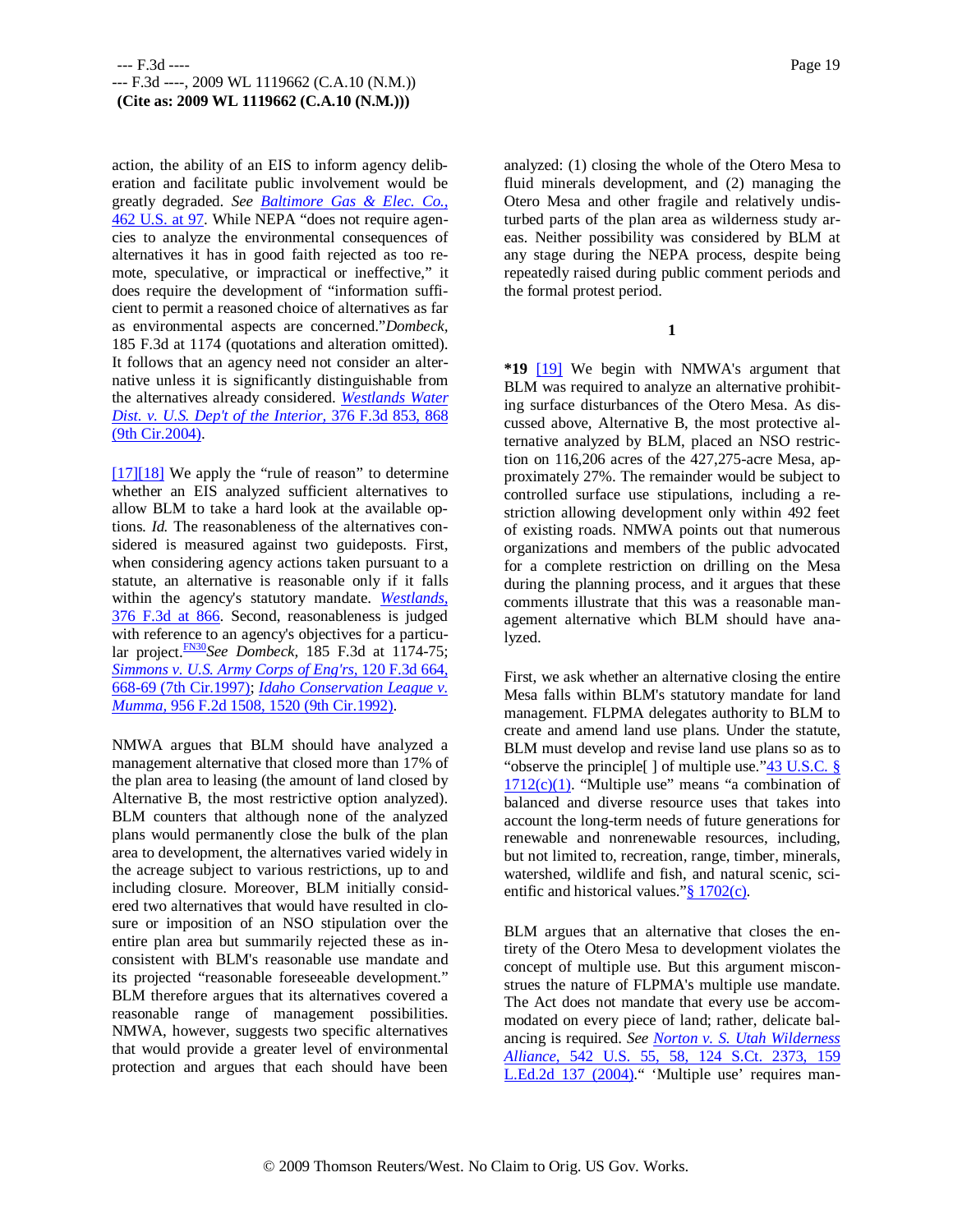agement of the public lands and their numerous natural resources so that they can be used for economic, recreational, and scientific purposes without the infliction of permanent damage." *Pub. Lands Council v. Babbitt,* 167 F.3d 1287, 1290 (10th Cir.1999) (citing 43 U.S.C. § 1702(c)); *see also Norton,* 542 U.S. at 58.

It is past doubt that the principle of multiple use does not require BLM to prioritize development over other uses. As we have reasoned in the past, " '[i]f all the competing demands reflected in FLPMA were focused on one particular piece of public land, in many instances only one set of demands could be satisfied. A parcel of land cannot both be preserved in its natural character and mined.' " *Rocky Mtn. Oil & Gas Ass'n v. Watt,* 696 F.2d 734, 738 n. 4 (10th Cir.1982) (quoting *Utah v. Andrus,* 486 F.Supp. 995, 1003 (D.Utah 1979)); *see also*43 U.S.C. § 1701(a)(8) (stating, as a goal of FLPMA, the necessity to "preserve and protect certain public lands in their natural condition"); *Pub. Lands Council,* 167 F.3d at 1299 (10th  $Cir.1999$  (citing §  $1701(a)(8)$ ). Accordingly, BLM's obligation to manage for multiple use does not mean that development *must* be allowed on the Otero Mesa. Development is a *possible* use, which BLM must weigh against other possible uses-including conservation to protect environmental values, which are best assessed through the NEPA process. Thus, an alternative that closes the Mesa to development does not necessarily violate the principle of multiple use, and the multiple use provision of FLPMA is not a sufficient reason to exclude more protective alternatives from consideration.

**\*20** BLM further argues that the purpose of the RMPA process was inconsistent with any management alternative more restrictive than Alternative B. *See Dombeck,* 185 F.3d at 1174-75. Specifically, BLM identifies the purpose of the RMPA as identifying lands suitable for fluid minerals development, and it concludes that any alternative that excludes or severely restricts such development would not be "reasonable." According to the Final EIS, the purpose of the RMPA process was "to determine (1) which lands overlying Federal fluid minerals are suitable for leasing and subsequent development and (2) how those leased lands will be managed."Contrary to BLM's arguments (and the district court's conclusion), $\frac{FN31}{FN31}$  this stated purpose does not take development of the Mesa as a foregone conclusion. To the

contrary, the question of whether *any* of the lands in the plan area are "suitable" for fluid minerals development is left open, and is precisely the question the planning process was intended to address. It would fit well within the scope of the plan objectives for BLM to conclude that no lands in the plan area are suitable for leasing and development. Accordingly, a management alternative closing the Otero Mesa would have been fully consistent with the objectives of the RMPA.

Applying the rule of reason, we agree with NMWA that analysis of an alternative closing the Mesa to development is compelled by 40 C.F.R. § 1502.14. Excluding such an alternative prevented BLM from taking a hard look at all reasonable options before it. While agencies are excused from analyzing alternatives that are not "significantly distinguishable" from those already analyzed, *Westlands,* 376 F.3d at 868, the alternative of closing only the Mesa-which represents a small portion of the overall plan area-differs significantly from full closure. As discussed above, the lands at issue are extraordinary in their fragility and importance as habitat. Although the record indicates that most development interest in the plan area focuses on the Mesa, so too does the interest in conservation, as expressed by the public during the comment process. Yet Alternative B, the alternative that would conserve the largest portion of the Mesa, was a far cry from closure  $\frac{FN32}{FN32}$  Given the powerful countervailing environmental values, we cannot say that it would be "impractical" or "ineffective" under multiple-use principles to close the Mesa to development. Accordingly, the option of closing the Mesa is a reasonable management possibility. BLM was required to include such an alternative in its NEPA analysis, and the failure to do so was arbitrary and capricious.

# **2**

[20] Finally, NMWA argues that wilderness designation of some lands in the plan area provides another reasonable alternative.<sup>FN33</sup>Wilderness is defined as

Federal land retaining its primeval character and influence, without permanent improvements or human habitation, which ... (1) generally appears to have been affected primarily by the forces of nature, with the imprint of man's work substantially unnoticeable; (2) has outstanding opportunities for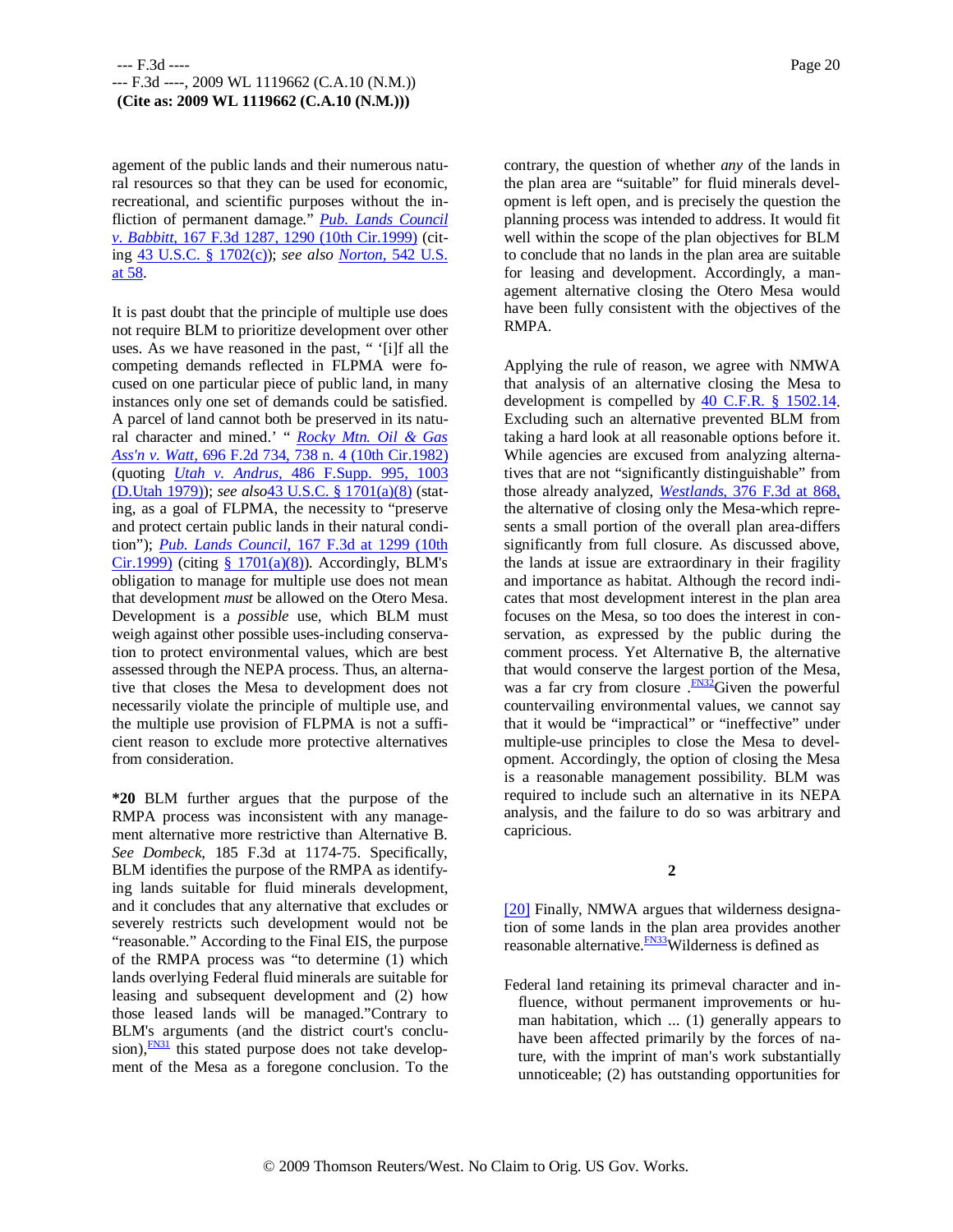solitude or a primitive and unconfined type of recreation; (3) has at least five thousand acres of land or is of sufficient size as to make practicable its preservation and use in an unimpaired condition; and (4) may also contain ecological, geological, or other features of scientific, educational, scenic, or historical value.

**\*21** 16 U.S.C. § 1131(c). After passage of FLPMA in 1976, all public lands in the United States were inventoried by BLM to assess their suitability for wilderness preservation. *See* 43 U.S.C. § 1782; *Utah,* 535 F.3d at 1186-87. Lands determined by BLM to fit the statutory definition were recommended to Congress for formal designation as national wilderness under 43 U.S.C. § 1782(b). *Norton,* 542 U.S. at 59. Until Congress formally designates lands that have been recommended as wilderness, they are wilderness study areas, which BLM manages under an environmentally protective regime "so as not to impair" their wilderness qualities. § 1782(a), (c). Nonimpairment management implicates all potential uses of wilderness lands, including not only development leasing but activities such as off-road vehicle access and grazing. *See*43 C.F.R. § 6302.11 (wilderness lands are open only to "uses consistent with the preservation of their wilderness character").

The lands at issue in this case were included in BLM's wilderness inventory process which took place from 1978 through 1990. As a result of this process, BLM recommended four areas within Sierra and Otero Counties for wilderness designation, and they are currently managed as wilderness study areas. BLM determined that the remainder of the plan area, including the Otero Mesa, lacked wilderness characteristics.

Although BLM's authority to recommend lands for Congressional wilderness designation expired in 1991 under the terms of  $\S$  1782, BLM has routinely decided to manage additional lands as wilderness under its general land use planning authority.FN34*See*43 U.S .C. § 1712 (granting BLM authority to issue land management plans); *Utah,* 535 F.3d at 1188. NMWA argues that it was unreasonable for BLM not to consider wilderness designation in the RMPA NEPA documents. **FN35** 

As stated above, an agency is not required to consider alternatives that are unreasonable in light of the project's purposes. *Dombeck,* 185 F.3d at 1174-75; *Simmons,* 120 F.3d at 668-69; *Idaho Conservation League,* 956 F.2d at 1520. The stated purpose of the RMPA process was "to determine (1) which lands overlying Federal fluid minerals are suitable for leasing and subsequent development and (2) how those leased lands will be managed."Wilderness designation, however, controls all possible uses, not only whether an area may be leased for oil and gas development. BLM thus argues that such designation was beyond the scope of the planning project. We agree. *See Dombeck,* 185 F.3d at 1175 (holding that "the Forest Service was fully authorized ... to limit its consideration to ... alternatives designed to substantially meet the recreation development objectives" of its planning process). Because BLM's RMPA did not govern all surface uses but only the development of subsurface fluid mineral resources, it was permissible for BLM to determine that a management option governing all surface uses was outside the scope of the plan's objectives. Cf. Or. *Natural Desert Ass'n v. Bureau of Land Mgmt.,* 531 F.3d 1114, 1142-43 (9th Cir.2008) (concluding that wilderness designation was a reasonable alternative when the land use plan at issue governed a broad array of surface uses). Accordingly, we hold that designation of wilderness study areas was reasonably excluded from BLM's analysis.

# **C**

**\*22** [21] The State contends that BLM's analysis of the environmental impacts of the various alternative management plans failed to sufficiently consider a crucial impact: possible contamination of the Salt Basin Aquifer (the "Aquifer"). BLM concluded in the Draft and Final EISs that any impacts of development on the Aquifer would be "minimal," and it defends that conclusion on appeal. The State argues that this determination is arbitrary and capricious because it is unsupported by evidence in the record.

[22] New Mexico is correct that the EISs devote little analysis to the Aquiferundisputably an important water resource. But insignificant impacts may permissibly be excluded from full analysis in an EIS. See<sup>4</sup>0 C.F.R. § 1508.13 (allowing an agency to decline to prepare an EIS if it finds that an entire project has no significant environmental impacts); § 1508.27 (defining the "significance" of impacts as a function of "both context and intensity"). FN36 Thus, unless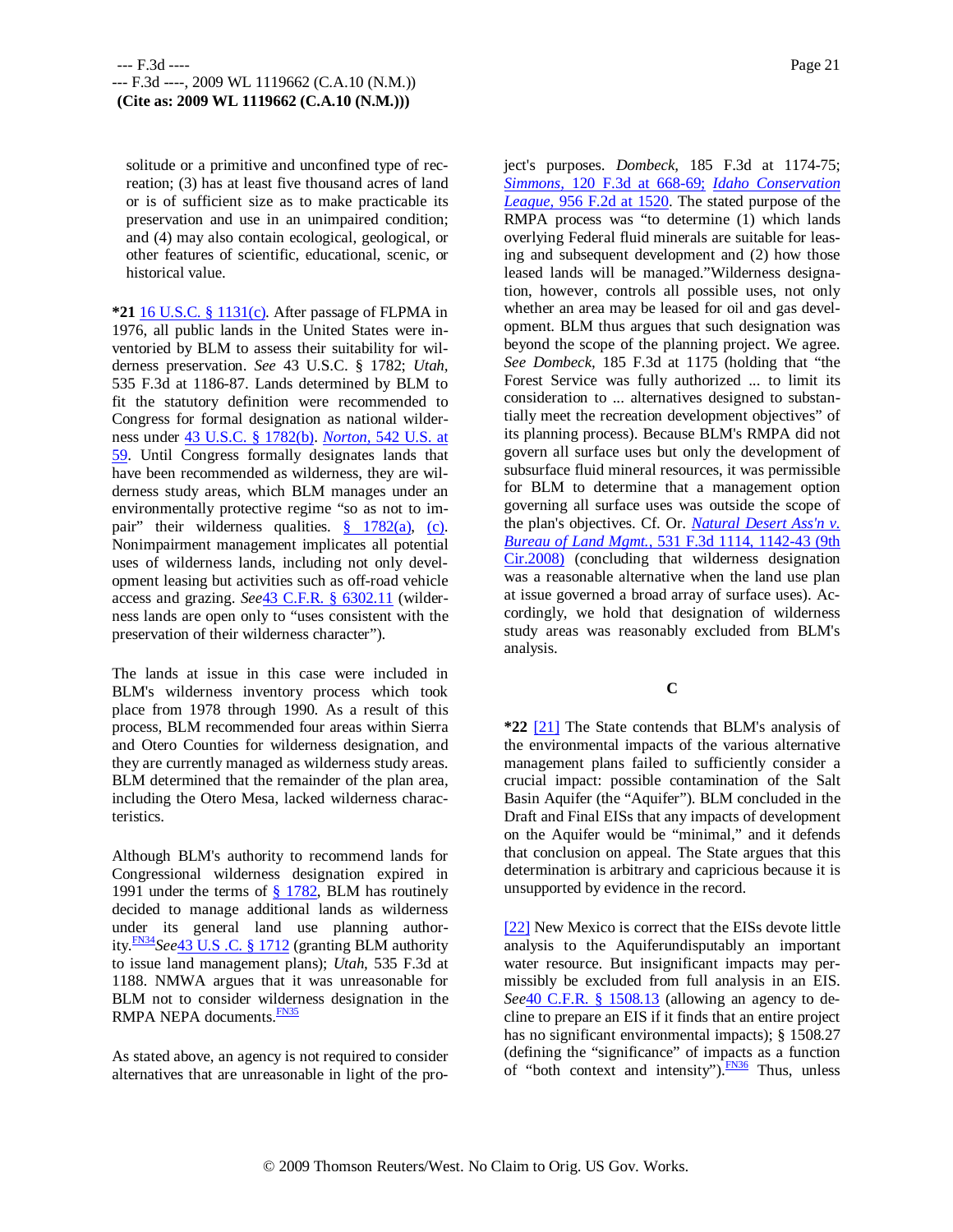BLM's decision that impacts would be "minimal" was itself arbitrary and capricious, no further analysis was required regardless of the Aquifer's value as a freshwater resource.<sup>FN37</sup>

In order for a factual determination to survive review under the arbitrary and capricious standard, an agency must "examine[ ] the relevant data and articulate[] a rational connection between the facts found and the decision made." *Citizens' Comm.,* 513 F.3d at 1176;*accord Or. Natural Res. Council Fund v. Brong,* 492 F.3d 1120, 1130 (9th Cir.2007) (holding that BLM acted arbitrarily where there was "no evidence" to support its estimate of the harm to forest density that would be caused by a proposed logging project); *see also Russell,* 518 F.3d at 831 (upholding an agency's conclusion that a project would have no significant impacts because some evidence supported the finding that harvesting trees within the area would actually save habitat over the long term); *Citizens for Alternatives to Radioactive Dumping,* 485 F.3d at 1098-99 (upholding an agency's decision not to analyze the likelihood of radioactive waste contaminating groundwater through a specific rock layer because the agency relied upon analysis, included in the record, of rock layers with greater conductivity). We consider only evidence included in the administrative record to determine whether an agency decision had sufficient evidentiary support. *Citizens for Alternative Energy,* 485 F.3d at 1096 (holding that we look only to the record absent "extremely limited circumstances [such as] a strong showing of bad faith or improper behavior" (quotation omitted)).

[23] The district court below viewed New Mexico's challenge as a simple disagreement with BLM's substantive conclusions, but this analysis misapprehends the nature of the State's claim. The State does not ask us to decide whether BLM is *correct* that impacts will be minimal.<sup>FN38</sup>Rather, the State asks us to ensure that BLM's conclusion was based on the requisite "hard look" at the evidence before it. New Mexico fears that wastewater from operational natural gas wells will be reinjected into porous underground rock formations through disposal wells, causing contaminants in these waters to leak into the Aquifer. In the Final EIS, BLM concluded that such contamination was not a realistic concern, stating without further analysis that "[t]ypically, natural gas wells make little water and the water produced can be disposed through the use of evaporation ponds."

**\*23** Our first inquiry is whether BLM "examined the relevant data" regarding the likelihood of injection into, and resulting contamination of, the Aquifer. Strikingly, BLM points to no record evidence explaining (1) how much wastewater a natural gas well "typically" produces, (2) whether it is reasonable to believe that wells in the plan area will be "typical," or (3) how much wastewater can practicably be disposed of through evaporation. *See Citizens for Alternative Energy,* 485 F.3d at 1096. Upon our careful review, the evidence in the record instead tends to support New Mexico's view that nontrivial impacts are possible. The State points to studies concluding that geologically similar gas wells to those planned for the BRU produced 38 barrels, or 1,596 gallons, of water per well per day. At this rate, under the level of development predicted by BLM, up to 603,000 acrefeet of water of the estimated 15 million acre-feet in the Aquifer could be contaminated. Materials in the record also suggest that the rock formations making up the Aquifer are highly fractured and thus, especially susceptible to the dissemination of contaminants should any be reinjected.

A sibling circuit faced a similar issue in *National Audobon Society v. Department of the Navy,* 422 F.3d 174 (4th Cir.2005). In that case, the Fourth Circuit reviewed a Navy decision regarding where to build an aircraft landing field and hold training exercises. *Id.* at 181-82.As here, the Navy completed an EIS, but it declined to exhaustively analyze impacts on the migratory waterfowl that spent winters in the selected training location, *id.* at 183, because it concluded at the outset that any such impacts would be "minor," *id.* at 186.Carefully reviewing the administrative record, the court concluded that the "hard look" requirement was not satisfied: Because evidence in the record indicated that impacts on waterfowl were a possibility, and no evidence pointed to the opposite conclusion, it was impossible to say that the agency had sufficiently examined the evidence before reaching its determination. *See id.* at 187.

Like the Fourth Circuit in *National Audobon Society,* on this record we are wholly unable to say with any confidence that BLM "examined the relevant data" regarding the Salt Basin Aquifer before determining that impacts on the Aquifer would be "minimal." The record is silent regarding the source of BLM's determination that injection (and thus, contamination) is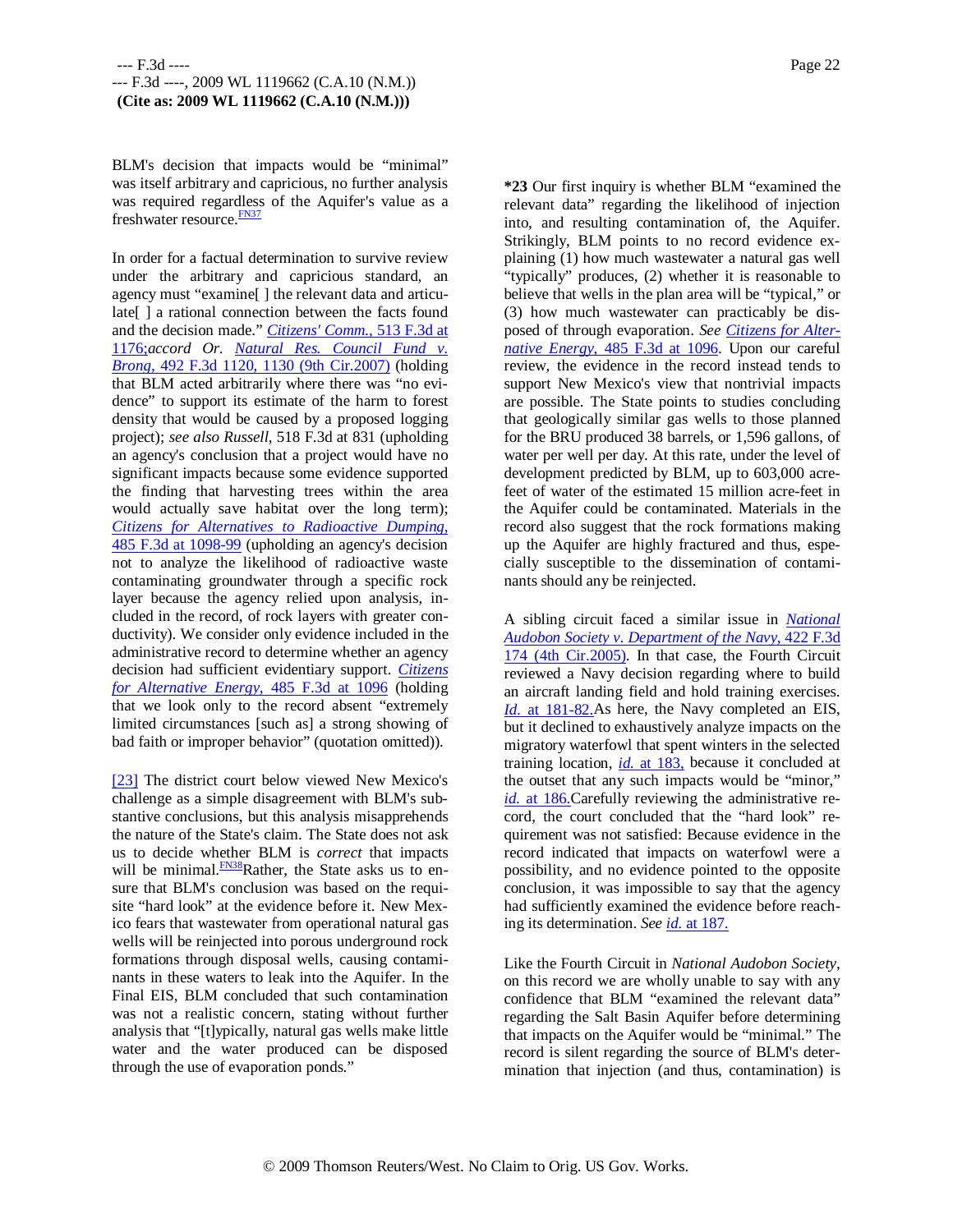unlikely, and it does provide some support for a contrary conclusion. Though we do not sit in judgment of the *correctness* of such evidence, where it points uniformly in the opposite direction from the agency's determination, we cannot defer to that determination. *See Or. Natural Desert Ass'n,* 531 F.3d at 1142 ("We cannot defer to a void.").

BLM also argues that state and federal injection well and water-quality regulations are designed to prevent the feared contamination. But the existence of these regulations does not preclude the possibility of contamination, even if the protections are intended to prevent such an outcome. Contravening the inference that existing protections are always 100% effective, the record contains evidence that, despite this regulatory scheme, groundwater contamination from gas wells has happened frequently throughout New Mexico in the past. Thus, the mere presence of these regulations cannot make up for BLM's failure to demonstrate that it "examined relevant data" supporting a finding that impacts on the Aquifer will be mini $mal.$  $\frac{FN39}{FN39}$ 

**\*24** We accordingly hold that BLM acted arbitrarily by concluding without apparent evidentiary support that impacts on the Aquifer would be minimal. Of course, BLM is not precluded from making the same determination once again if it provides an evidentiary basis for doing so.

### **D**

Although we have determined that BLM must conduct further analysis on several issues, we do not detract from the broad discretion it exercises in doing so. To quote our Fourth Circuit colleagues:

It is important to place the foregoing analysis in some perspective. The final decision ... is committed by law to the sound discretion of the [agency], once it has complied with the requirements of NEPA. Our intention is in no way to wrest control of this ultimate decision from [BLM's] hands, or to make NEPA an insurmountable bar to agency action. However, the requirements that Congress has set forth in NEPA are not ones that we are free to disregard.

*Nat'l Audubon Soc'y,* 422 F.3d at 199. BLM disregarded NEPA when it failed to conduct a thorough-

going environmental analysis of its chosen land management alternative, failed to consider the reasonable alternative of closing the entire Otero Mesa to fluid mineral development, and failed to demonstrate that it examined the relevant data regarding the likely impact of development on the Aquifer. Each of these failures was more than a mere flyspeck and thwarted NEPA's purposes by preventing both BLM and the public from accessing the full scope of required environmental information. Despite granting the Agency the full measure of respect and deference warranted by the arbitrary and capricious standard of review, we must reverse.

# **IV**

[24] We now reach the sole issue appealed by defendant-intervenor IPANM: Whether NEPA requires BLM to produce an EIS analyzing the specific environmental effects of the BRU lease before issuing that lease.

As discussed above, after issuing the Final EIS and adopting Alternative A-modified as the new management plan for the area, BLM opened bidding for a lease on the BRU Parcel. The BRU Parcel is adjacent to the HEYCO exploratory well that struck gas and led to the outpouring of lease nominations that triggered the RMPA process. Not surprisingly, HEYCO purchased the lease. In the district court, the State successfully argued that BLM was required to produce a site-specific EIS addressing the environmental impacts of an oil and gas lease on the BRU Parcel before issuing it. IPANM contends on appeal that NEPA requires no more than (1) an EIS at the RMPA stage and (2) a later EIS when HEYCO submits an APD. In other words, the parties dispute how the environmental analysis of drilling in the plan area should be "tiered" as planning progresses from the large scale to the small. $\frac{FN40}{FN40}$ 

Oil and gas leasing follows a three-step process. "At the earliest and broadest level of decision-making, the [BLM] develops land use plans-often referred to as resource management plans...." *Pennaco Energy, Inc. v. U.S. Dep't of Interior,* 377 F.3d 1147, 1151 (10th Cir.2004); *see also*43 U.S.C. § 1712(a). Next, BLM issues a lease for the use of particular land. The lessee may then apply for a permit to drill, and BLM will decide whether to grant it.§ 1712(e); *Pennaco Energy,* 377 F.3d at 1151-52, 43 C.F.R. §§ 1610.5-3,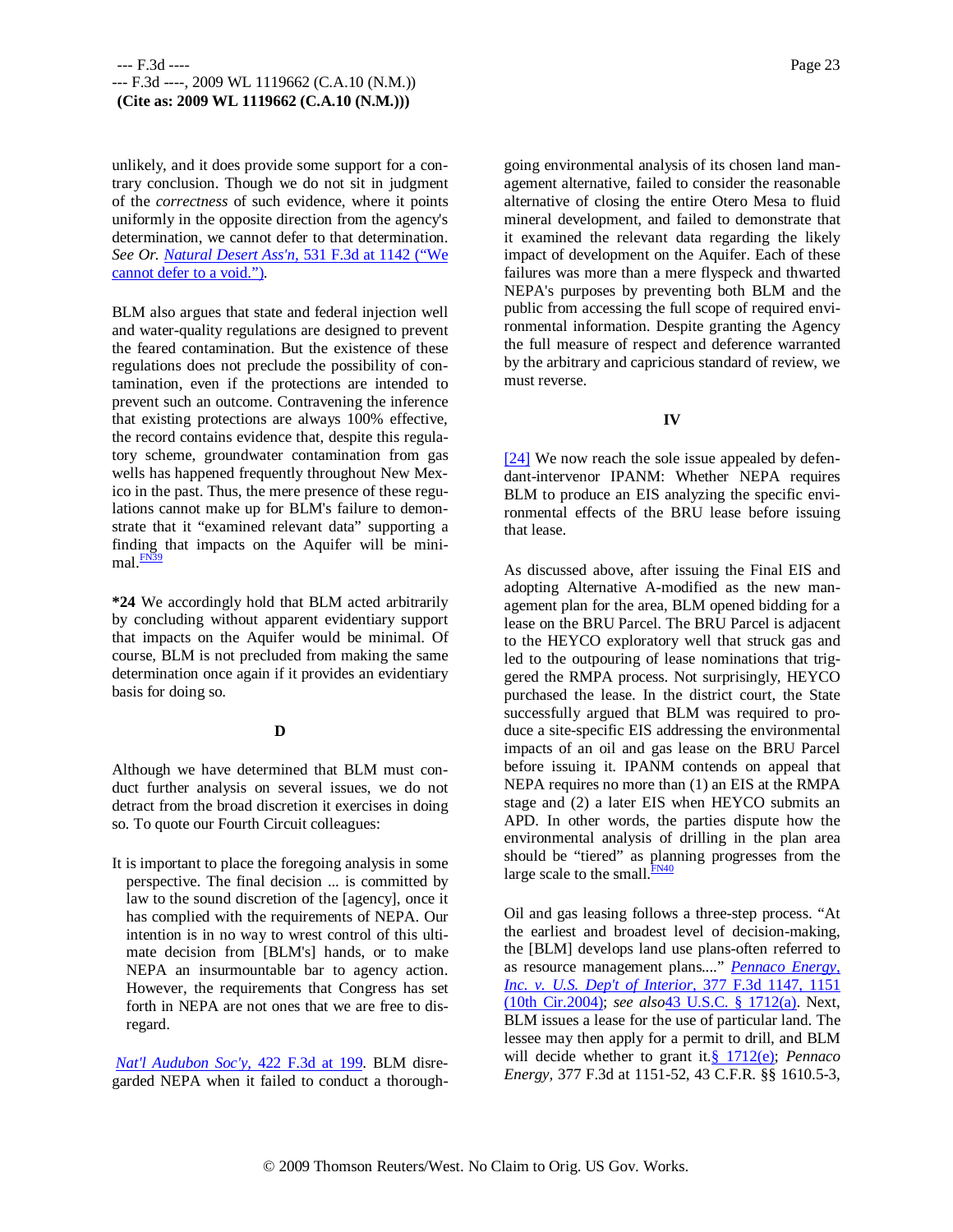3162.3-1(c). The parties dispute whether our precedents create a hard rule that no site-specific EIS is ever required until the permitting stage, or a flexible test requiring a site-specific analysis as soon as practicable. If the latter, they dispute whether a sitespecific EIS was practicable, and thus required, before issuance of the July 20 lease.

**\*25** The parties' claims are primarily a dispute over the interpretation of NEPA and the CEQ regulations, which provide that assessment of a given environmental impact must occur as soon as that impact is "reasonably foreseeable," 40 C.F.R. § 1502.22, and must take place before an "irretrievable commitment of resources" occurs,  $42$  U.S.C.  $\frac{6}{9}$   $4332(2)(C)(v)$ ; *Pennaco Energy,* 377 F.3d at 1160. We do not pursue this interpretation with a clean slate, however, as we have already applied these provisions to the leasing context in several past cases.

This court first addressed the tiering of impacts analysis in the oil and gas leasing context in *Park County Resource Council, Inc. v. U.S. Department of Agriculture,* 817 F.2d 609 (10th Cir.1987), *overruled in part on other grounds by Village of Los Ranchos,*  $\frac{956 \text{ F}.2d \frac{970}{\text{ F}}}{100 \text{ H}}$  in that case, BLM had prepared an "extensive" EA before issuing leases, concluded that leasing would have no immediate environmental impacts, and issued a FONSI concluding that an EIS was unnecessary at that stage. *Id.* at 612.Reviewing the decision to issue a FONSI rather than an EIS, we noted that no exploratory drilling had occurred in the entire plan area at the time the lease was issued, *id.* at 613, and there was no evidence that full field development was likely to occur, *id.* at 623.Moreover, the leased parcel consisted of over 10,000 acres (more than six times the size of the BRU Parcel). *Id.* at 613.Thus, as a common sense matter, a pre-leasing EIS would have "result[ed] in a gross misallocation of resources" and "diminish[ed][the] utility" of the assessment process, and we affirmed the FONSI. *Id.* at 623 (quotation omitted). We concluded that preparation of both plan-level and site-specific environmental impacts analysis was permissibly deferred until after leasing:

As an overall regional pattern or plan evolves, the region-wide ramifications of development will need to be considered at some point. A singular, site-specific APD, one in a line that prior to that time did not prompt such a broad-based evaluation, will trigger that necessary inquiry as plans solidify. We merely hold that, *in this case, developmental plans were not concrete enough at the leasing stage to require such an inquiry.*

*Id.* (emphasis added). After leasing and prior to issuance of an APD, the agency had drafted an EIS, *id.* at 613, and NEPA was thus satisfied, *id.* at 624.IPANM argues that under *Park County,* BLM may routinely wait until the APD stage to conduct site-specific analysis, even without issuing a FONSI.

We next had occasion to consider tiering in the oil and gas context in *Pennaco Energy.*In that case, BLM issued leases for coal bed methane ("CBM") extraction on public lands in Wyoming. 377 F.3d at 1152. A plan-level EIS for the area failed to address the possibility of CBM development, and a later EIS was prepared only after the leasing stage, and thus "did not consider whether leases should have been issued in the first place."*Id.* Because the issuance of leases gave lessees a right to surface use, the failure to analyze CBM development impacts before the leasing stage foreclosed NEPA analysis from affecting the agency's decision. *Id.* at 1160.Accordingly, we held that in the circumstances of that case, an EIS assessing the specific effects of coal bed methane was required before the leasing stage.<sup>FN42</sup>As in *Park County,* the operative inquiry was simply whether all foreseeable impacts of leasing had been taken into account before leasing could proceed. Unlike in *Park County,* in *Pennaco Energy* the answer was "no."

**\*26** Taken together, these cases establish that there is no bright line rule that site-specific analysis may wait until the APD stage. $\frac{FN43}{FN43}$ Instead, the inquiry is necessarily contextual. Looking to the standards set out by regulation and by statute, assessment of all "reasonably foreseeable" impacts must occur at the earliest practicable point, and must take place before an "irretrievable commitment of resources" is made. 42 U.S.C. § 4332(2)(C)(v); *Pennaco Energy,* 377 F.3d at 1160; Kern, 284 F.3d at 1072;40 C.F.R. §§ 1501.2, 1502.22. Each of these inquiries is tied to the existing environmental circumstances, not to the formalities of agency procedures. Thus, applying them necessarily requires a fact-specific inquiry. Both the Ninth Circuit and the District of Columbia Circuit have reached the same conclusion. *See N. Alaska Envtl. Ctr. v. Kempthorne,* 457 F.3d 969, 973, 977-78 (9th Cir.2006) (concluding that an agency's failure to con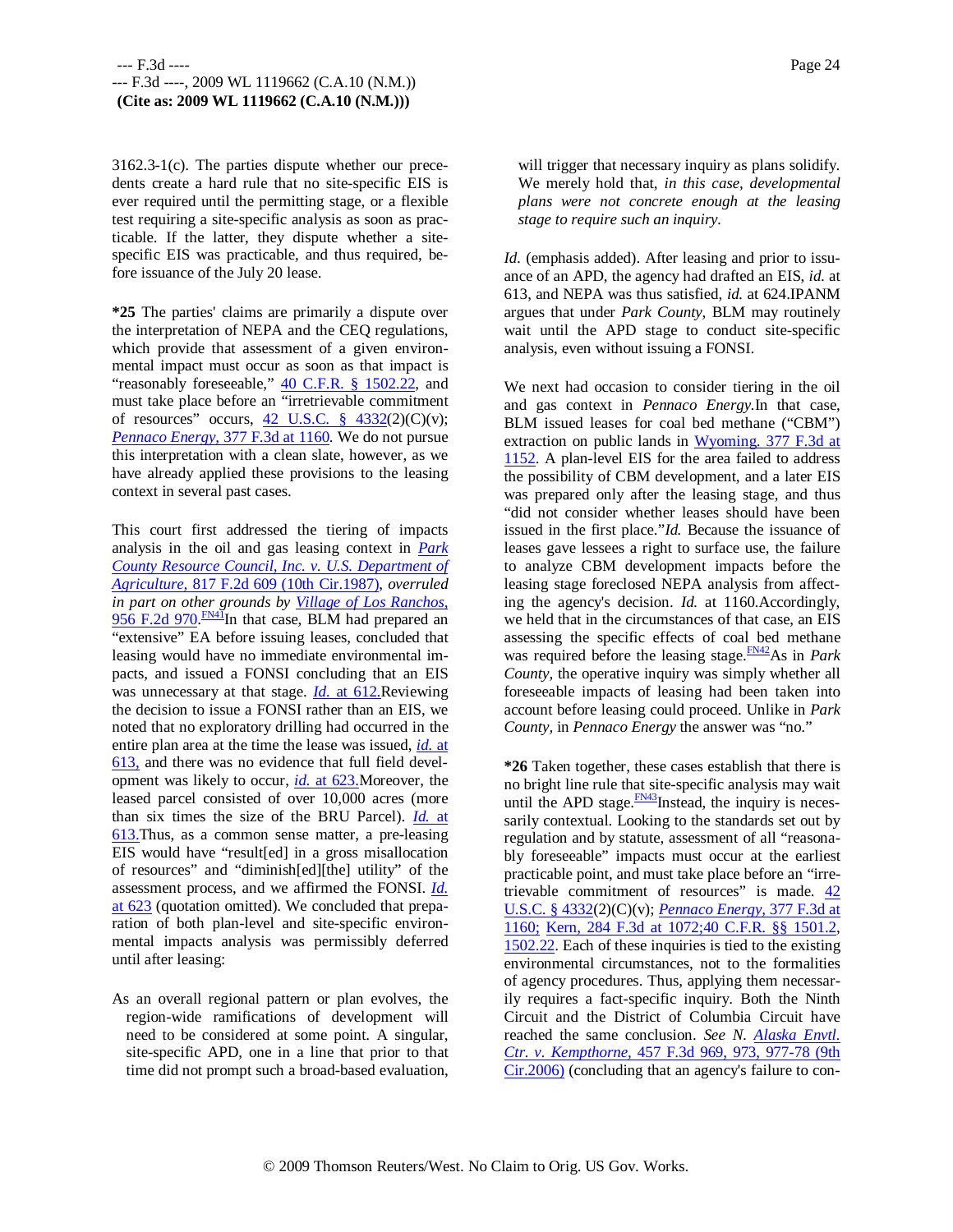duct site-specific analysis at the leasing stage may be challenged, but that a "particular challenge" lacked merit when environmental impacts were unidentifiable until exploration narrowed the range of likely drilling sites); *Sierra Club v. Peterson,* 717 F.2d 1409, 1415 (D.C.Cir.1983) (concluding that an agency may wait to evaluate environmental impacts until after the leasing stage if it lacks information necessary to evaluate them, "provided that it reserves both the authority to preclude all activities pending submission of site-specific proposals and the authority to prevent proposed activities if the environmental consequences are unacceptable").

Applying these standards to the July 20 lease, we first ask whether the lease constitutes an irretrievable commitment of resources. Just as we did in *Pennaco Energy,* 377 F.3d at 1160, and the D.C. Circuit did in *Peterson,* 717 F.2d at 1412, 1414, we conclude that issuing an oil and gas lease without an NSO stipulation constitutes such a commitment. $F_{N44}$ The same regulation we cited in *Pennaco Energy* remains in effect and provides that HEYCO cannot be prohibited from surface use of the leased parcel once its lease is final. *See*43 C.F.R. § 3101.1-2 ("A lessee shall have the right to use so much of the leased lands as is necessary to explore for, drill for, mine, extract, remove and dispose of all the leased resource in a leasehold subject to: Stipulations attached to the lease ... [and other] reasonable measures...."). Because BLM could not prevent the impacts resulting from surface use after a lease issued, it was required to analyze any foreseeable impacts of such use before committing the resources.

Accordingly, the next question is whether any environmental impacts were reasonably foreseeable at the leasing stage. Considerable exploration has already occurred on parcels adjacent to the BRU Parcel, and a natural gas supply is known to exist beneath these parcels. Based on the production levels of existing nearby wells, the record reveals that HEYCO has concrete plans to build approximately 30 wells on the BRU Parcel and those it already leases, and it has obtained the necessary permits for a gas pipeline connecting these wells to a larger pipeline in Texas. We agree with the district court that the impacts of this planned gas field were reasonably foreseeable before the July 20 lease was issued. Thus, NEPA required an analysis of the site-specific impacts of the July 20 lease prior to its issuance, $\frac{FN45}{FN45}$  and BLM acted

arbitrarily and capriciously by failing to conduct one.FN46

**V**

**\*27** [25] New Mexico raises a single claim under FLPMA, arguing that BLM had a statutory duty to circulate Governor Richardson's alternative proposed management plan to the public and specifically invite comment upon it, which it failed to do. Because FLPMA, like NEPA, creates no private right of action, we also review this issue under the APA's arbitrary and capricious standard. *Utah v. Babbitt,* 137 F.3d 1193, 1203 (10th Cir.1998).

FLPMA requires BLM to coordinate its land use planning with state governments. 43 U.S.C. §  $1712(c)(9)$  (providing that BLM shall "coordinate the land use inventory, planning, and management [of federal lands] with the land use planning and management programs ... of the States and local governments within which the lands are located"). Governors must have the opportunity to advise BLM of their positions on draft land use plans, and BLM must consider this input and ensure that "land use plans ... [are] consistent with State and local plans to the maximum extent ... [the Secretary of the Interior] finds consistent with Federal law."FN47*Id.*

To facilitate BLM's consistency review, BLM must notify state governments of proposed resource management plans and amendments and "identify any known inconsistencies with State or local plans, policies or programs." $43$  C.F.R. § 1610.3-2(e). The governor's office then has 60 days to identify inconsistencies with state law and policy and make recommendations in writing.*Id.* Finally, if BLM does not accept these recommendations, the state may appeal to the BLM National Director, who "shall accept the recommendations of the Governor(s) if he/she determines that they provide for a reasonable balance between the national interest and the State's interest."*Id.* BLM and New Mexico followed this procedure. Governor Richardson signed his "Consistency Review of and Recommended Changes to" the Final EIS on March 5, 2004, accompanied by a press release and published on a state website. $\frac{FNA8}{FNA}$ BLM declined to adopt the bulk of the Governor's proposals, and the state appealed to the Director, who denied the appeal.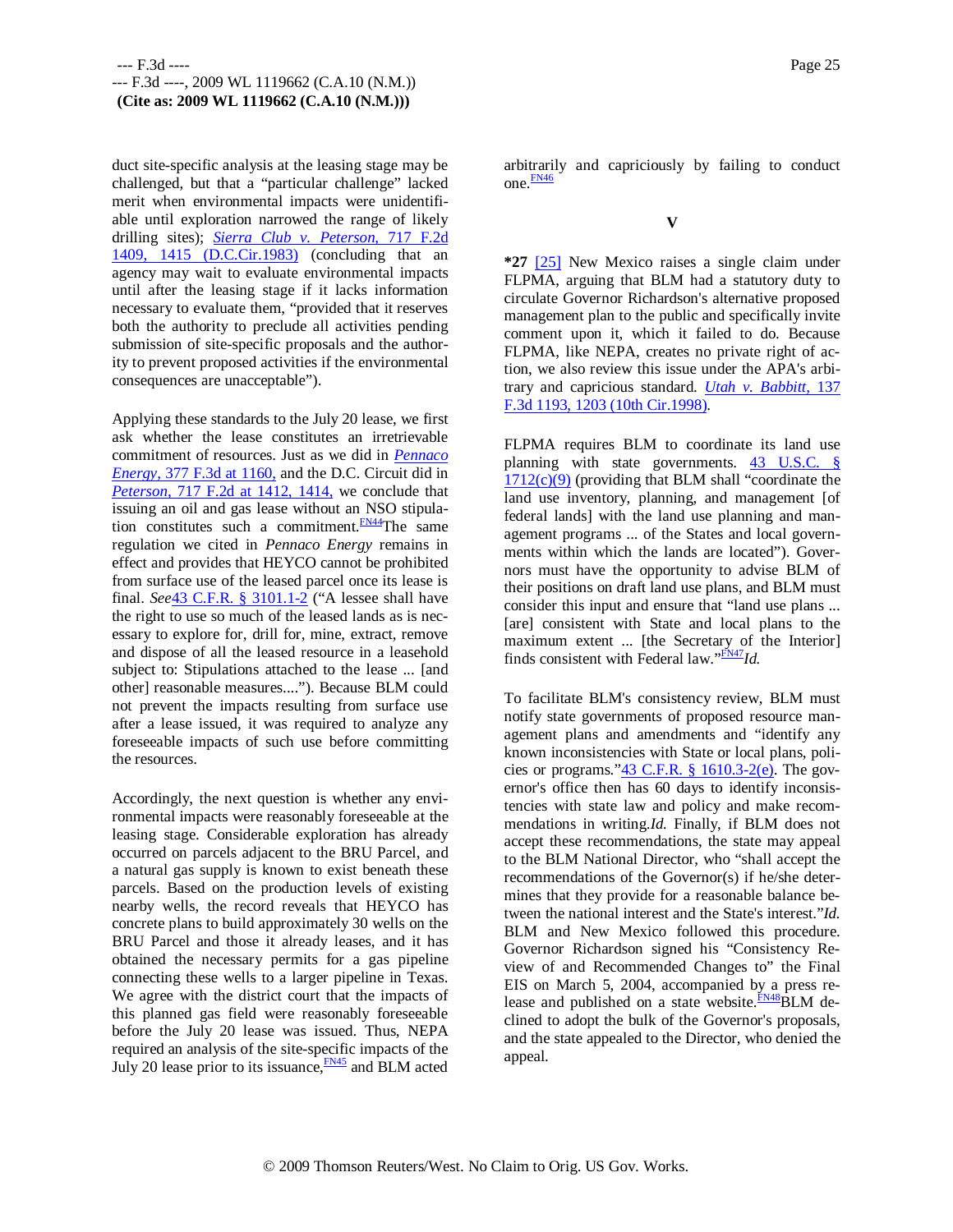In addition to notifying the state of any perceived inconsistencies, regulations also require BLM to ensure that members of the public have the opportunity to review and comment on a state's written recommendations.Section 1610.3-2(e) provides:

If the written recommendations of the Governor(s) recommend changes in the proposed plan or amendment which where not raised during the public participation process on that plan or amendment, the State Director shall provide the public with an opportunity to comment on the recommendation(s).

BLM did not circulate the Governor's recommendations to the public or specifically solicit comments on those recommendations at any time.

We conclude that BLM nonetheless provided a sufficient opportunity to comment. $\frac{FN49}{FN49}$  As described above, BLM responded to Governor Richardson's recommendations by rejecting the majority of his proposals but adopting the suggestion that certain core habitat areas be permanently closed to leasing. Accordingly, BLM issued an SEIS describing this change. The SEIS was circulated to the public,  $\frac{FN50}{FN50}$ and the Governor's consistency review was posted on BLM's website. $\frac{FN51}{N}$ In the cover letter accompanying the SEIS, BLM explained that:

**\*28** This supplement is intended to ... [i]dentify the three areas that the *Governor of New Mexico has recommended* for closure to leasing, and that BLM is now proposing to close to leasing[, and to a]llow the public an opportunity to comment on these issues (emphasis added).

Similarly, in its statement of purpose, the SEIS explained that the habitat closure was suggested by the governor during his  $\frac{8}{9}$  1610.3-2(e) consistency review:

During the ... 30-day public protest period and *60-day Governor's Consistency Review period,* BLM received feedback indicating concern about the extent of changes made between the Draft EIS and the Final EIS. *The perception by the Governor of New Mexico* and many of the public is that the changes between the Draft and Final are significant, and that there should have been an opportunity for the BLM to receive public input in the form of comments prior to issuance of the Final

EIS. In addition, *the Governor of New Mexico has recommended* that two areas ... be permanently closed to leasing (emphases added).

A notice of the availability of the SEIS was published in the Federal Register, explaining that the habitat changes therein were adopted "[i]n response to recommendations offered by the Governor of New Mexico, made pursuant to  $\frac{40}{1}$  C.F.R. 1610.3-2."69 Fed.Reg. at 30718. The public was given thirty days from publication of the notice to comment on the SEIS. *Id.* During this comment period, BLM received many comments related to the contents of the Governor's review.

We conclude that because BLM circulated an SEIS that discussed the Governor's consistency review, published a notice in the Federal Register of the SEIS comment period mentioning the Governor's review, and both BLM and New Mexico posted the review on their websites, the public was apprised of the existence of the Governor's review and was afforded an "opportunity to comment" on his proposals. Indeed, many citizens took advantage of this opportunity. A meaningful opportunity to comment is all the regulation requires. It does not require BLM to circulate copies of the Governor's review as a matter of course.<sup>FN52</sup> The opportunity provided by BLM was sufficient, assuming any opportunity was required, and the State's challenge must fail.

### **VI**

For the foregoing reasons, we **VACATE** as moot that portion of the district court's order disposing of NMWA's ESA challenge. We **AFFIRM** the district court's determination that BLM complied with FLPMA, **AFFIRM** its finding that NEPA requires BLM to conduct further site-specific analysis before leasing lands in the plan area, and **REVERSE** its conclusion that BLM complied with NEPA in its plan-level analysis.

> $FN^*$  Pursuant to Fed. R.App. P. 43(c)(2), Gary King is substituted for Patricia A. Madrid.

> FN\*\* Pursuant to Fed. R.App. P. 43(c)(2), Mike Pool is substituted for Kathleen Clarke, Benjamin N. Tuggle is substituted for H. Dale Hall, Rowan W. Gould is substi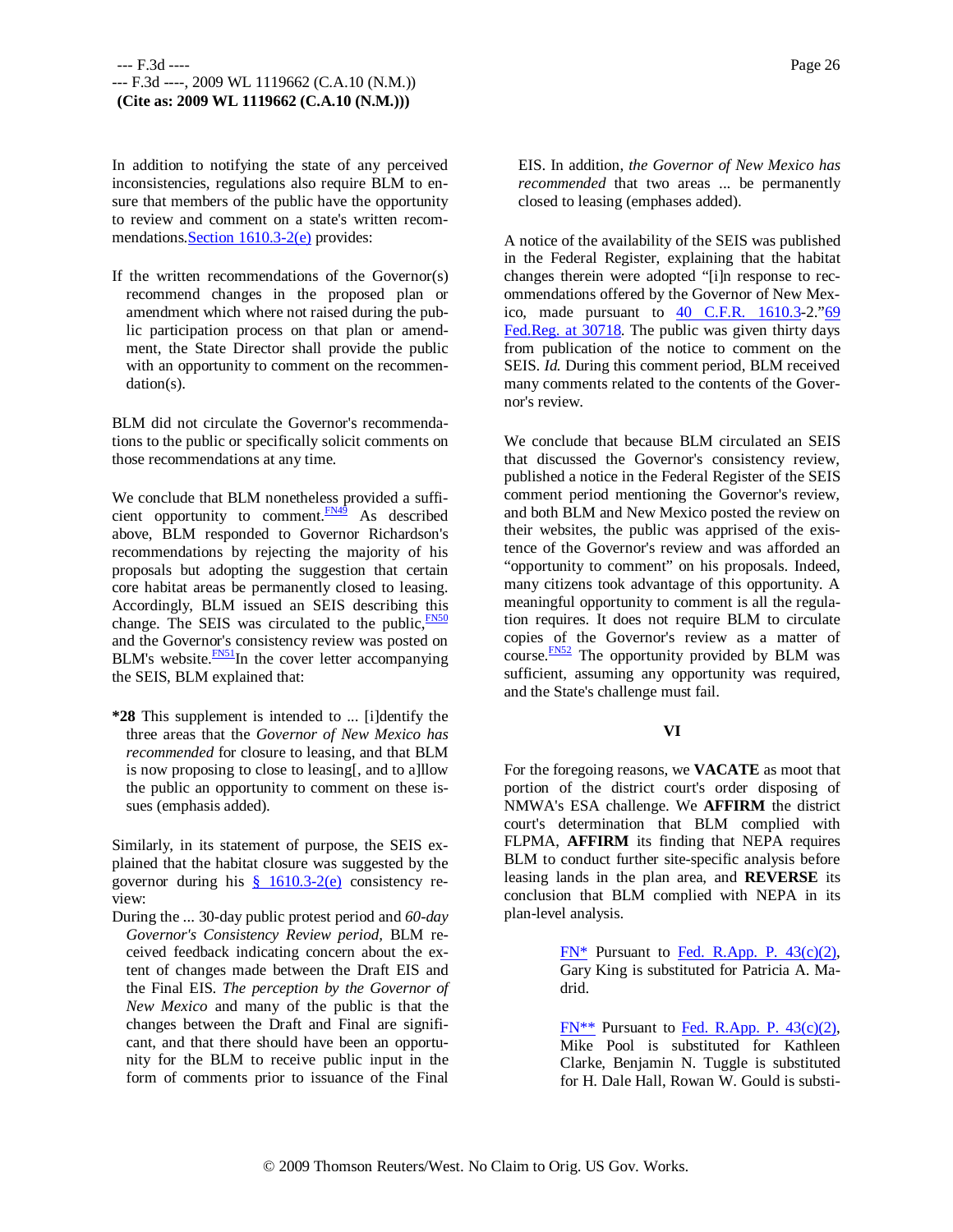tuted for Steven A. Williams, and Ken Salazar is substituted for Gale Norton.

FN1. BLM's organic act, FLPMA, requires BLM to manage fluid resource development on federal lands using a three-step process. First, BLM develops an area-wide resource management plan, specifying what areas will be open to development and the conditions placed on such development. 43 U.S.C. § 1712(a). Second, BLM may grant leases for the development of specific sites within an area, subject to the requirements of the plan.§ 1712(e); *see also*43 C.F.R. § 1610.5- 3. Finally, after exploring the leased lands, a lessee may file an application for permit to drill ("APD"), which requires BLM review and approval. 43 C.F.R. § 3162.3-1(c).

FN2. Not all existing leaseholders chose to suspend their leases. Since the amendment process began, HEYCO has submitted and BLM has approved six APDs. One of these permits has allowed HEYCO to commence drilling at the location of its initial gas strike.

FN3." 'Multiple use management' is a deceptively simple term that describes the enormously complicated task of striking a balance among the many competing uses to which land can be put, 'including, but not limited to, recreation, range, timber, minerals, watershed, wildlife and fish, and [uses serving] natural scenic, scientific and historical values.' " *Norton v. S. Utah Wilderness Alliance,* 542 U.S. 55, 58, 124 S.Ct. 2373, 159 L.Ed.2d 137 (2004) (quoting 43 U.S.C.  $§ 1702(c)$ .

FN4. As explained in the Draft EIS:

Habitat fragmentation is the division of an extensive habitat into smaller habitat patches. Generally, the effects of habitat fragmentation include: (1) the reduction of the total amount of a habitat type and apportioning the remaining habitat into smaller, more isolated patches ..., (2) the creation of disturbed land which provides habitat for new, often exotic or weedy

species ..., and (3) the increase in the amount of edge to remaining communities. This increases predation and modifies plant composition even within the undisturbed area....

....

... As the plant communities change, the wildlife composition of the area also shifts.... Loss may occur of area-sensitive species.

FN5. In addition, BLM's Las Cruces Field Office received over 350 written comments regarding the Draft EIS and approximately 3,200 comments via email.

FN6. Alternative A-modified also removed controlled surface use and timing limitations on more than 600,000 acres of the plan area. This left 69% of the total plan area unrestricted-nearly twice the area Alternative A left unrestricted.

FN7. As the New Mexico Energy, Minerals and Natural Resources Department indicated in a protest letter filed with BLM after final adoption of Alternative A-modified, the 5% and unitization requirements left open considerable questions about their implementation and thus, likely impacts. For example, the Final EIS does not explain how the 5% cap will be calculated: as a total percentage of the Plan area, as a percentage of each leased parcel, or by some other method. Other protesters registered similar concerns.

FN8. The impacts analysis in the Final EIS does include some added portions, but these do not address differences in impacts created by adoption of the new 5% and unitization requirements-the salient change for purposes of this litigation.

FN9. Plaintiffs included the State of New Mexico and its Governor; Attorney General; Historic Preservation Officer; Energy, Minerals and Natural Resources Department; Department of Game and Fish; and Envi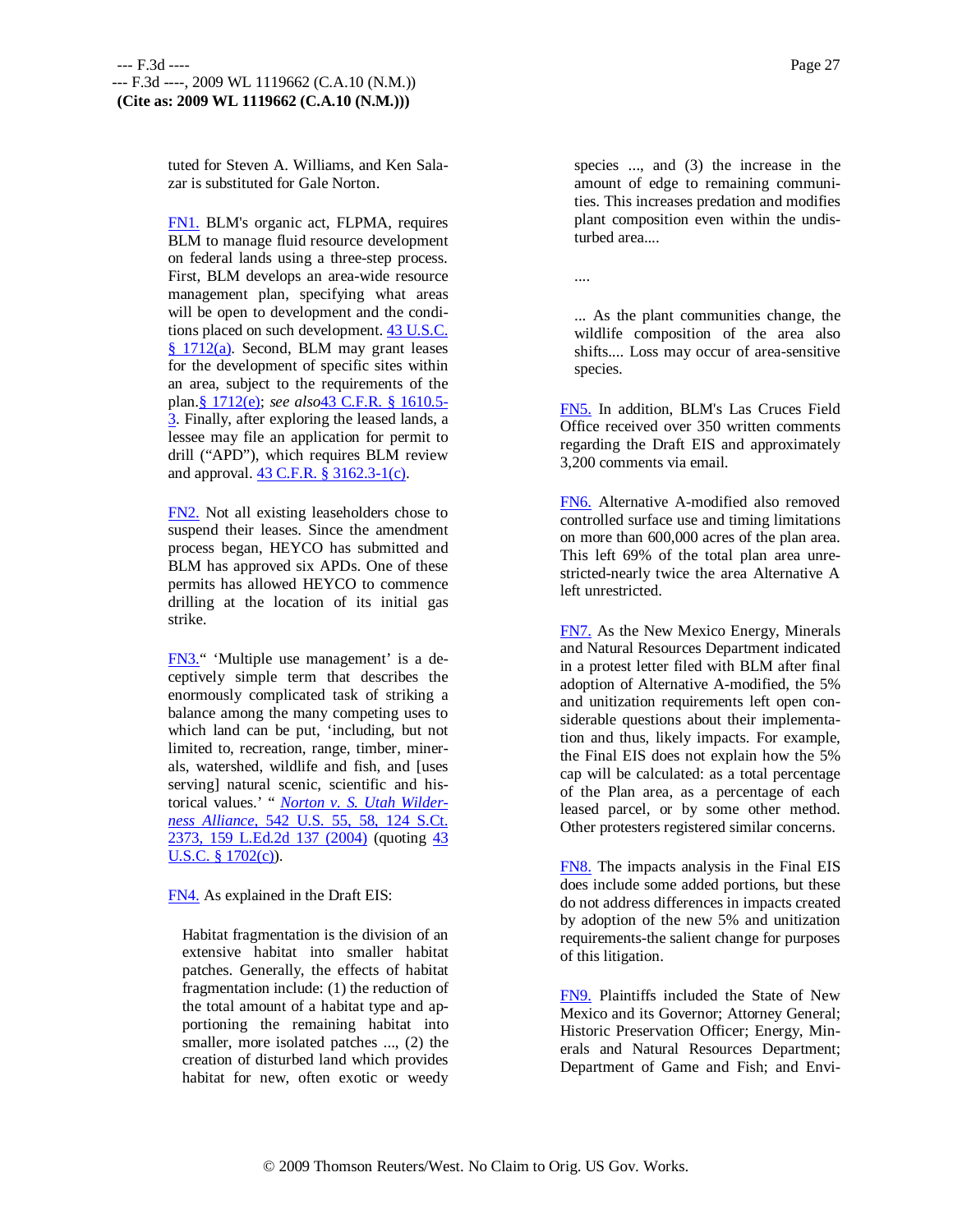ronmental Department (collectively "the State" or "New Mexico"). Named as defendants were BLM, its Director, and the New Mexico State Director (collectively "BLM").

FN10. The NMWA suit also named FWS, its regional and national directors, and the Department and Secretary of the Interior as defendants. Only the ESA claim implicates actions of the FWS defendants. Plaintiff organizations were NMWA, the Wilderness Society, the Sierra Club, the Natural Resources Defense Council, the National Wildlife Federation, the Southwest Environmental Center, Forest Guardians, and the New Mexico Wildlife Federation.

FN11. The parties stipulated before the district court that they would avoid seeking preliminary injunctive relief. As part of this stipulation, BLM agreed not to execute the July 20 lease "until this case has been resolved or February 15, 2006, whichever is earlier."When proceedings before the district court had not terminated by that date, BLM filed a "notice of continued deferral of lease for Bennett Ranch Unit parcel," seeking to avoid preliminary injunction proceedings and indicating that BLM would give notice before executing the lease. Because no such notice has been filed in the district court or this court, we assume execution continues to be deferred.

FN12. The district court explained that "[s]ince the two cases are consolidated, and IPANM had been allowed to intervene in [the State's suit], it is not necessary that IPANM seek to intervene in the consolidated cases."IPANM now contests this denial based on the well-established rule that consolidation is but a procedural tool and does not merge two cases such that parties to one case become parties to the other. *Johnson v. Manhattan Ry. Co.,* 289 U.S. 479, 496-97, 53 S.Ct. 721, 77 L.Ed. 1331 (1933); *Harris v. Illinois-California Express, Inc.,* 687 F.2d 1361, 1368 (10th Cir.1982). For the same reasons that IPANM qualified for mandatory intervention in the

New Mexico suit, it also qualifies for mandatory intervention in the NMWA suit. *See*Fed.R.Civ.P. 24(a) (providing for mandatory intervention by a party with an interest in the litigation, whose ability to protect that interest will be impaired by disposal of the suit, and whose interests are not adequately represented by an existing party). We "generally follow[] a liberal view in allowing intervention under Rule  $24(a)$ ." *Elliott Indus. Ltd. P'ship v. BP Am. Prod. Co. .,* 407 F.3d 1091, 1103 (10th Cir.2005). Although IPANM did not explicitly move to intervene, we construe its brief requesting intervention as such a motion.

FN13. At the outset, we must ensure that the parties have standing to bring their claims. *Doctor John's, Inc. v. City of Roy,* 465 F.3d 1150, 1155 (10th Cir.2006). An environmental organization has standing if "its members would otherwise have standing to sue in their own right, the interests at stake are germane to the organization's purpose, and neither the claim asserted nor the relief requested requires the participation of individual members in the lawsuit." *Friends of the Earth, Inc. v. Laidlaw Envtl. Servs ., Inc.,* 528 U.S. 167, 181, 120 S.Ct. 693, 145 L.Ed.2d 610 (2000). The plaintiff organizations attached to their opening brief in the district court several declarations in which members of NMWA, the Wilderness Society, Forest Guardians, and the Southwest Environmental Center assert plans to use the Otero Mesa in the future for specified aesthetic, recreational, and employment pursuits that would be harmed by development. These declarations are plainly sufficient to support individual standing under *Summers v. Earth Island Institute,* ---U.S. ----, ---- - -- --, 129 S.Ct. 1142, 1149-51, 173 L.Ed.2d 1 (2009), and *Laidlaw,* 528 U.S. at 183-84. Each declaration describes the purpose of the organization as environmental conservation, and the interests at stake herein are "germane" to that purpose. *See Laidlaw,* 528 U.S. at 181. Further, because only declaratory and injunctive relief against BLM are sought, individual members need not be present for a court to afford relief. *See Colo. Envtl. Coal. v. Wenker,* 353 F.3d 1221, 1241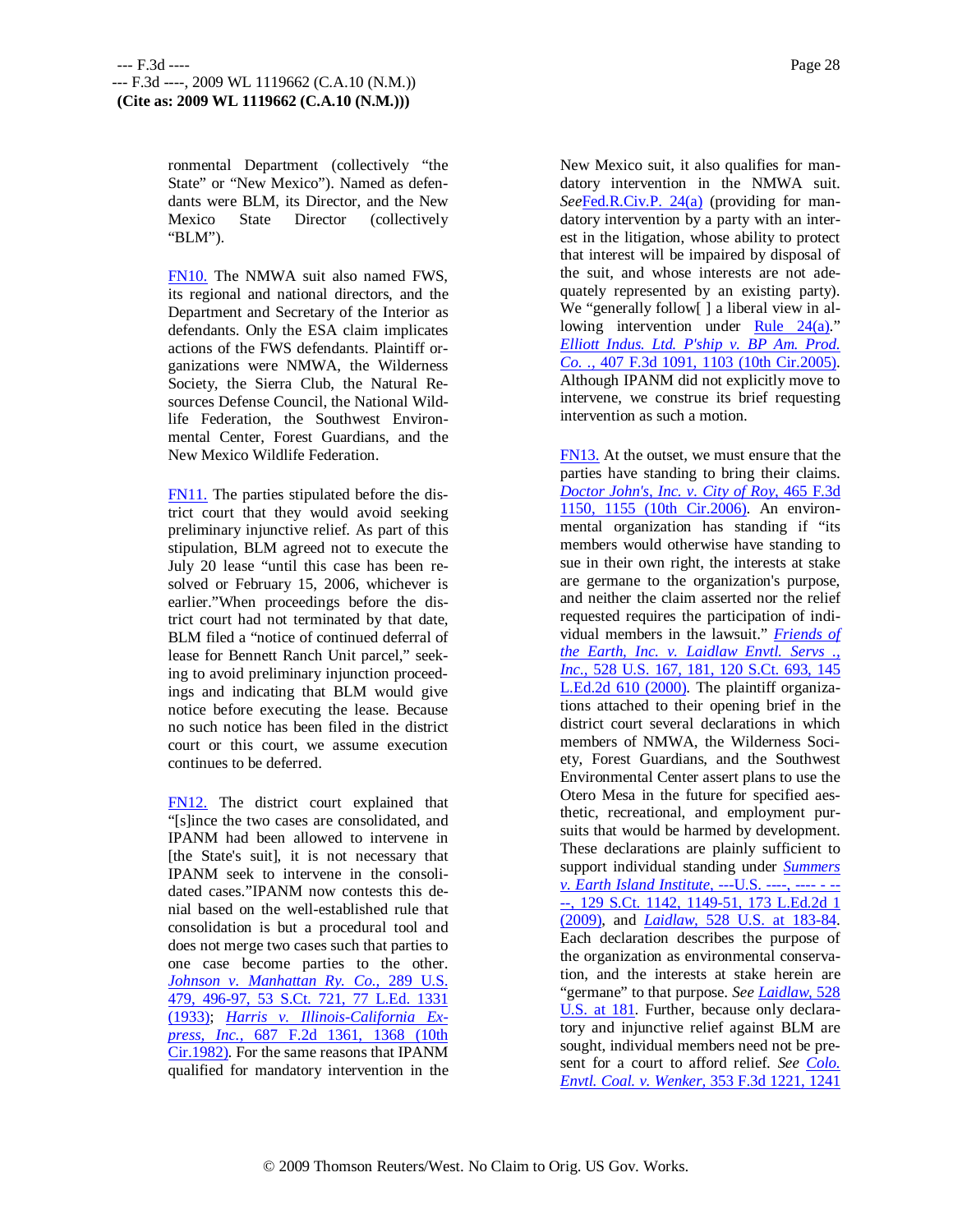(10th Cir.2004). Accordingly, these four organizations have standing to pursue this appeal. Because no member of the remaining organizations submitted a declaration describing a sufficient individual injury, they lack standing.

In determining that New Mexico has standing because of the threat of environmental damage to lands within its boundaries, we consider that states have special solicitude to raise injuries to their quasisovereign interest in lands within their borders. *Massachusetts v. EPA,* 549 U.S. 497, 519-20, 127 S.Ct. 1438, 167 L.Ed.2d 248 (2007). Here, New Mexico alleges harm to its lands as well as a financial burden through the costs of lost resources such as water from the Salt Basin Aquifer. *Id.* at 522-23 (holding that a state has standing to sue for relief from pending environmental harm so long as the harm is sufficiently concrete); *id.* at 518-19 (recognizing that states may have concrete environmental interests even in lands they do not own (citing *Georgia v. Tenn. Copper Co.,* 206 U.S. 230, 237, 27 S.Ct. 618, 51 L.Ed. 1038 (1907)). New Mexico has thus alleged an imminent injury that was caused by the RMPA and would be redressed by an injunction.

FN14. Before the district court, New Mexico raised an NHPA claim challenging the adequacy of BLM's consultation with Native American tribes. On appeal, IPANM urges this court to determine that the State lacked standing to raise this claim. Because the district court ruled in favor of BLM and New Mexico did not appeal that determination, the NHPA issue is not before us, and we need not determine whether New Mexico had standing to raise it.

FN15. Though a district court's label for its own action carries little weight in determining the nature of that action on appeal, we note that the court below did not couch its disposition as a "remand."

FN16. This statement is technically overin-

clusive because we recognize exceptions to the administrative remand rule in a narrow set of cases. *See Graham v. Hartford Life & Accident Ins. Co.,* 501 F.3d 1153, 1158-59 (10th Cir.2007).

FN17. BLM points to one case where we applied the administrative remand doctrine to bar appellate review of a district court order holding that the Forest Service had violated FLPMA. In *Trout Unlimited,* 441 F.3d at 1218-19, we held that a district court decision instructing the Forest Service to reconsider the issuance of a permit for reservoir use was not a "final order." However, in that case the plaintiffs did not argue that the order below was final, but only that an exception to the finality rule applied. *Id.* at 1218.Thus, even if we considered the lower court order in that case similar for finality purposes to the memorandum opinion in this case, *Trout Unlimited* does not control our analysis. Moreover, the permitting context of *Trout Unlimited* falls closer to the traditional concept of adjudication than the resource management plan process at issue here because it settles the rights of specific parties.

FN18. During the pendency of this appeal, a series of executive actions buffeted this heretofore settled legal landscape. On December 16, 2008, the Departments of Commerce and Interior issued a final rule jointly adopting a regulation that narrowed the circumstances in which agencies must initiate consultation with FWS. *See*Interagency Cooperation Under the Endangered Species Act, 73 Fed.Reg. 76272 (Dec. 16, 2008) (to be codified at 50 C.F.R. pt. 402). On March 3, 2009, however, President Obama requested a review of the new regulation and instructed agencies in the interim to follow consultation procedures as they existed before its adoption. Memorandum for the Heads of Executive Departments and Agencies, 74 Fed.Reg. 9753, 9753 (March 6, 2009). Because BLM must currently proceed as it would have prior to the December 16 regulation, we consider the procedures then in effect throughout our analysis.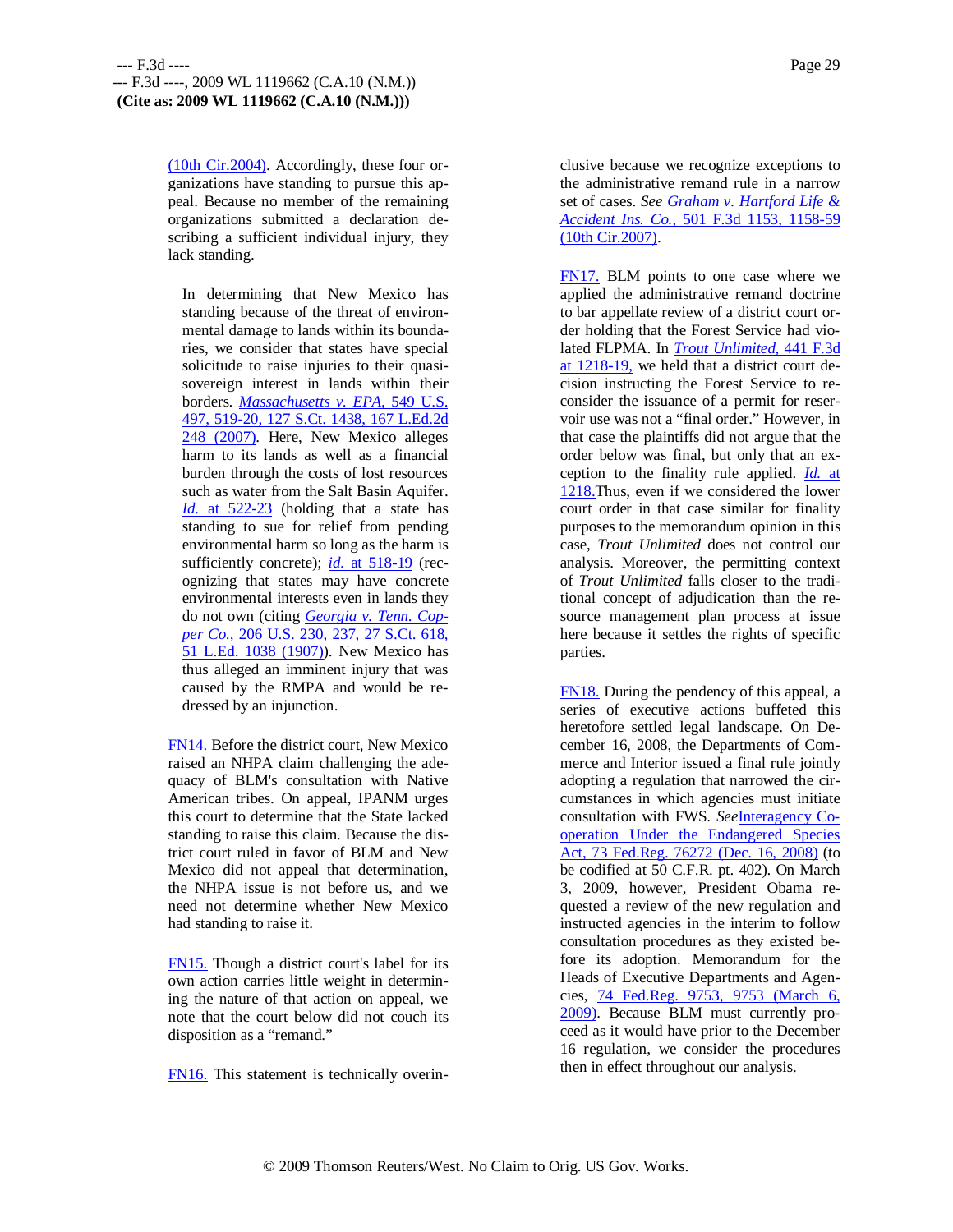FN19. Although this distinction between the term "consult" and the term "confer" is not apparent on the face of the statute and has not been explicitly adopted in this circuit, it has been adopted by FWS and endorsed by the Ninth Circuit in *Enos. See*50 C.F.R. § 402.10 ("A conference between a Federal agency and the Service shall consist of informal discussions concerning an action that is likely to jeopardize the continued existence of the proposed species ."); *see also*Establishment of a Nonessential Experimental Population of Northern Aplomado Falcons in New Mexico and Arizona, 71 Fed.Reg. at 42302 ("[Nonessential experimental populations] provide additional flexibility because Federal agencies are not required to consult with us under section 7(a)(2).... Section 7(a)(4) requires Federal agencies to confer (rather than consult) with the Service on actions that are likely to jeopardize the continued existence of [such a] species."). The parties do not argue before us that this interpretation is mistaken, so we assume its validity for purposes of this case.

FN20. NMWA points out that BLM did not argue mootness before the district court and urges us to reject BLM's arguments on that basis. This suggestion is unavailing; as a component of our jurisdiction, mootness is non-waivable. *Mink v. Suthers,* 482 F.3d 1244, 1257 (10th Cir.2007).

FN21. We take judicial notice of this document, which is included in the record before us in the *Forest Guardians* matter. *Van Woudernberg ex rel. Foor v. Gibson,* 211 F.3d 560, 568 (10th Cir.2000), *abrogated on other grounds by McGregor v. Gibson,* 248 F.3d 946, 955 (10th Cir.2001) (en banc) ("[T]he court is permitted to take judicial notice of its own files and records."); *see also*Fed.R.Evid. 201(b).

FN22. The websites of two federal agencies, BLM and FWS, and the minutes of the New Mexico State Resource Advisory Council contain numerous references to the releases. *E.g.* Rare Falcons Back; Falcon Reintroductions; Bureau of Land Mgmt., New Mexico Resource Advisory Council, Minutes, h ttp://www.blm.gov/nm/st/en/info/resource\_a dvisory.html (last visited March 18, 2009) (follow links for March 2008 and December 2006). We conclude that the occurrence of Falcon releases is not subject to reasonable factual dispute and is capable of determination using sources whose accuracy cannot reasonably be questioned, and we take judicial notice thereof. *See*Fed.R.Evid. 201(b); *see also O'Toole v. Northrop Grumman Corp.,* 499 F.3d 1218, 1225 (10th Cir.2007) ("It is not uncommon for courts to take judicial notice of factual information found on the world wide web."); *City of Sausalito v. O'Neill,* 386 F.3d 1186, 1223 n. 2 (9th Cir.2004) ( "We may take judicial notice of a record of a state agency not subject to reasonable dispute.").

FN23. Alternatively, if the agency prefers, it may issue an EIS without initially completing an EA. *Utah Envtl. Cong. v. Russell,* 518 F.3d 817, 821 (10th Cir.2008).

FN24. A supplemental EIS is also required when "[t]here are significant new circumstances or information relevant to environmental concerns and bearing on the proposed action or its impacts."§  $1502.9(c)(1)(ii)$ . Courts face cases arising under this prong of the regulation more frequently. *See, e.g., Marsh,* 490 U .S. at 374; *Colo. Envtl. Coal. v. Dombeck,* 185 F.3d 1162, 1177-78 (10th Cir.1999). New Mexico's challenge, however, is based on changes in the proposed action rather than new circumstances or information.

FN25. We consider this document "persuasive authority offering interpretive guidance" regarding the meaning of NEPA and the implementing regulations. *Davis v. Mineta,* 302 F.3d 1104, 1125 n. 17 (10th Cir.2002).

FN26. It is not entirely clear that these arguments survive the *Olenhouse* rule permitting us to consider only the justification the Agency provided at the time of its decision.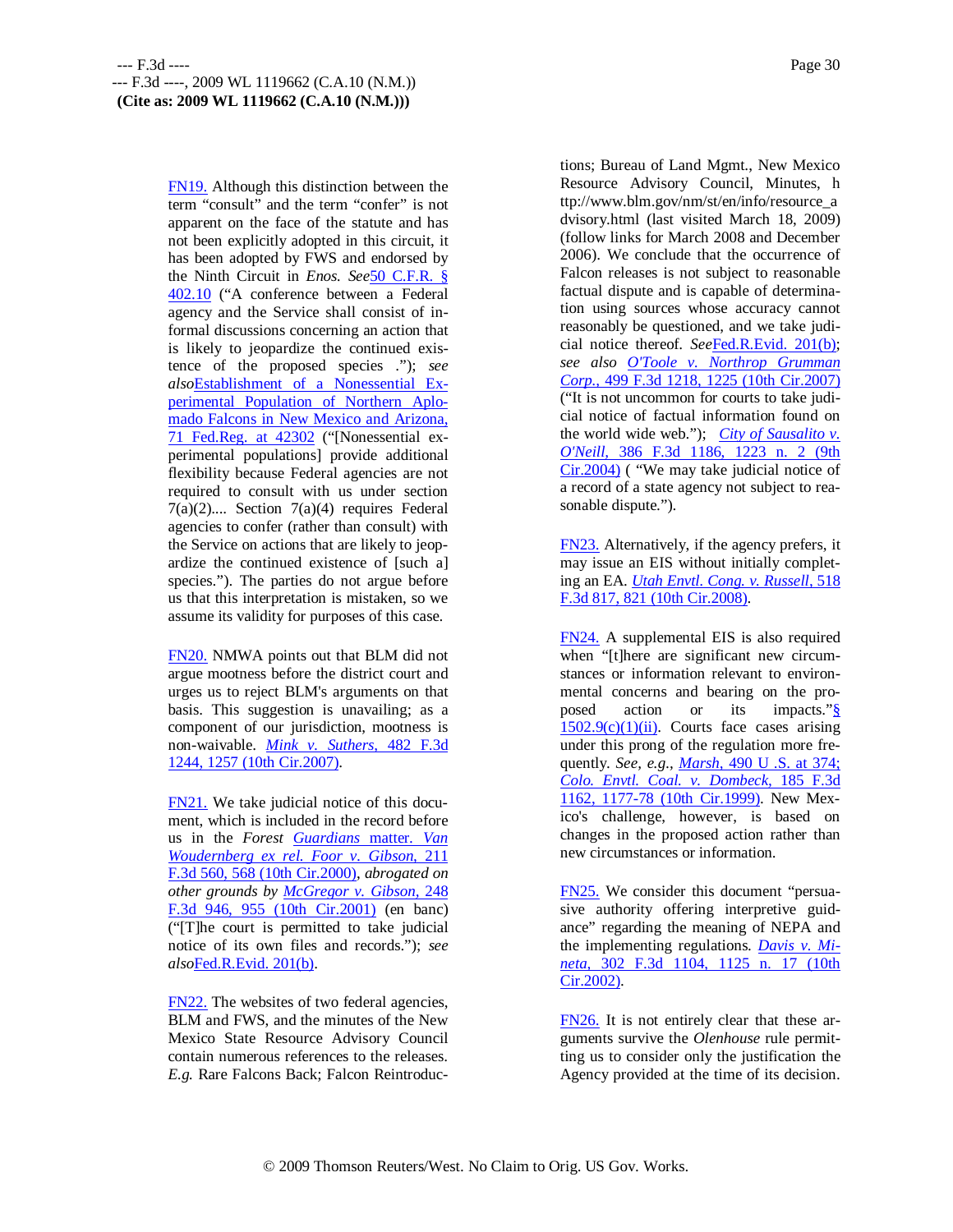42 F.3d at 1565. Giving BLM the benefit of the doubt, we will consider all of BLM's justifications as subspecies of the general argument that Alternative A-modified is "within the scope" of the analysis conducted in the Final EIS.

FN27. However, the court noted that it would not have accepted an argument that the same number of acres would be developed under either alternative; rather, the Agency was required to conclude that the *fragmentation* resulting from development under either plan would be similar.

FN28. IPANM also argues Alternative Amodified is within the range of alternatives previously considered because it is less protective than Alternative B but more protective than the No-Action Alternative. This argument confuses our standard for assessing the reasonableness of the range of alternatives presented in an EIS-discussed in Part III.B below-with the standard for determining whether a supplemental EIS is required. Suffice it to say, an agency may not decline to analyze the alternative it actually adopts simply because the overall level of environmental protection it offers falls between that offered by analyzed alternatives.

FN29. We are puzzled by BLM's assertion that the two alternatives are "qualitatively identical" because they share a *goal* of minimizing habitat fragmentation. The alternatives are only "qualitatively identical" if they would lead to identical development in identical locations.

FN30. While an agency may restrict its analysis to alternatives that suit the "basic policy objectives" of a planning action, *Seattle Audubon Soc'y v. Moseley,* 80 F.3d 1401, 1404 (9th Cir.1996), it may do so only as long as "the statements of purpose and need drafted to guide the environmental review process ... are not unreasonably narrow," *Dombeck,* 185 F.3d at 1175. NMWA does not argue that the RMPA's statement of purpose was unreasonably narrow, as indeed it was not.

FN31. The district court found that BLM was operating under "a directive to facilitate the production of oil and gas from federal lands."The record does not reveal a specific policy directive along these lines, nor does BLM cite one.

FN32. BLM reminds us that, at the outset of the planning process, it briefly considered two more alternatives that would prevent surface development in the entire planning area. These alternatives are at one extreme of the spectrum of management possibilities. Having considered them does not relieve BLM of the duty to consider any other alternative along the spectrum between complete closure and Alternative B. Otherwise, an agency could exclude any alternative it wished by considering (and rejecting) an extreme. *See Dombeck,* 185 F.3d at 1175 (agencies must "take responsibility for defining the objectives of an action and then provide legitimate consideration to alternatives that fall between the obvious extremes").

FN33. For a thorough explanation of the wilderness system and BLM's authority within it, *see Utah v. U.S. Dep't of Interior,* 535 F.3d 1184 (10th Cir.2008).

FN34. NMWA spends considerable time anticipating and addressing an argument that BLM lacks the power to manage lands as wilderness if they were not designated as study areas before 1991, an interpretation BLM adopted in a settlement reached between BLM and the State of Utah in another case. *See Utah,* 535 F.3d at 1186 (holding that the question of BLM's power to designate study areas after the settlement was not ripe). BLM does not set forth this argument on appeal, so we need not consider it. We assume arguendo that wilderness study area designation under  $\frac{8}{9}$  1712 is a lawful land management option.

FN35. During the public comment period on the Draft EIS, NMWA presented BLM with an extensive reinventory of the wilderness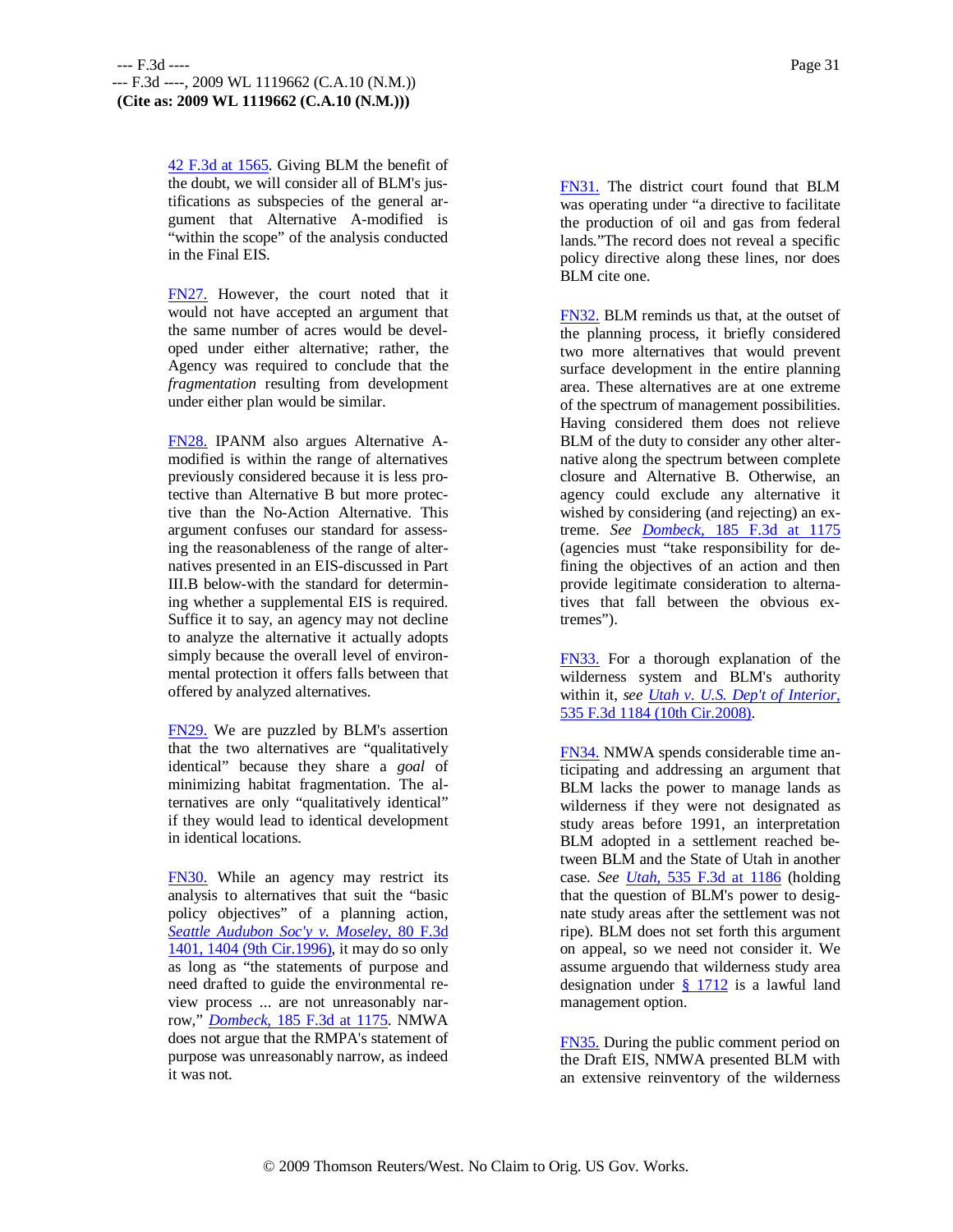characteristics of lands in the plan area. In response, BLM considered whether these lands might have reverted to a wilderness state since being rejected during the earlier assessment. Ultimately, in a 2003 document, it substantially reaffirmed its earlier wilderness determinations, with one exception: BLM found that a 10,665-acre area of the Nutt Grassland had been neglected in the earlier inventory process and determined that it met the criteria for wilderness designation. Thus, BLM decided to manage this area "in a manner that will preserve the entire range of management options ... until a land use plan revision is completed for the area."However, neither the Draft nor Final EIS mentioned this wilderness review or the general possibility of designating wilderness, even as to the Nutt Grassland area.

FN36. Of course, effects must be considered cumulatively, and impacts that are insignificant standing alone continue to require analysis if they are significant when combined with other impacts.  $40$  C.F.R. §  $1508.25(a)(2)$ . The State does not allege that effects on the Aquifer have any such cumulative impacts.

FN37. We agree with BLM that it was permissible to look only to the impacts of gas, not oil, development, because NEPA requires analysis only of "foreseeable" impacts, 40 C.F.R. § 1502.22, and the record shows that only gas development is likely to take place in the area. If oil development becomes foreseeable, it is likely that assessment of its impacts would be required, given that the Final EIS and BLM's briefs acknowledge that oil development would have a much greater potential to cause groundwater contamination.

FN38. We may overturn an agency's NEPA decisions on substantive grounds only "if the appellants can demonstrate substantively that the agency's conclusion represents a clear error of judgment." *Greater Yellowstone Coal. v. Flowers,* 359 F.3d 1257, 1274 (10th Cir.2004) (quotations omitted). The State does not allege that BLM's decision

was so substantively lacking as to meet this standard.

FN39. If the record contained evidence supporting BLM's conclusion that the volume of water likely to be produced would not require injection, then such evidence might well be rationally connected to the decision not to analyze impacts on the Aquifer, satisfying the second prong of our review. *Citizens' Comm.,* 513 F.3d at 1176.

FN40."Tiering is appropriate when the sequence of statements or analyses is ... [f]rom a program, plan, or policy environmental impact statement to ... a site-specific statement or analysis."40 C.F.R. § 1508.28. Because BLM began by analyzing the impacts of an area-wide management scheme, and the implementation of that scheme will lead to many individual smaller-scale impacts not yet considered, tiering is unquestionably appropriate here; the question is at what stage the next set of analyses must take place.

FN41.*Park County* was decided under a "reasonableness" standard of review, which we rejected in *Village of Los Ranchos* in favor of the arbitrary and capricious standard we apply herein. 956 F.2d at 972.

FN42. We are cognizant that *Pennaco Energy* arose in a very different posture from the present appeal: Because the case came before the district court on BLM's appeal from a decision of the Interior Board of Land Appeals ("IBLA"), we owed deference to IBLA's decision to *conduct* site-specific analysis, rather than to BLM's initial decision *not to conduct* such analysis. 377 F.3d at 1156 & n. 5. However, we could not have affirmed IBLA's decision, regardless of the level of deference, if there were an hardand-fast rule that assessment need not occur until the APD stage.

FN43. Even in *Park County,* when we approved delaying analysis until the APD stage, we did so based on the specific findings of an EA and FONSI, the first steps in the NEPA process. Here, BLM did not issue